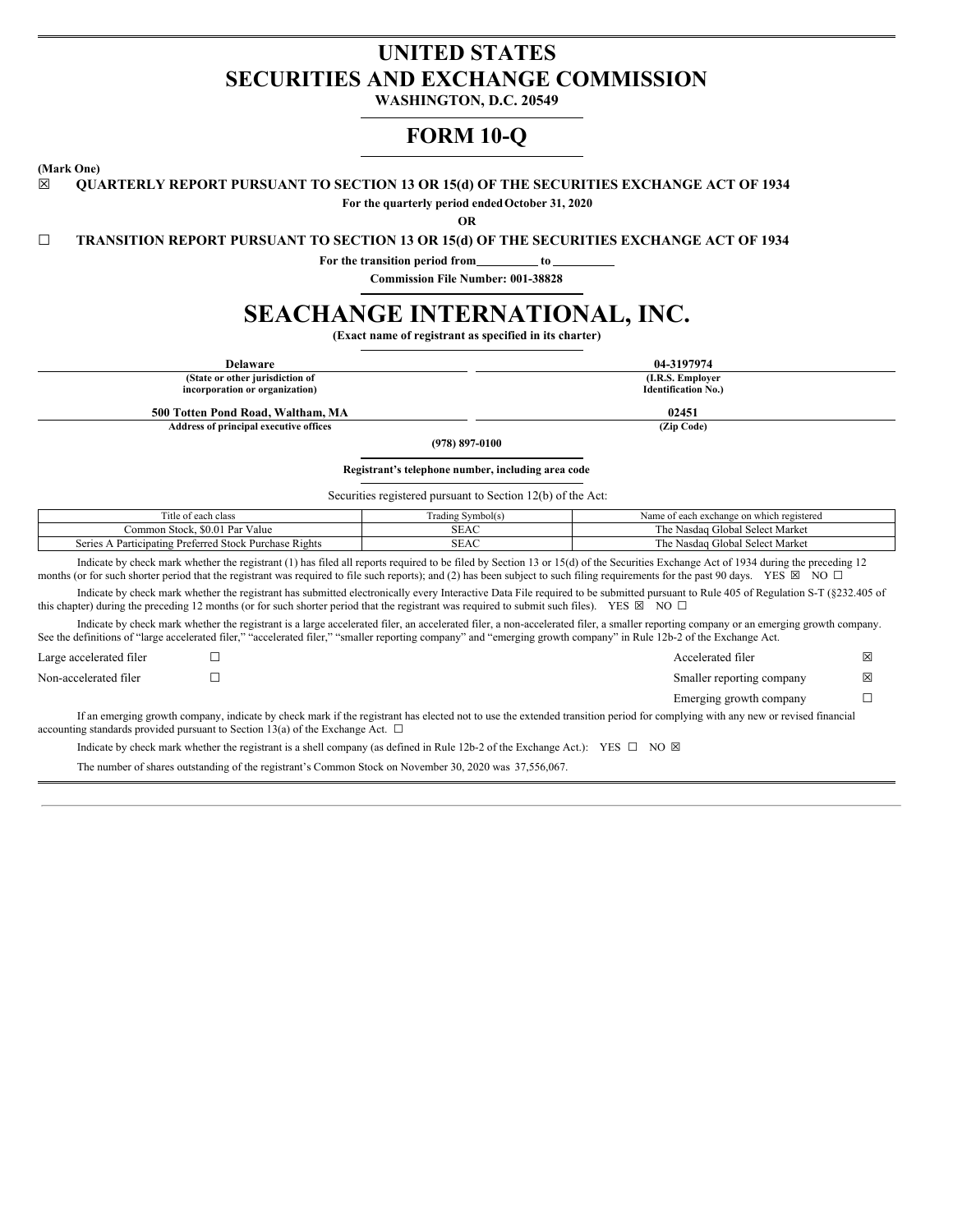# **SEACHANGE INTERNATIONAL, INC.**

#### **Table of Contents**

**Page**

# **PART I. FINANCIAL [INFORMATION](#page-2-0)**

| Item 1.           | <b>Financial Statements</b>                                                           |                |
|-------------------|---------------------------------------------------------------------------------------|----------------|
|                   | <b>Consolidated Balance Sheets</b>                                                    | $\overline{2}$ |
|                   | <b>Consolidated Statements of Operations and Comprehensive (Loss) Income</b>          | 3              |
|                   | <b>Consolidated Statements of Stockholders' Equity</b>                                | $\overline{4}$ |
|                   | <b>Consolidated Statements of Cash Flows</b>                                          | 6              |
|                   | <b>Notes to Consolidated Financial Statements</b>                                     | 7              |
| Item 2.           | Management's Discussion and Analysis of Financial Condition and Results of Operations | 24             |
| Item 3.           | <b>Quantitative and Qualitative Disclosures About Market Risk</b>                     | 31             |
| Item 4.           | <b>Controls and Procedures</b>                                                        | 31             |
|                   | <b>PART II. OTHER INFORMATION</b>                                                     |                |
| Item 1.           | <b>Legal Proceedings</b>                                                              | 32             |
| Item 1A.          | <b>Risk Factors</b>                                                                   | 32             |
| Item 5.           | <b>Other Information</b>                                                              | 32             |
| Item 6.           | <b>Exhibits</b>                                                                       | 32             |
| <b>SIGNATURES</b> |                                                                                       | 34             |
|                   |                                                                                       |                |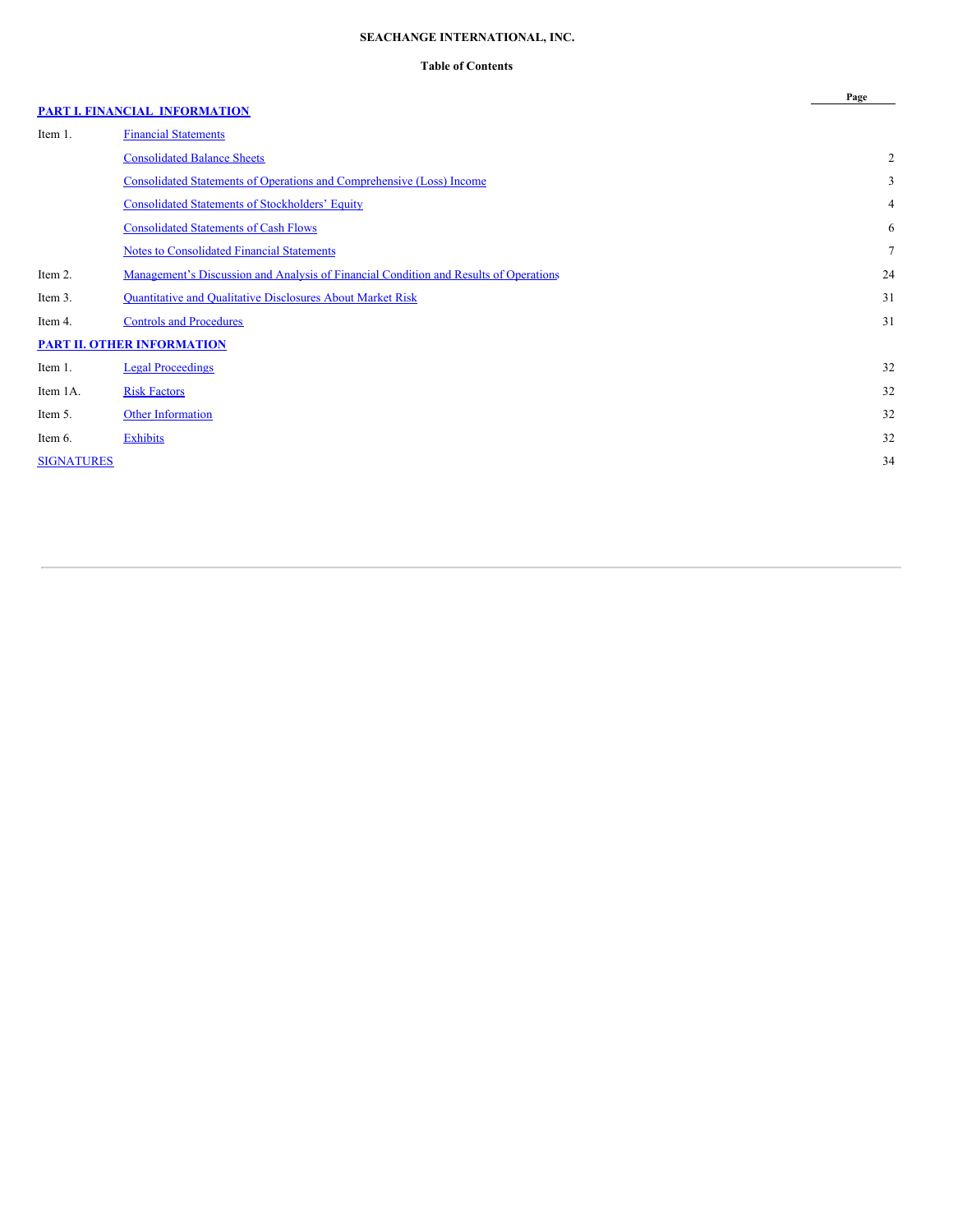#### <span id="page-2-1"></span><span id="page-2-0"></span>**ITEM 1. Financial Statements**

# **SEACHANGE INTERNATIONAL, INC. CONSOLIDATED BALANCE SHEETS** *(Unaudited, amounts in thousands, except share data)*

<span id="page-2-2"></span>

|                                                                                                                                                                                                            |              | October 31,<br>2020 | January 31,<br>2020 |
|------------------------------------------------------------------------------------------------------------------------------------------------------------------------------------------------------------|--------------|---------------------|---------------------|
| <b>Assets</b>                                                                                                                                                                                              |              |                     |                     |
| Current assets:                                                                                                                                                                                            |              |                     |                     |
| Cash, cash equivalents and restricted cash                                                                                                                                                                 | $\mathbb{S}$ | 5,124               | \$<br>9,297         |
| Marketable securities                                                                                                                                                                                      |              | 1,034               | 3,835               |
| Accounts receivable, net of allowance for doubtful accounts of \$903                                                                                                                                       |              |                     |                     |
| and \$947 at October 31, 2020 and January 31, 2020, respectively                                                                                                                                           |              | 5,259               | 12,127              |
| Unbilled receivables                                                                                                                                                                                       |              | 11,509              | 14,279              |
| Prepaid expenses and other current assets                                                                                                                                                                  |              | 4,755               | 5,112               |
| Total current assets                                                                                                                                                                                       |              | 27,681              | 44,650              |
| Property and equipment, net                                                                                                                                                                                |              | 641                 | 554                 |
| Operating lease right-of-use assets                                                                                                                                                                        |              | 5,231               | 4,860               |
| Marketable securities, long-term                                                                                                                                                                           |              |                     | 782                 |
| Intangible assets, net                                                                                                                                                                                     |              | 1,528               | 2,300               |
| Goodwill                                                                                                                                                                                                   |              | 10,249              | 9,775               |
| Unbilled receivables, long-term                                                                                                                                                                            |              | 7,527               | 9,031               |
| Other assets                                                                                                                                                                                               |              | 756                 | 938                 |
| Total assets                                                                                                                                                                                               | S            | 53,613              | \$<br>72,890        |
| <b>Liabilities and Stockholders' Equity</b>                                                                                                                                                                |              |                     |                     |
| Current liabilities:                                                                                                                                                                                       |              |                     |                     |
| Accounts payable                                                                                                                                                                                           | $\mathbb{S}$ | 2,765               | \$<br>4.007         |
| Accrued expenses                                                                                                                                                                                           |              | 4,628               | 7,986               |
| Deferred revenue                                                                                                                                                                                           |              | 3,180               | 5,041               |
| Promissory note                                                                                                                                                                                            |              | 1,475               |                     |
| Total current liabilities                                                                                                                                                                                  |              | 12,048              | 17,034              |
| Deferred revenue, long-term                                                                                                                                                                                |              | 643                 | 1,140               |
| Operating lease liabilities, long-term                                                                                                                                                                     |              | 4,299               | 4.348               |
| Taxes payable, long-term                                                                                                                                                                                   |              | 328                 | 436                 |
| Promissory note, long-term                                                                                                                                                                                 |              | 938                 |                     |
| Deferred tax liabilities, long-term                                                                                                                                                                        |              | 246                 |                     |
| <b>Total liabilities</b>                                                                                                                                                                                   |              | 18,502              | 22,958              |
| Commitments and contingencies (Note 6)                                                                                                                                                                     |              |                     |                     |
| Stockholders' equity:                                                                                                                                                                                      |              |                     |                     |
| Common stock, \$0.01 par value; 100,000,000 shares authorized at<br>October 31, 2020 and January 31, 2020; 37, 727, 987 shares issued<br>and 37,556,067 shares outstanding at October 31, 2020; 37,303,952 |              |                     |                     |
| shares issued and 37,163,462 outstanding at January 31, 2020                                                                                                                                               |              | 377                 | 373                 |
| Additional paid-in capital                                                                                                                                                                                 |              | 246,254             | 245,067             |
| Treasury stock, at cost; 171,920 shares at October 31, 2020 and<br>140,490 shares at January 31, 2020                                                                                                      |              | (227)               | (147)               |
| Accumulated other comprehensive loss                                                                                                                                                                       |              | (676)               | (2,137)             |
| Accumulated deficit                                                                                                                                                                                        |              | (210,617)           | (193, 224)          |
| Total stockholders' equity                                                                                                                                                                                 |              | 35,111              | 49,932              |
| Total liabilities and stockholders' equity                                                                                                                                                                 | S            | 53,613              | \$<br>72,890        |

The accompanying notes are an integral part of these unaudited, consolidated financial statements.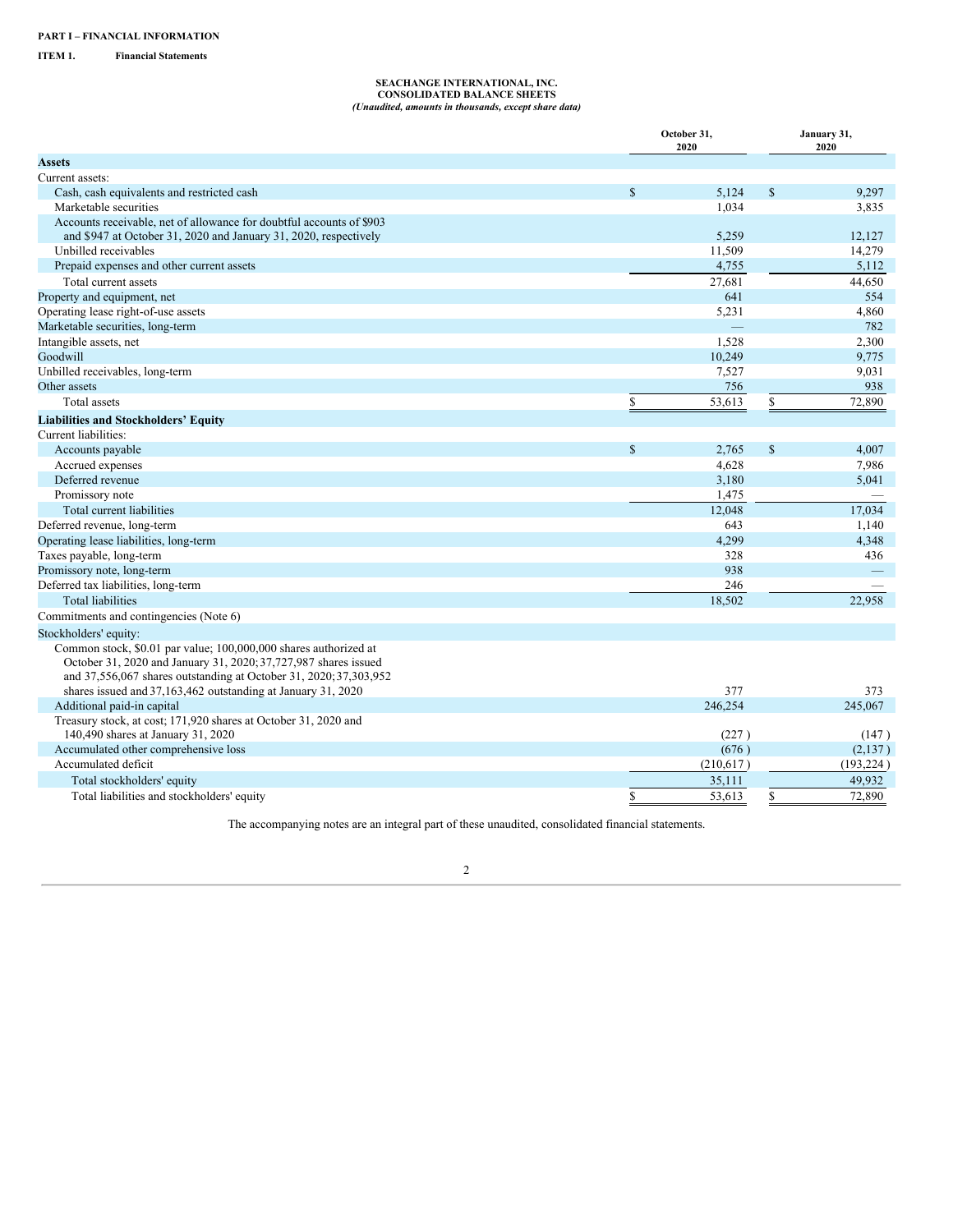#### **SEACHANGE INTERNATIONAL, INC. CONSOLIDATED STATEMENTS OF OPERATIONS AND COMPREHENSIVE (LOSS) INCOME** *(Unaudited, amounts in thousands, except per share data)*

<span id="page-3-0"></span>

|                                                     |              | For the Three Months<br><b>Ended October 31.</b> |               |          |              | <b>For the Nine Months</b><br><b>Ended October 31.</b> |               |             |
|-----------------------------------------------------|--------------|--------------------------------------------------|---------------|----------|--------------|--------------------------------------------------------|---------------|-------------|
|                                                     |              | 2020                                             |               | 2019     |              | 2020                                                   |               | 2019        |
| Revenue:                                            |              |                                                  |               |          |              |                                                        |               |             |
| Product                                             | \$           | 1,048                                            | \$            | 13,524   | \$           | 5,212                                                  | S             | 26,671      |
| Service                                             |              | 3,918                                            |               | 7,020    |              | 11,664                                                 |               | 21,170      |
| Total revenue                                       |              | 4,966                                            |               | 20,544   |              | 16,876                                                 |               | 47,841      |
| Cost of revenue:                                    |              |                                                  |               |          |              |                                                        |               |             |
| Product                                             |              | 435                                              |               | 466      |              | 2,803                                                  |               | 4,414       |
| Service                                             |              | 1,755                                            |               | 4,386    |              | 6,974                                                  |               | 13,939      |
| Total cost of revenue                               |              | 2,190                                            |               | 4,852    |              | 9,777                                                  |               | 18,353      |
| Gross profit                                        |              | 2,776                                            |               | 15,692   |              | 7,099                                                  |               | 29,488      |
| Operating expenses:                                 |              |                                                  |               |          |              |                                                        |               |             |
| Research and development                            |              | 3,024                                            |               | 4,033    |              | 10,550                                                 |               | 12,060      |
| Selling and marketing                               |              | 1,636                                            |               | 3,859    |              | 5,490                                                  |               | 9,674       |
| General and administrative                          |              | 2,636                                            |               | 3,265    |              | 7,057                                                  |               | 11,664      |
| Severance and restructuring costs                   |              | 53                                               |               | 2,282    |              | 1,082                                                  |               | 3,152       |
| Total operating expenses                            |              | 7,349                                            |               | 13,439   |              | 24,179                                                 |               | 36,550      |
| (Loss) income from operations                       |              | (4,573)                                          |               | 2,253    |              | (17,080)                                               |               | (7,062)     |
| Other expense, net                                  |              | (499)                                            |               | (161)    |              | (334)                                                  |               | (2,030)     |
| (Loss) income before income taxes                   |              | (5,072)                                          |               | 2,092    |              | (17, 414)                                              |               | (9,092)     |
| Income tax provision (benefit)                      |              | 45                                               |               | (53)     |              | (21)                                                   |               | (214)       |
| Net (loss) income                                   | S            | (5, 117)                                         | S             | 2,145    | \$           | (17, 393)                                              | S             | (8, 878)    |
| Net (loss) income per share, basic                  | $\mathbf S$  | (0.14)                                           | $\mathsf{\$}$ | 0.06     | $\mathbb{S}$ | (0.46)                                                 | <sup>\$</sup> | (0.24)      |
| Net (loss) income per share, diluted                | \$           | (0.14)                                           | \$            | 0.06     | \$           | (0.46)                                                 | S             | (0.24)      |
| Weighted average common shares outstanding, basic   |              | 37,556                                           |               | 36,751   |              | 37,436                                                 |               | 36,606      |
| Weighted average common shares outstanding, diluted |              | 37,556                                           |               | 37,752   |              | 37,436                                                 |               | 36,606      |
|                                                     |              |                                                  |               |          |              |                                                        |               |             |
| Comprehensive loss:<br>Net (loss) income            |              |                                                  |               |          |              |                                                        |               |             |
|                                                     | $\mathbb{S}$ | (5,117)                                          | <sup>\$</sup> | 2,145    | \$           | (17, 393)                                              | <sup>\$</sup> | (8, 878)    |
| Other comprehensive (loss) income, net of tax:      |              |                                                  |               |          |              |                                                        |               |             |
| Foreign currency translation adjustment             |              | (143)                                            |               | 59<br>31 |              | 1,498                                                  |               | 1,399<br>91 |
| Unrealized (losses) gains on marketable securities  |              | (33)                                             |               |          |              | (37)                                                   |               |             |
| Total other comprehensive (loss) income             |              | (176)                                            |               | 90       |              | 1,461                                                  |               | 1,490       |
| Comprehensive (loss) income                         | \$           | (5,293)                                          | \$            | 2,235    | \$           | (15, 932)                                              | S             | (7,388)     |

The accompanying notes are an integral part of these unaudited, consolidated financial statements.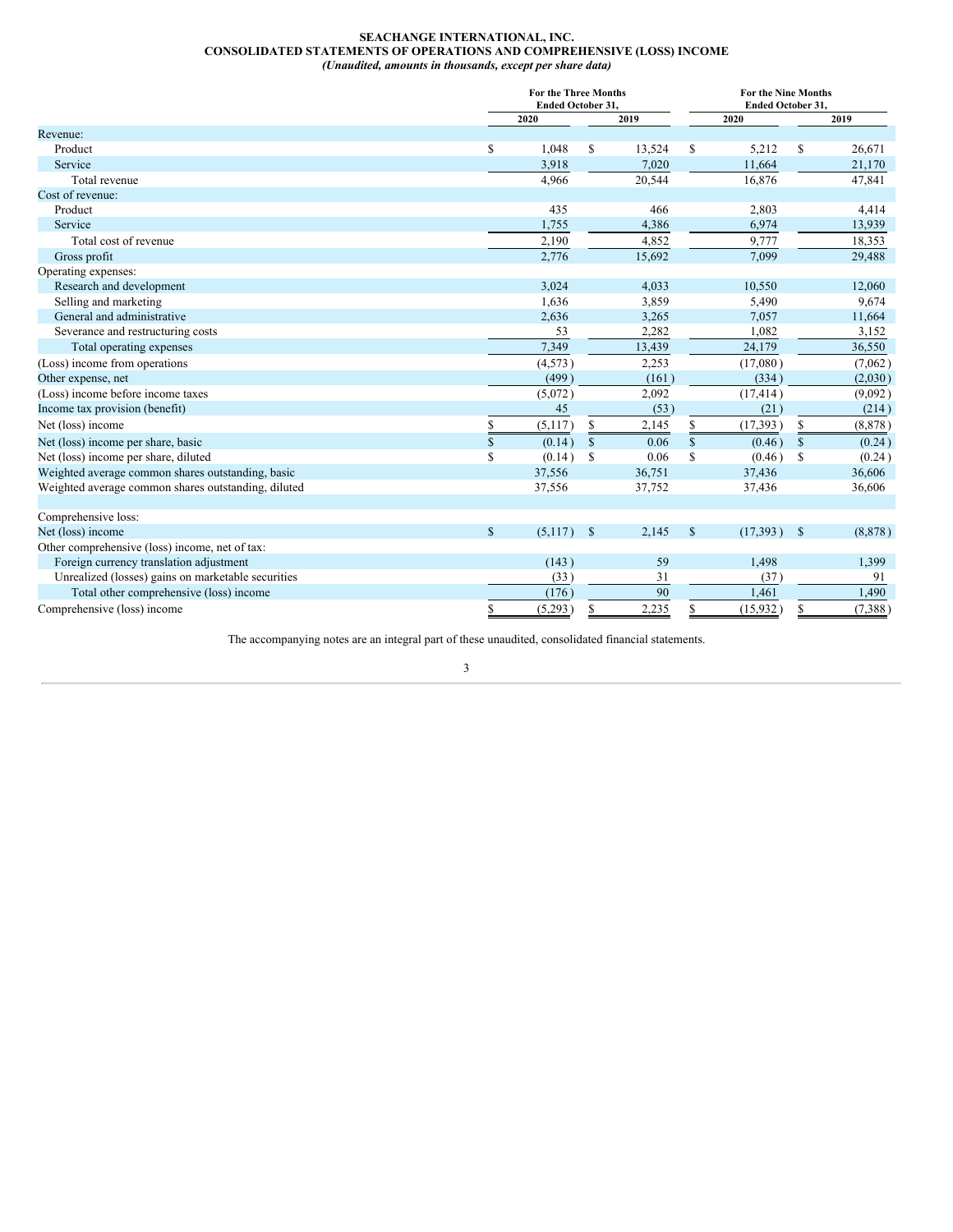#### **SEACHANGE INTERNATIONAL, INC. CONSOLIDATED STATEMENTS OF STOCKHOLDERS' EQUITY** *(Unaudited, amounts in thousands except share data)*

<span id="page-4-0"></span>

|                                            |               |              |                          |            |              | Accumulated   |             |               |
|--------------------------------------------|---------------|--------------|--------------------------|------------|--------------|---------------|-------------|---------------|
|                                            |               | Common Stock |                          | Additional |              | Other         |             | Total         |
|                                            | Number of     |              |                          | Paid-in    | Treasurv     | Comprehensive | Accumulated | Stockholders' |
|                                            | <b>Shares</b> |              | Par Value                | Capital    | <b>Stock</b> | Loss          | Deficit     | <b>Equity</b> |
| <b>Balances at July 31, 2020</b>           | 37,727,987    |              | 377                      | 245,817    | (227)        | (500)         | (205, 500)  | 39,967        |
| Stock-based compensation expense           | __            |              | __                       | 437        | __           |               |             | 437           |
| Unrealized losses on marketable securities | --            |              | $\overline{\phantom{a}}$ |            |              | (33)          | __          | (33)          |
| Foreign currency translation adjustment    |               |              |                          |            |              | (143)         |             | (143)         |
| Net loss                                   |               |              |                          |            |              |               | (5,117)     | (5,117)       |
| <b>Balances at October 31, 2020</b>        | 37,727,987    |              | 377                      | 246.254    | 227          | (676)         | (210.617)   | 35.111        |

|                                                                           | <b>Common Stock</b>        |           | <b>Additional</b>        |                                 | Accumulated<br>Other  |                        | Total                   |
|---------------------------------------------------------------------------|----------------------------|-----------|--------------------------|---------------------------------|-----------------------|------------------------|-------------------------|
|                                                                           | Number of<br><b>Shares</b> | Par Value | Paid-in<br>Capital       | <b>Treasury</b><br><b>Stock</b> | Comprehensive<br>Loss | Accumulated<br>Deficit | Stockholders'<br>Equity |
| Balances at July 31, 2019                                                 | 36,811,061                 | 367       | 243,514                  | (147)                           | (1,993)               | (195,326)              | 46,415                  |
| Issuance of common stock pursuant to<br>vesting of restricted stock units | 138,134                    |           | (1)                      |                                 |                       |                        |                         |
| Issuance of common stock pursuant to<br><b>ESPP</b> purchases             | 4,634                      | --        | 11                       |                                 |                       |                        | 11                      |
| Issuance of common stock pursuant to<br>exercise of stock options         | 17,146                     |           | 45                       |                                 |                       |                        | 46                      |
| Stock-based compensation expense                                          |                            |           | 357                      |                                 |                       |                        | 357                     |
| Unrealized gains on marketable securities                                 |                            |           |                          |                                 | 31                    |                        | 31                      |
| Foreign currency translation adjustment                                   | __                         |           | $\overline{\phantom{a}}$ |                                 | 59                    | —                      | 59                      |
| Net income                                                                |                            |           |                          |                                 |                       | 2,145                  | 2,145                   |
| <b>Balances at October 31, 2019</b>                                       | 36,970,975                 | 369       | 243,926                  | (147)                           | (1,903)               | (193, 181)             | 49,064                  |

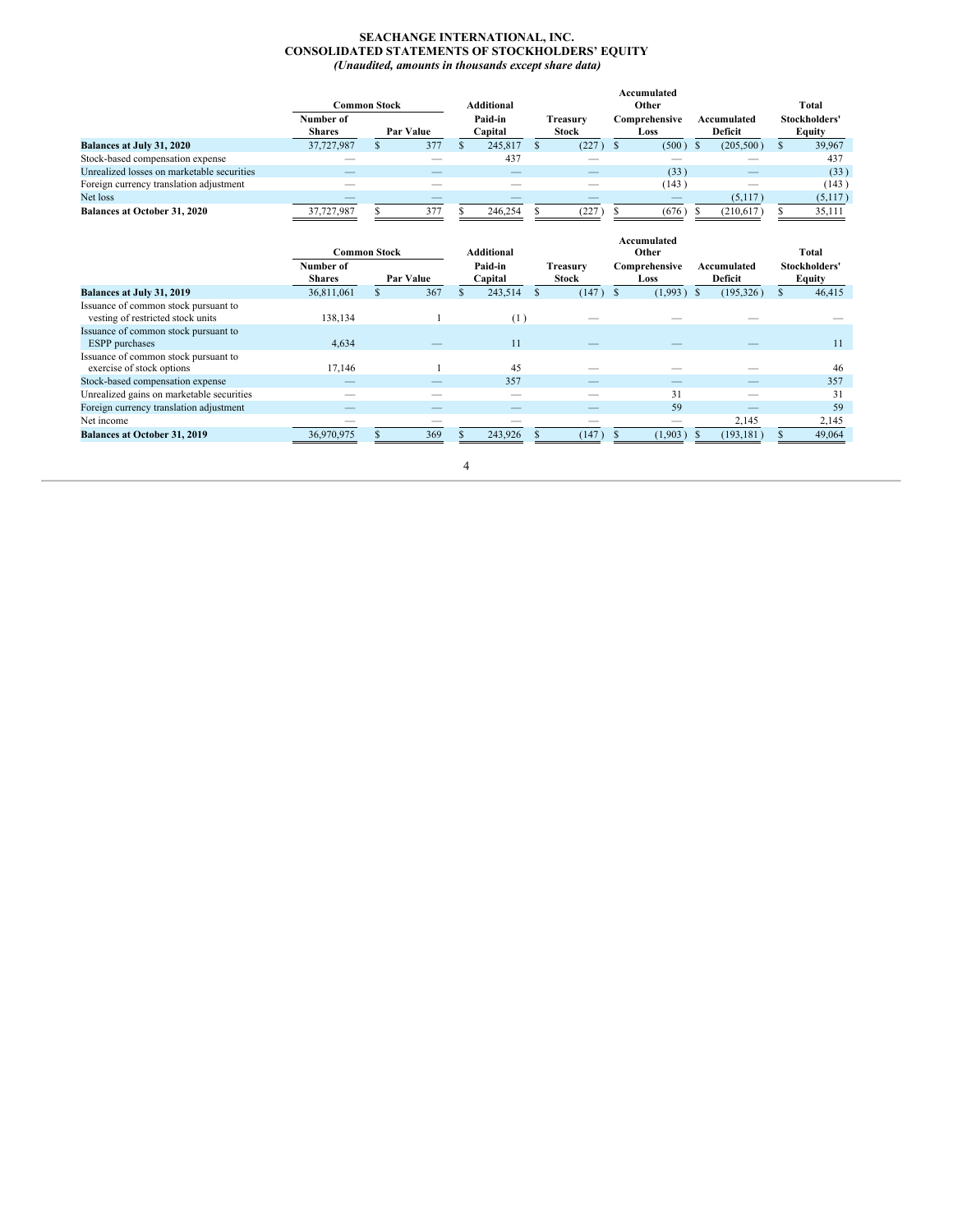#### **SEACHANGE INTERNATIONAL, INC. CONSOLIDATED STATEMENTS OF STOCKHOLDERS' EQUITY** *(Unaudited, amounts in thousands except share data)*

|                                                                           | <b>Common Stock</b>        |           | <b>Additional</b>  |   |                   | Accumulated<br>Other  |                        | Total                   |
|---------------------------------------------------------------------------|----------------------------|-----------|--------------------|---|-------------------|-----------------------|------------------------|-------------------------|
|                                                                           | Number of<br><b>Shares</b> | Par Value | Paid-in<br>Capital |   | Treasurv<br>Stock | Comprehensive<br>Loss | Accumulated<br>Deficit | Stockholders'<br>Equity |
| Balances at January 31, 2020                                              | 37,303,952                 | 373       | 245,067            | ъ | (147)             | (2,137)               | (193, 224)             | 49,932                  |
| Issuance of common stock pursuant to<br>vesting of restricted stock units | 379,063                    | 4         | (4)                |   |                   |                       |                        |                         |
| Issuance of common stock pursuant to<br>exercise of stock options         | 39,270                     |           | 119                |   |                   |                       |                        | 119                     |
| Issuance of common stock pursuant to<br><b>ESPP</b> purchases             | 5,702                      |           | 18                 |   |                   |                       |                        | 18                      |
| Stock-based compensation expense                                          |                            |           | 1,054              |   |                   |                       |                        | 1,054                   |
| Repurchases of common stock                                               |                            |           |                    |   | (80)              |                       |                        | (80)                    |
| Unrealized losses on marketable securities                                |                            |           |                    |   |                   | (37)                  |                        | (37)                    |
| Foreign currency translation adjustment                                   |                            |           |                    |   |                   | 1,498                 |                        | 1,498                   |
| Net loss                                                                  |                            |           | __                 |   | __                |                       | (17, 393)              | (17, 393)               |
| Balances at October 31, 2020                                              | 37,727,987                 | 377       | 246,254            |   | (227)             | (676)                 | (210,617)              | 35,111                  |

|                                                                           | <b>Common Stock</b>        |                | <b>Additional</b>  |   |                                 | Accumulated<br>Other  |                               | Total                   |
|---------------------------------------------------------------------------|----------------------------|----------------|--------------------|---|---------------------------------|-----------------------|-------------------------------|-------------------------|
|                                                                           | Number of<br><b>Shares</b> | Par Value      | Paid-in<br>Capital |   | <b>Treasury</b><br><b>Stock</b> | Comprehensive<br>Loss | Accumulated<br><b>Deficit</b> | Stockholders'<br>Equity |
| Balances at January 31, 2019                                              | 35,946,100                 | 359            | 242,442            | ъ | (5)                             | (3,393)               | (184, 303)                    | 55,100                  |
| Issuance of common stock pursuant to<br>acquisition of Xstream            | 541,738                    | 5              | 869                |   |                                 |                       |                               | 874                     |
| Issuance of common stock pursuant to<br>vesting of restricted stock units | 453,538                    | $\overline{4}$ | (4)                |   |                                 |                       |                               |                         |
| Issuance of common stock pursuant to<br><b>ESPP</b> purchases             | 12,453                     |                | 20                 |   |                                 |                       |                               | 20                      |
| Issuance of common stock pursuant to<br>exercise of stock options         | 17,146                     |                | 45                 |   |                                 |                       |                               | 46                      |
| Stock-based compensation expense                                          |                            |                | 554                |   |                                 |                       |                               | 554                     |
| Repurchases of common stock                                               |                            |                |                    |   | (142)                           |                       |                               | (142)                   |
| Unrealized gains on marketable securities                                 |                            |                |                    |   |                                 | 91                    |                               | 91                      |
| Foreign currency translation adjustment                                   |                            |                | $-$                |   |                                 | 1,399                 |                               | 1,399                   |
| Net loss                                                                  |                            |                | __                 |   |                                 |                       | (8,878)                       | (8,878)                 |
| <b>Balances at October 31, 2019</b>                                       | 36,970,975                 | 369            | 243,926            |   | (147)                           | (1,903)               | (193, 181)                    | 49,064                  |

The accompanying notes are an integral part of these unaudited, consolidated financial statements.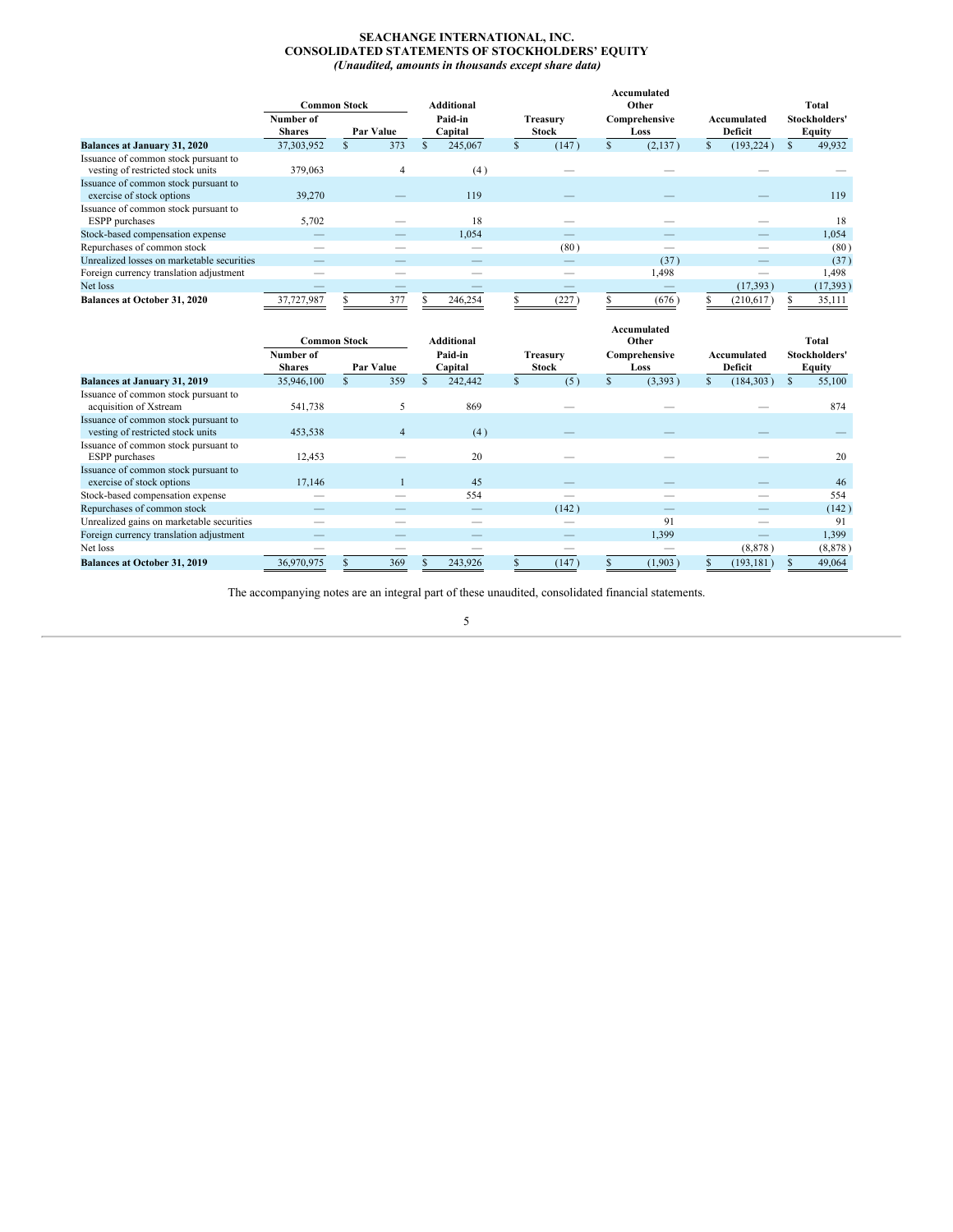#### **SEACHANGE INTERNATIONAL, INC. CONSOLIDATED STATEMENTS OF CASH FLOWS** *(Unaudited, amounts in thousands)*

<span id="page-6-0"></span>

| 2020<br>2019<br>\$<br>Net loss<br>(17,393)<br>\$<br>(8,878)<br>Adjustments to reconcile net loss to net cash used in operating activities:<br>Depreciation and amortization expense<br>1,105<br>1,622<br>(Recovery of) provision for bad debts<br>(216)<br>480<br>Stock-based compensation expense<br>1,054<br>554<br>Deferred income taxes<br>246<br>(203)<br>Realized and unrealized foreign currency transaction loss<br>1,498<br>1,399<br>97<br>Other<br>(26)<br>Changes in operating assets and liabilities:<br>Accounts receivable<br>7,084<br>5,456<br>Unbilled receivables<br>4,274<br>(11,215)<br>720<br>Inventory<br>$\overline{\phantom{0}}$<br>Prepaid expenses and other current assets and other assets<br>539<br>469<br>Accounts payable<br>(1,242)<br>(1,079)<br>Accrued expenses and other liabilities<br>(3,886)<br>535<br>Deferred revenue<br>(2,977)<br>(2,358)<br>Net cash used in operating activities<br>(9,321)<br>(13,020)<br>Purchases of property and equipment<br>(311)<br>(252)<br>(3,838)<br>(852)<br>Proceeds from sales and maturities of marketable securities<br>3,576<br>3,343<br>Net cash provided by (used in) investing activities<br>3,265<br>(1,599)<br>137<br>66<br>(80)<br>(142)<br>2,413<br>Net cash provided by (used in) financing activities<br>2,470<br>(76)<br>265<br>(587)<br>Net decrease in cash, cash equivalents and restricted cash<br>(4,173)<br>(14, 430)<br>9,297<br>20,317<br>\$<br>5,124<br>\$<br>5,887<br>Supplemental disclosure of cash flow information<br>\$<br>196<br>\$<br>454<br>Non-cash activities:<br>Purchases of property and equipment included in accounts payable<br>$\mathbb{S}$<br>\$<br>Right-of-use assets obtained in exchange for lease obligations<br>\$<br>\$<br>987<br>2,952 |                                                                   | <b>For the Nine Months</b><br><b>Ended October 31,</b> |
|------------------------------------------------------------------------------------------------------------------------------------------------------------------------------------------------------------------------------------------------------------------------------------------------------------------------------------------------------------------------------------------------------------------------------------------------------------------------------------------------------------------------------------------------------------------------------------------------------------------------------------------------------------------------------------------------------------------------------------------------------------------------------------------------------------------------------------------------------------------------------------------------------------------------------------------------------------------------------------------------------------------------------------------------------------------------------------------------------------------------------------------------------------------------------------------------------------------------------------------------------------------------------------------------------------------------------------------------------------------------------------------------------------------------------------------------------------------------------------------------------------------------------------------------------------------------------------------------------------------------------------------------------------------------------------------------------------------------------------------------------------------|-------------------------------------------------------------------|--------------------------------------------------------|
|                                                                                                                                                                                                                                                                                                                                                                                                                                                                                                                                                                                                                                                                                                                                                                                                                                                                                                                                                                                                                                                                                                                                                                                                                                                                                                                                                                                                                                                                                                                                                                                                                                                                                                                                                                  |                                                                   |                                                        |
|                                                                                                                                                                                                                                                                                                                                                                                                                                                                                                                                                                                                                                                                                                                                                                                                                                                                                                                                                                                                                                                                                                                                                                                                                                                                                                                                                                                                                                                                                                                                                                                                                                                                                                                                                                  | Cash flows from operating activities:                             |                                                        |
|                                                                                                                                                                                                                                                                                                                                                                                                                                                                                                                                                                                                                                                                                                                                                                                                                                                                                                                                                                                                                                                                                                                                                                                                                                                                                                                                                                                                                                                                                                                                                                                                                                                                                                                                                                  |                                                                   |                                                        |
|                                                                                                                                                                                                                                                                                                                                                                                                                                                                                                                                                                                                                                                                                                                                                                                                                                                                                                                                                                                                                                                                                                                                                                                                                                                                                                                                                                                                                                                                                                                                                                                                                                                                                                                                                                  |                                                                   |                                                        |
|                                                                                                                                                                                                                                                                                                                                                                                                                                                                                                                                                                                                                                                                                                                                                                                                                                                                                                                                                                                                                                                                                                                                                                                                                                                                                                                                                                                                                                                                                                                                                                                                                                                                                                                                                                  |                                                                   |                                                        |
|                                                                                                                                                                                                                                                                                                                                                                                                                                                                                                                                                                                                                                                                                                                                                                                                                                                                                                                                                                                                                                                                                                                                                                                                                                                                                                                                                                                                                                                                                                                                                                                                                                                                                                                                                                  |                                                                   |                                                        |
|                                                                                                                                                                                                                                                                                                                                                                                                                                                                                                                                                                                                                                                                                                                                                                                                                                                                                                                                                                                                                                                                                                                                                                                                                                                                                                                                                                                                                                                                                                                                                                                                                                                                                                                                                                  |                                                                   |                                                        |
|                                                                                                                                                                                                                                                                                                                                                                                                                                                                                                                                                                                                                                                                                                                                                                                                                                                                                                                                                                                                                                                                                                                                                                                                                                                                                                                                                                                                                                                                                                                                                                                                                                                                                                                                                                  |                                                                   |                                                        |
|                                                                                                                                                                                                                                                                                                                                                                                                                                                                                                                                                                                                                                                                                                                                                                                                                                                                                                                                                                                                                                                                                                                                                                                                                                                                                                                                                                                                                                                                                                                                                                                                                                                                                                                                                                  |                                                                   |                                                        |
|                                                                                                                                                                                                                                                                                                                                                                                                                                                                                                                                                                                                                                                                                                                                                                                                                                                                                                                                                                                                                                                                                                                                                                                                                                                                                                                                                                                                                                                                                                                                                                                                                                                                                                                                                                  |                                                                   |                                                        |
|                                                                                                                                                                                                                                                                                                                                                                                                                                                                                                                                                                                                                                                                                                                                                                                                                                                                                                                                                                                                                                                                                                                                                                                                                                                                                                                                                                                                                                                                                                                                                                                                                                                                                                                                                                  |                                                                   |                                                        |
|                                                                                                                                                                                                                                                                                                                                                                                                                                                                                                                                                                                                                                                                                                                                                                                                                                                                                                                                                                                                                                                                                                                                                                                                                                                                                                                                                                                                                                                                                                                                                                                                                                                                                                                                                                  |                                                                   |                                                        |
|                                                                                                                                                                                                                                                                                                                                                                                                                                                                                                                                                                                                                                                                                                                                                                                                                                                                                                                                                                                                                                                                                                                                                                                                                                                                                                                                                                                                                                                                                                                                                                                                                                                                                                                                                                  |                                                                   |                                                        |
|                                                                                                                                                                                                                                                                                                                                                                                                                                                                                                                                                                                                                                                                                                                                                                                                                                                                                                                                                                                                                                                                                                                                                                                                                                                                                                                                                                                                                                                                                                                                                                                                                                                                                                                                                                  |                                                                   |                                                        |
|                                                                                                                                                                                                                                                                                                                                                                                                                                                                                                                                                                                                                                                                                                                                                                                                                                                                                                                                                                                                                                                                                                                                                                                                                                                                                                                                                                                                                                                                                                                                                                                                                                                                                                                                                                  |                                                                   |                                                        |
|                                                                                                                                                                                                                                                                                                                                                                                                                                                                                                                                                                                                                                                                                                                                                                                                                                                                                                                                                                                                                                                                                                                                                                                                                                                                                                                                                                                                                                                                                                                                                                                                                                                                                                                                                                  |                                                                   |                                                        |
|                                                                                                                                                                                                                                                                                                                                                                                                                                                                                                                                                                                                                                                                                                                                                                                                                                                                                                                                                                                                                                                                                                                                                                                                                                                                                                                                                                                                                                                                                                                                                                                                                                                                                                                                                                  |                                                                   |                                                        |
|                                                                                                                                                                                                                                                                                                                                                                                                                                                                                                                                                                                                                                                                                                                                                                                                                                                                                                                                                                                                                                                                                                                                                                                                                                                                                                                                                                                                                                                                                                                                                                                                                                                                                                                                                                  |                                                                   |                                                        |
|                                                                                                                                                                                                                                                                                                                                                                                                                                                                                                                                                                                                                                                                                                                                                                                                                                                                                                                                                                                                                                                                                                                                                                                                                                                                                                                                                                                                                                                                                                                                                                                                                                                                                                                                                                  |                                                                   |                                                        |
|                                                                                                                                                                                                                                                                                                                                                                                                                                                                                                                                                                                                                                                                                                                                                                                                                                                                                                                                                                                                                                                                                                                                                                                                                                                                                                                                                                                                                                                                                                                                                                                                                                                                                                                                                                  | <b>Cash flows from investing activities:</b>                      |                                                        |
|                                                                                                                                                                                                                                                                                                                                                                                                                                                                                                                                                                                                                                                                                                                                                                                                                                                                                                                                                                                                                                                                                                                                                                                                                                                                                                                                                                                                                                                                                                                                                                                                                                                                                                                                                                  |                                                                   |                                                        |
|                                                                                                                                                                                                                                                                                                                                                                                                                                                                                                                                                                                                                                                                                                                                                                                                                                                                                                                                                                                                                                                                                                                                                                                                                                                                                                                                                                                                                                                                                                                                                                                                                                                                                                                                                                  | Cash paid for acquisitions, net                                   |                                                        |
|                                                                                                                                                                                                                                                                                                                                                                                                                                                                                                                                                                                                                                                                                                                                                                                                                                                                                                                                                                                                                                                                                                                                                                                                                                                                                                                                                                                                                                                                                                                                                                                                                                                                                                                                                                  | Purchases of marketable securities                                |                                                        |
|                                                                                                                                                                                                                                                                                                                                                                                                                                                                                                                                                                                                                                                                                                                                                                                                                                                                                                                                                                                                                                                                                                                                                                                                                                                                                                                                                                                                                                                                                                                                                                                                                                                                                                                                                                  |                                                                   |                                                        |
|                                                                                                                                                                                                                                                                                                                                                                                                                                                                                                                                                                                                                                                                                                                                                                                                                                                                                                                                                                                                                                                                                                                                                                                                                                                                                                                                                                                                                                                                                                                                                                                                                                                                                                                                                                  |                                                                   |                                                        |
|                                                                                                                                                                                                                                                                                                                                                                                                                                                                                                                                                                                                                                                                                                                                                                                                                                                                                                                                                                                                                                                                                                                                                                                                                                                                                                                                                                                                                                                                                                                                                                                                                                                                                                                                                                  | Cash flows from financing activities:                             |                                                        |
|                                                                                                                                                                                                                                                                                                                                                                                                                                                                                                                                                                                                                                                                                                                                                                                                                                                                                                                                                                                                                                                                                                                                                                                                                                                                                                                                                                                                                                                                                                                                                                                                                                                                                                                                                                  | Proceeds from issuance of common stock                            |                                                        |
|                                                                                                                                                                                                                                                                                                                                                                                                                                                                                                                                                                                                                                                                                                                                                                                                                                                                                                                                                                                                                                                                                                                                                                                                                                                                                                                                                                                                                                                                                                                                                                                                                                                                                                                                                                  | Repurchases of common stock                                       |                                                        |
|                                                                                                                                                                                                                                                                                                                                                                                                                                                                                                                                                                                                                                                                                                                                                                                                                                                                                                                                                                                                                                                                                                                                                                                                                                                                                                                                                                                                                                                                                                                                                                                                                                                                                                                                                                  | Proceeds from Paycheck Protection Program                         |                                                        |
|                                                                                                                                                                                                                                                                                                                                                                                                                                                                                                                                                                                                                                                                                                                                                                                                                                                                                                                                                                                                                                                                                                                                                                                                                                                                                                                                                                                                                                                                                                                                                                                                                                                                                                                                                                  |                                                                   |                                                        |
|                                                                                                                                                                                                                                                                                                                                                                                                                                                                                                                                                                                                                                                                                                                                                                                                                                                                                                                                                                                                                                                                                                                                                                                                                                                                                                                                                                                                                                                                                                                                                                                                                                                                                                                                                                  | Effect of exchange rate on cash and cash equivalents              |                                                        |
|                                                                                                                                                                                                                                                                                                                                                                                                                                                                                                                                                                                                                                                                                                                                                                                                                                                                                                                                                                                                                                                                                                                                                                                                                                                                                                                                                                                                                                                                                                                                                                                                                                                                                                                                                                  |                                                                   |                                                        |
|                                                                                                                                                                                                                                                                                                                                                                                                                                                                                                                                                                                                                                                                                                                                                                                                                                                                                                                                                                                                                                                                                                                                                                                                                                                                                                                                                                                                                                                                                                                                                                                                                                                                                                                                                                  | Cash, cash equivalents and restricted cash at beginning of period |                                                        |
|                                                                                                                                                                                                                                                                                                                                                                                                                                                                                                                                                                                                                                                                                                                                                                                                                                                                                                                                                                                                                                                                                                                                                                                                                                                                                                                                                                                                                                                                                                                                                                                                                                                                                                                                                                  | Cash, cash equivalents and restricted cash at end of period       |                                                        |
|                                                                                                                                                                                                                                                                                                                                                                                                                                                                                                                                                                                                                                                                                                                                                                                                                                                                                                                                                                                                                                                                                                                                                                                                                                                                                                                                                                                                                                                                                                                                                                                                                                                                                                                                                                  |                                                                   |                                                        |
|                                                                                                                                                                                                                                                                                                                                                                                                                                                                                                                                                                                                                                                                                                                                                                                                                                                                                                                                                                                                                                                                                                                                                                                                                                                                                                                                                                                                                                                                                                                                                                                                                                                                                                                                                                  | Income taxes paid                                                 |                                                        |
|                                                                                                                                                                                                                                                                                                                                                                                                                                                                                                                                                                                                                                                                                                                                                                                                                                                                                                                                                                                                                                                                                                                                                                                                                                                                                                                                                                                                                                                                                                                                                                                                                                                                                                                                                                  |                                                                   |                                                        |
|                                                                                                                                                                                                                                                                                                                                                                                                                                                                                                                                                                                                                                                                                                                                                                                                                                                                                                                                                                                                                                                                                                                                                                                                                                                                                                                                                                                                                                                                                                                                                                                                                                                                                                                                                                  |                                                                   |                                                        |
|                                                                                                                                                                                                                                                                                                                                                                                                                                                                                                                                                                                                                                                                                                                                                                                                                                                                                                                                                                                                                                                                                                                                                                                                                                                                                                                                                                                                                                                                                                                                                                                                                                                                                                                                                                  |                                                                   |                                                        |
|                                                                                                                                                                                                                                                                                                                                                                                                                                                                                                                                                                                                                                                                                                                                                                                                                                                                                                                                                                                                                                                                                                                                                                                                                                                                                                                                                                                                                                                                                                                                                                                                                                                                                                                                                                  | Fair value of common stock issued in acquisition                  | \$<br>S<br>874                                         |

The accompanying notes are an integral part of these unaudited, consolidated financial statements.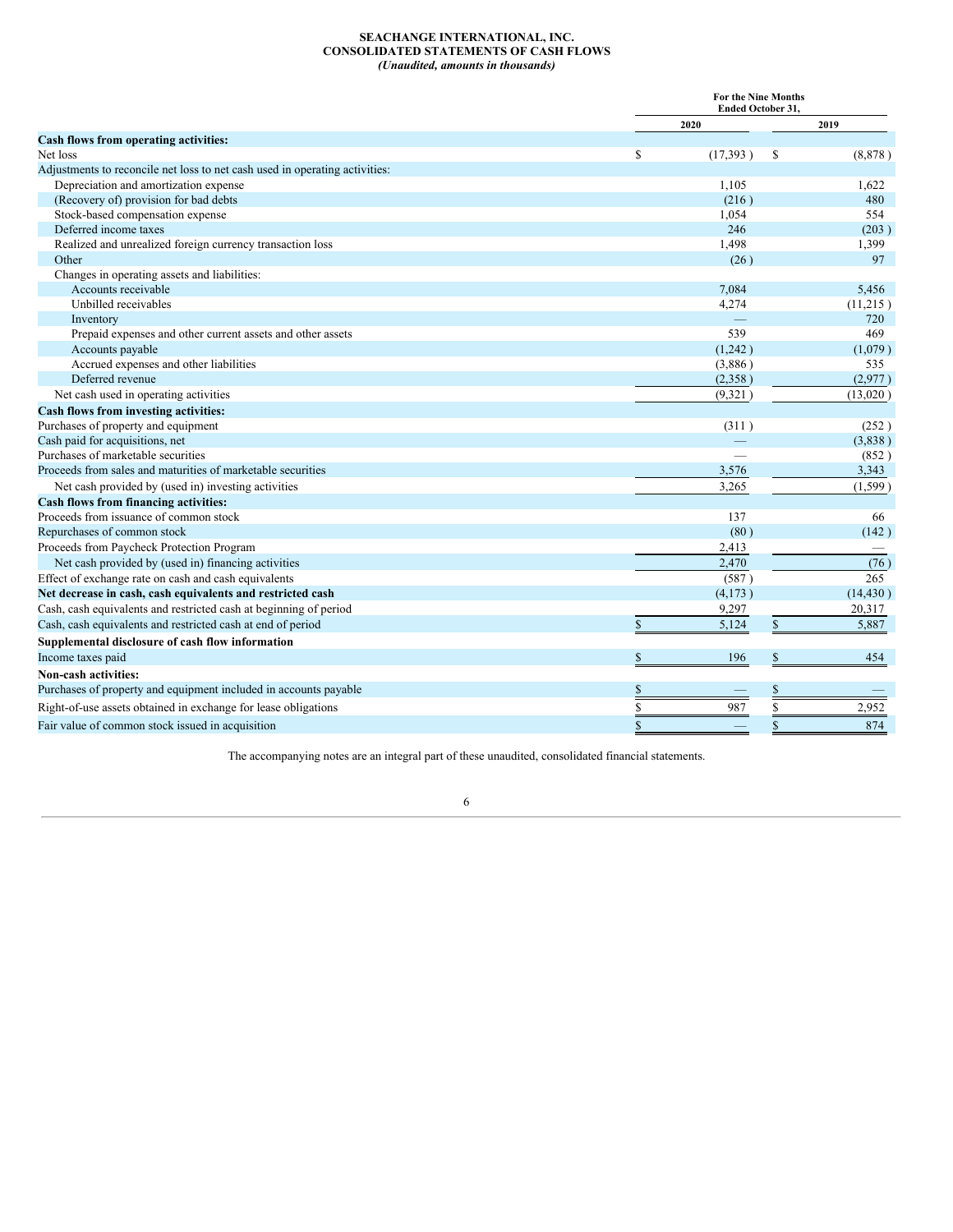#### **SEACHANGE INTERNATIONAL, INC. NOTES TO CONSOLIDATED FINANCIAL STATEMENTS (Unaudited)**

#### <span id="page-7-0"></span>**1. Nature of Business and Basis of Presentation**

SeaChange International, Inc. ("we" or the "Company"), a Delaware corporation, was founded on July 9, 1993. We are an industry leader in the delivery of multiscreen, advertising and premium over-the-top video management solutions. Our software products and services are designed to empower video providers to create, manage and monetize the increasingly personalized, highly engaging experiences that viewers demand.

#### *Liquidity*

We continue to realize the savings related to our restructuring activities. In fiscal 2020, we continued to streamline our operations and closed our service organizations in Ireland and the Netherlands. These measures are important steps in restoring us to profitability and positive cash flow. We believe that existing cash and investments and cash expected to be provided by future operating results are adequate to satisfy our working capital, capital expenditure requirements and other contractual obligations for at least the next 12 months.

If our expectations are incorrect, we may need to raise additional funds to fund our operations or take advantage of unanticipated strategic opportunities in order to strengthen our financial position. In the future, we may enter into other arrangements for potential investments in, or acquisitions of, complementary businesses, services or technologies, which could require us to seek additional equity or debt financing. If adequate funds are not available or are not available on acceptable terms, we may not be able to take advantage of market opportunities, to develop new products or to otherwise respond to competitive pressures.

#### *Impact of COVID-19 Pandemic*

In the first quarter of fiscal 2021, concerns related to the spread of COVID-19 began to create global business disruptions as well as disruptions in our operations and to create potential negative impacts on our revenues and other financial results. COVID-19 was declared a pandemic by the World Health Organization on March 11, 2020. The extent to which COVID-19 will impact our financial condition or results of operations is currently uncertain and depends on factors including the impact on our customers, partners, and vendors and on the operation of the global markets in general. Due to our business model, the effect of COVID-19 on our results of operations may also not be fully reflected for some time.

We are currently conducting business with substantial modifications to employee travel, employee work locations, virtualization or cancellation of customer and employee events, and remote sales, implementation, and support activities, among other modifications. These decisions may delay or reduce sales and harm productivity and collaboration. We have observed other companies and governments making similar alterations to their normal business operations, and in general, the markets are experiencing a significant level of uncertainty at the current time. Virtualization of our team's sales activities could foreclose future business opportunities, particularly as our customers limit spending, which could negatively impact the willingness of our customers to enter into or renew contracts with us. The pandemic has impacted our ability to complete certain implementations, negatively impacting our ability to recognize revenue, and could also negatively impact the payment of accounts receivable and collections. We continue to realize our on-going cost optimization efforts in response to the impact of the pandemic. We may take further actions that alter our business operations as the situation evolves. As a result, the ultimate impact of the COVID-19 pandemic and the effects of the operational alterations we have made in response on our business, financial condition, liquidity, and financial results cannot be predicted at this time.

On March 27, 2020, President Trump signed into law the "Coronavirus Aid, Relief and Economic Security Act (the "CARES) Act"). The CARES Act, among other things, includes provisions relating to refundable payroll tax credits, deferment of employer side social security payments, net operating loss carryback periods, alternative minimum tax credit refunds, modifications to the net interest deduction limitations and technical corrections to tax depreciation methods for qualified improvement property. We continue to examine the impact that the CARES Act may have on our business, including the extent of our Paycheck Protection Program (the "PPP") loan forgiveness eligibility.

#### The Paycheck Protection Program

On May 5, 2020, the Company entered into a promissory note (the "Note") with Silicon Valley Bank (the "Lender") evidencing an unsecured loan in an aggregate principal amount of \$2,412,890 pursuant to the PPP under the CARES Act administered by the U.S. Small Business Administration ("SBA"). The Note is included in our consolidated balance sheets.

Interest accrues on the Note at a fixed rate of one percent (1%) per annum, with the payment of the first six months of interest and principal deferred and is included in accrued expenses in our consolidated balance sheets. The Note has an initial term of two years, is unsecured and is guaranteed by the SBA. The Company may apply to the Lender for forgiveness of the Note, with the amount which may be forgiven equal to the sum of qualifying expenses, including payroll costs, covered rent obligations, and covered utility payments incurred by the Company during the twenty-four week period beginning on May 7, 2020, calculated in accordance with the terms of the CARES Act.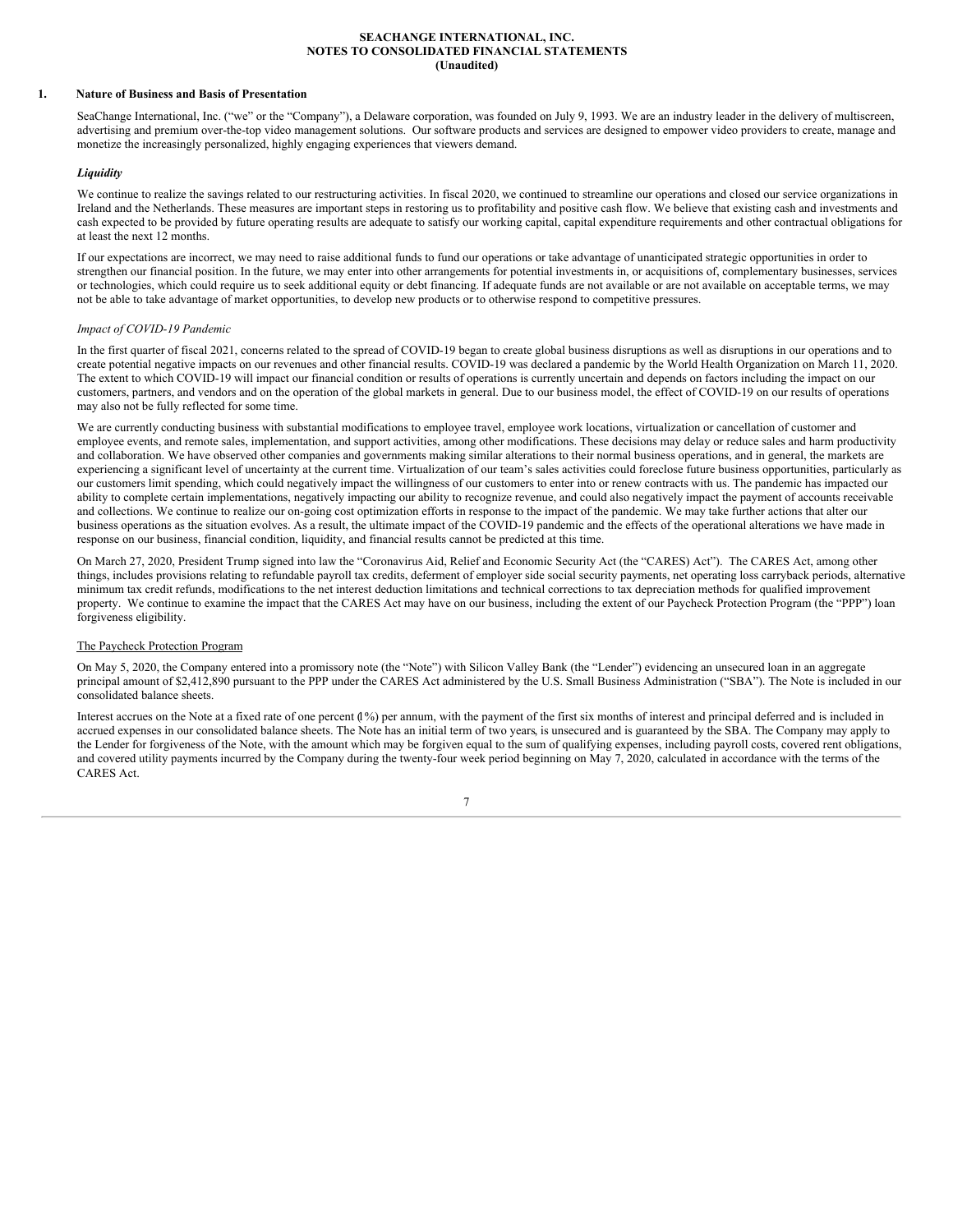Subject to any forgiveness under the PPP, the Note will mature onMay 5, 2022. Beginning on the seven-month anniversary of the date of the Note, the Company is required to make 18 monthly payments of principal and interest.The Note may be prepaid at any time prior to maturity withno prepayment penalties. The Note provides for customary events of default including, among others, those relating to breaches of the Company's obligations under the Note, including a failure to make payments, any bankruptcy or similar proceedings involving the Company, and certain material effects on the Company's ability to repay the Note. The Note may be accelerated upon the occurrence of an event of default.

#### *Notice of Delisting or Failure to Satisfy a Continued Listing Rule or Standard*

On October 30, 2020, the Company received a deficiency letter from the Nasdaq Listing Qualifications Department (the "Staff") of The Nasdaq Stock Market LLC ("Nasdaq") notifying the Company that, for the 30 consecutive business days prior to such date, the closing bid price for the Company's common stock was below the minimum \$1.00 per share required for continued listing on The Nasdaq Global Select Market pursuant to Nasdaq Listing Rule 5450(a)(1) (the "Minimum Bid Price Requirement"). The Nasdaq deficiency letter had no immediate effect on the listing of the Company's common stock, and the common stock will continue to trade on The Nasdaq Global Select Market under the symbol "SEAC" at this time.

In accordance with Nasdaq Listing Rule 5810(c)(3)(A), the Company has 180 calendar days from the receipt of the letter, or until April 27, 2021, to regain compliance with the Minimum Bid Price Requirement. If at any time before April 27, 2021, the bid price of the Company's common stock closes at \$1.00 per share or more for a minimum of 10 consecutive business days, the Staff will provide written confirmation that the Company has achieved compliance.

If the Company does not regain compliance with the Minimum Bid Price Requirement by April 27, 2021, the Company may be afforded a second 180 calendar day period to regain compliance. To qualify, the Company would be required to transfer to The Nasdaq Capital Market, to meet the continued listing requirement for market value of publicly held shares and all other initial listing standards for The Nasdaq Capital Market, except for the Minimum Bid Price Requirement. In addition, the Company would be required to notify Nasdaq of its intent to cure the deficiency during the second compliance period. Following a transfer to The Nasdaq Capital Market, the Company will be afforded the second 180 calendar day period to regain compliance, unless it does not appear to Nasdaq that it is possible for the Company to cure the deficiency. If the Company does not regain compliance with the Minimum Bid Price Requirement by the end of the compliance period (or the second compliance period, if applicable), the Company's common stock will become subject to delisting. In the event that the Company receives notice that its common stock is being delisted, the Nasdaq listing rules permit the Company to appeal a delisting determination by the Staff to a hearings panel.

The Company is monitoring the closing bid price of its common stock and may, if appropriate, consider available options to regain compliance with the Minimum Bid Price Requirement, including initiating a reverse stock split. However, there can be no assurance that the Company will be able to regain compliance with the Minimum Bid Price Requirement or will otherwise be in compliance with other Nasdaq Listing Rules.

#### *Basis of Presentation and Principles of Consolidation*

The accompanying consolidated financial statements have been prepared in accordance with accounting principles generally accepted in the United States of America ("U.S. GAAP"). We consolidate the financial statements of our wholly-owned subsidiaries and all intercompany transactions and account balances have been eliminated in consolidation.

The accompanying unaudited consolidated financial statements included herein have been prepared by the Company pursuant to the rules and regulations of the Securities and Exchange Commission (the "SEC"). Certain information and footnote disclosures normally included in consolidated financial statements prepared in accordance with U.S. GAAP have been omitted pursuant to applicable rules and regulations. In the opinion of management, all adjustments of a normal recurring nature which were considered necessary for a fair presentation have been included. The year-end consolidated balance sheet data as of January 31, 2020 was derived from our audited consolidated financial statements and may not include all disclosures required by U.S. GAAP. The results of operations for the three and nine months ended October 31, 2020 are not necessarily indicative of the results to be expected for the entire year. These consolidated financial statements should be read in conjunction with the consolidated financial statements and the notes thereto included in our Annual Report on Form 10-K for the fiscal year ended January 31, 2020, filed with the SEC on April 20, 2020.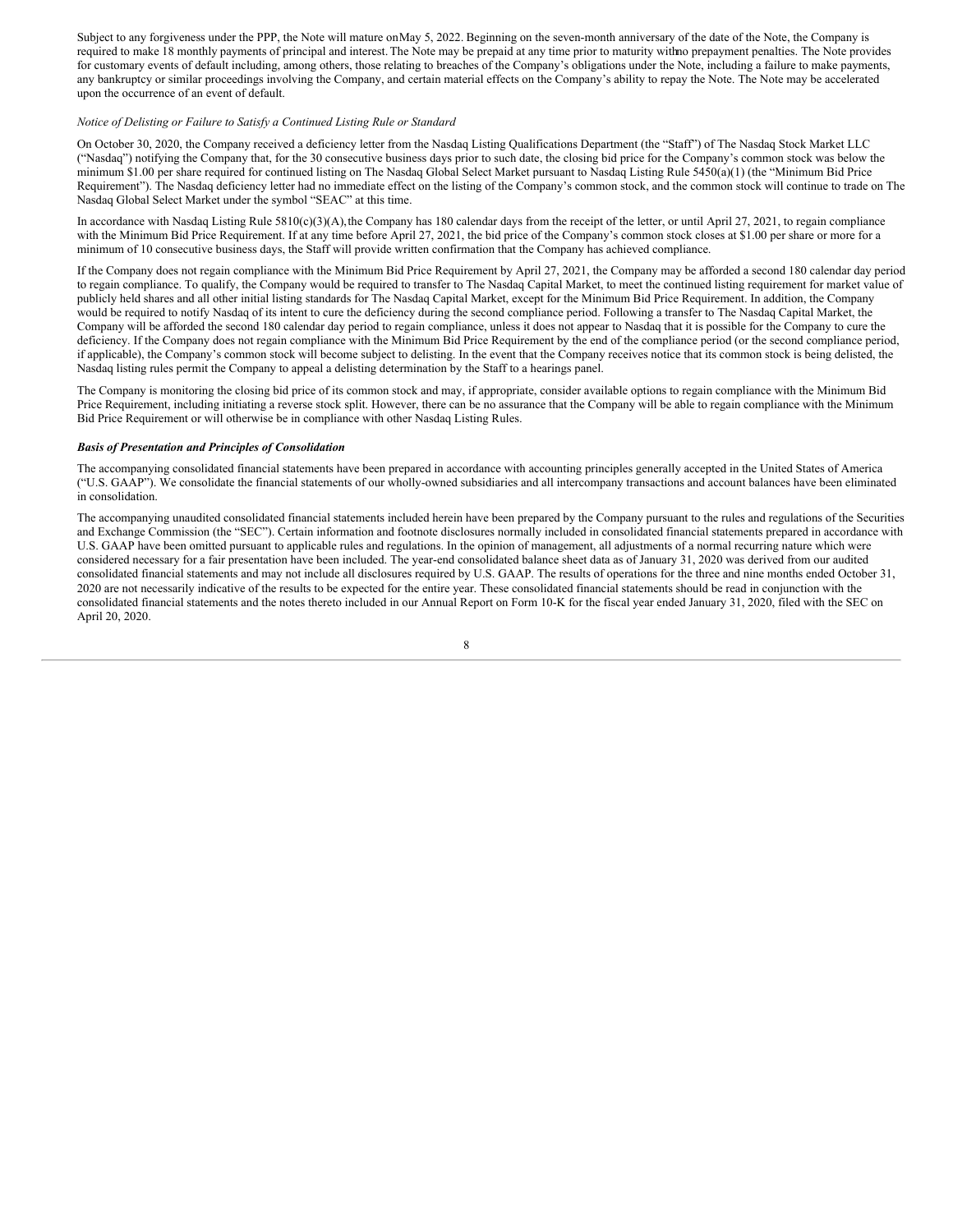#### **2. Significant Accounting Policies**

#### *Use of Estimates*

The preparation of these consolidated financial statements in conformity with U.S. GAAP requires management to make estimates and judgments that affect the reported amounts of assets, liabilities, revenue and expenses, and disclosure of contingent assets and liabilities. Significant estimates and assumptions reflected in these consolidated financial statements include, but are not limited to, those related to revenue recognition, allowance for doubtful accounts, goodwill and intangible assets, right-of-use operating leases, impairment of long-lived assets, accounting for income taxes, the valuation of stock-based awards, and ongoing legal matters. We base our estimates on historical experience, known trends and other market-specific or relevant factors that are believed to be reasonable under the circumstances. On an ongoing basis, management evaluates its estimates as there are changes in circumstances, facts and experience. Changes in estimates are recorded in the period in which they become known. Actual results may differ from those estimates or assumptions.

#### *Business Combinations*

We account for acquisitions of entities that include inputs and processes and have the ability to create outputs as business combinations. We allocate the purchase price of the acquisition to the tangible assets acquired, liabilities assumed, and identifiable intangible assets acquired based on their estimated fair values. The excess of the purchase price over those fair values is recorded as goodwill. Acquisition-related expenses and restructuring costs are expensed as incurred. During the measurement period, we record adjustments to provisional amounts recorded for assets acquired and liabilities assumed with the corresponding offset to goodwill. After the measurement period, which could be up to one year after the transaction date, subsequent adjustments are recorded to the Company's consolidated statements of operations.

#### *Cash, Cash Equivalents and Restricted Cash*

Cash and cash equivalents include cash on hand and on deposit and highly liquid investments in money market mutual funds, government sponsored enterprise obligations, treasury bills, commercial paper and other money market securities with remaining maturities at the date of purchase of 90 days or less. All cash equivalents are carried at cost, which approximates fair value. Restricted cash represents cash that is restricted as to withdrawal or usage and consists primarily of cash held as collateral in relation to obligations set forth by the landlord of our Poland facility.

The following table provides a summary of cash, cash equivalents and restricted cash that constitutes the total amounts shown in the consolidated statements of cash flows as of October 31, 2020 and 2019:

|                                                  |      | As of October 31.      |       |
|--------------------------------------------------|------|------------------------|-------|
|                                                  | 2020 |                        | 2019  |
|                                                  |      | (Amounts in thousands) |       |
| Cash and cash equivalents                        |      | 4.904                  | 5,598 |
| Restricted cash                                  |      | 220                    | 289   |
| Total cash, cash equivalents and restricted cash |      | 5.124                  | 5,887 |

#### *Concentration of Credit Risk and of Significant Customers*

Financial instruments which potentially expose us to concentrations of credit risk include cash, cash equivalents and restricted cash, marketable securities and accounts receivable. We have cash investment policies which, among other things, limit investments to investment-grade securities. We restrict our cash equivalents and marketable securities to repurchase agreements with major banks and U.S. government and corporate securities which are subject to minimal credit and market risk. We perform ongoing credit evaluations of our customers.

We sell our software products and services worldwide primarily to service providers consisting of operators, telecommunications companies, satellite operators and broadcasters. One customer accounted for 29% of total revenue for the three months ended October 31, 2020 andtwo customers accounted for 13% each of total revenue for the three months ended October 31, 2019. One customer accounted for 21% of total revenue for the nine months ended October 31, 2020 andno customer accounted for 10% or more of total revenue for the nine months ended October 31, 2019.Two customers accounted for 39% and 11% of the accounts receivable balance as of October 31, 2020. Two customers accounted for 16% and 10% of the accounts receivable balance as of January 31, 2020.

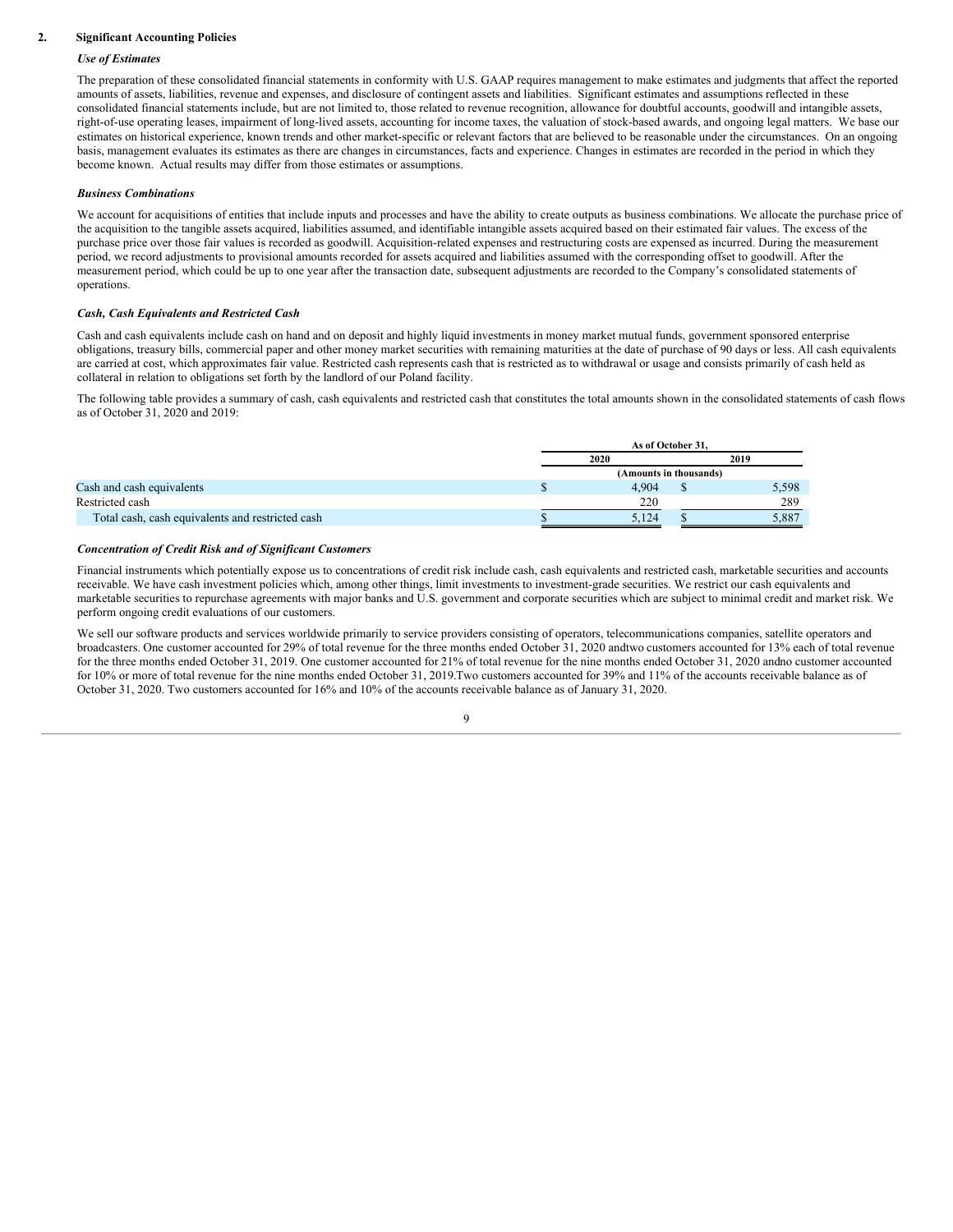#### *Marketable Securities*

Our investments in debt securities are classified as available-for-sale and are carried at fair value, with the unrealized gains and losses, net of tax, reported as a component of accumulated other comprehensive loss in stockholders' equity. Realized gains and losses and declines in value determined to be other than temporary are based on the specific identification method and are included as a component of other expense, net in the consolidated statements of operations and comprehensive loss.

We evaluate our investments with unrealized losses for other-than-temporary impairment. When assessing investments for other-than-temporary declines in value, we consider such factors as, among other things, how significant the decline in value is as a percentage of the original cost, how long the market value of the investment has been less than its original cost, our ability and intent to retain the investment for a period of time sufficient to allow for any anticipated recovery in fair value and market conditions in general. If any adjustment to fair value reflects a decline in the value of the investment that we consider to be "other than temporary," we reduce the investment to fair value through a charge to the consolidated statement of operations and comprehensive loss. No such adjustments were necessary during the periods presented.

#### *Fair Value Measurements*

Certain assets and liabilities are carried at fair value under U.S. GAAP. Fair value is defined as the exchange price that would be received for an asset or paid to transfer a liability (an exit price) in the principal or most advantageous market for the asset or liability in an orderly transaction between market participants on the measurement date. Valuation techniques used to measure fair value must maximize the use of observable inputs and minimize the use of unobservable inputs. Financial assets and liabilities carried at fair value are to be classified and disclosed in one of the following three levels of the fair value hierarchy, of which the first two are considered observable and the last is considered unobservable:

- Level 1-Quoted prices in active markets for identical assets or liabilities.
- Level 2—Observable inputs (other than Level 1 quoted prices), such as quoted prices in active markets for similar assets or liabilities, quoted prices in markets that are not active for identical or similar assets or liabilities, or other inputs that are observable or can be corroborated by observable market data.
- Level 3—Unobservable inputs that are supported by little or no market activity and that are significant to determining the fair value of the assets or liabilities, including pricing models, discounted cash flow methodologies and similar techniques.

Our cash equivalents and marketable securities are carried at fair value determined according to the fair value hierarchy described above. The carrying values of our accounts and other receivables, unbilled receivables, accounts payable, accrued expenses, and the Note approximate their fair values due to the short-term nature of these assets and liabilities.

#### *Goodwill and Acquired Intangible Assets*

We record goodwill when consideration paid in a business acquisition exceeds the value of the net assets acquired. Our estimates of fair value are based upon assumptions believed to be reasonable at that time but that are inherently uncertain and unpredictable. Assumptions may be incomplete or inaccurate and unanticipated events or circumstances may occur, which may affect the accuracy or validity of such assumptions, estimates or actual results. Goodwill is not amortized, but rather is tested for impairment annually on August 1st of each year, or more frequently if facts and circumstances warrant a review, such as the ones mentioned in impairments of long-lived assets below. We have determined that there is a single reporting unit for the purpose of conducting this goodwill impairment assessment. We assess both thexistence of potential impairment and the amount of impairment loss by comparing the fair value of the reporting unit with its carrying amount, including goodwill. The Company tested for goodwill impairment as of July 31, 2020 in consideration of the COVID-19 pandemic and determined there was no impairment. Through October 31, 2020, we have recorded accumulated goodwill impairment charges of \$54.8 million.

Intangible assets are recorded at their estimated fair values at the date of acquisition. We amortize acquired intangible assets over their estimated useful lives based on the pattern of consumption of the economic benefits or, if that pattern cannot be readily determined, on a straight-line basis.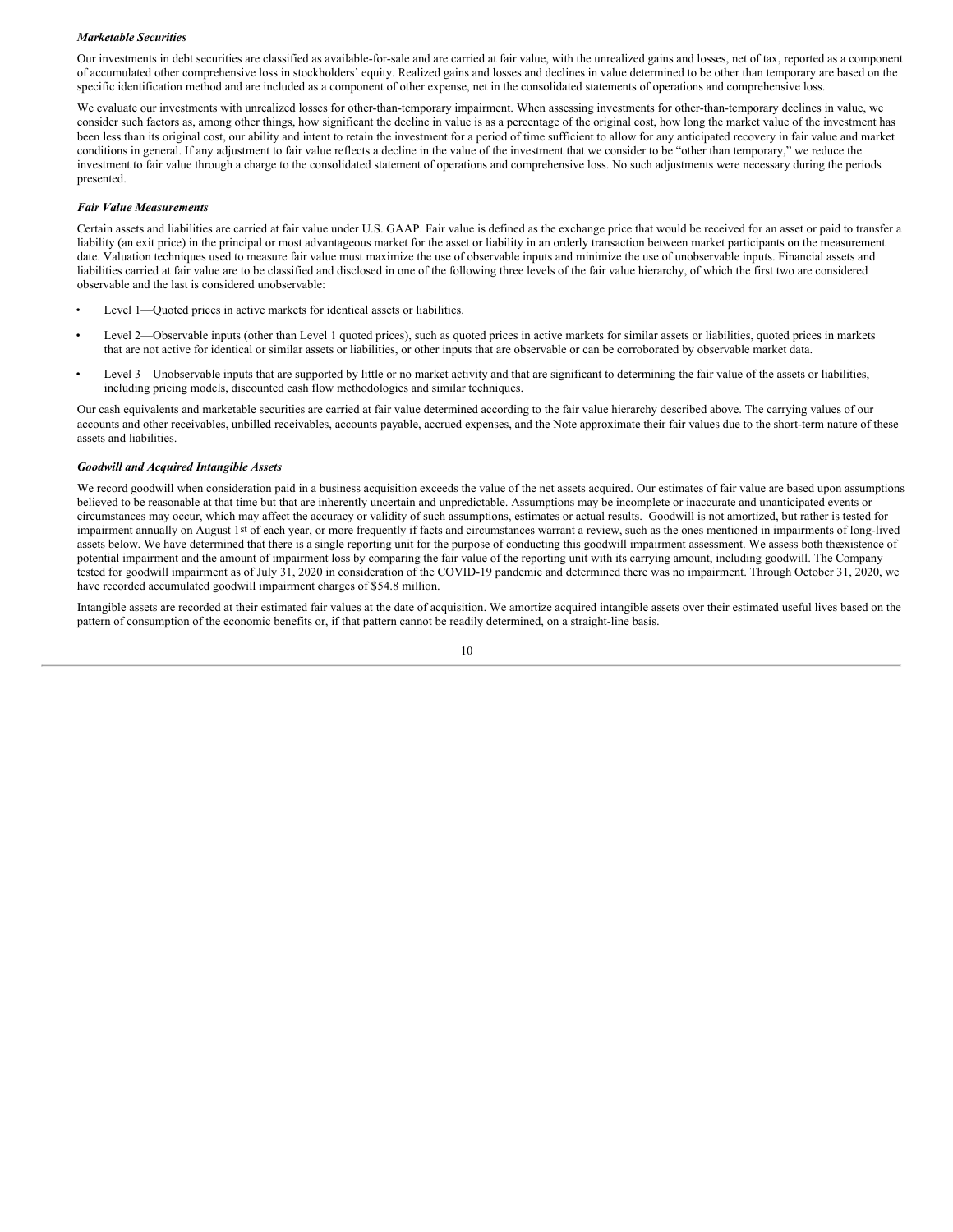#### *Impairment of Long-Lived Assets*

Long-lived assets primarily consist of property, plant and equipment and intangible assets with finite lives. Long-lived assets are evaluated for impairment whenever events or changes in circumstances indicate that the carrying amount of an asset or group of assets may not be recoverable. Recoverability of long-lived assets or groups of assets is assessed based on a comparison of the carrying amount to the estimated future undiscounted cash flows. If estimated future undiscounted net cash flows are less than the carrying amount, the asset is considered impaired and expense is recorded at an amount required to reduce the carrying amount to fair value. Determining the fair value of long-lived assets includes significant judgment by management and different judgments could yield different results.

We assess the useful lives and possible impairment of existing recognized long-lived assets whenever events or changes in circumstances occur that indicate that it is more likely than not that an impairment has occurred. We test long-lived assets for impairment by comparing the carrying amount to the sum of the net undiscounted cash flows expected to be generated by the asset whenever events or changes in circumstances indicate that the carrying amount of the asset may not be recoverable. If the carrying amount of the asset exceeds its net undiscounted cash flows, then an impairment loss is recognized for the amount by which the carrying amount exceeds its fair value. We use a discounted cash flow approach or other methods, if appropriate, to assess fair value. Factors considered important which could trigger a review include:

- significant underperformance relative to historical or projected future operating results;
- significant changes in the manner of use of the acquired assets or the strategy for our overall business;
- identification of other impaired assets within a reporting unit;
- significant negative industry or economic trends;
- a significant decline in our stock price for a sustained period; and
- a decline in our market capitalization relative to net book value.

Determining whether a triggering event has occurred involves significant judgment (see Note 5).

#### *Revenue Recognition*

Our revenue is derived from sales of software licensesand associated hardware and support services, includingprofessional services and maintenance fees related to our software licenses.

Our contracts, including contracts for our end-to-end software delivery platform solution (the "Framework"),often contain multiple performance obligations. For contracts with multiple performance obligations, we account for individual performance obligations separately if they are distinct. The transaction price is allocated to the separate performance obligations on a relative standalone selling price basis when available or expected cost plus margin or residual approach.If the transaction price contains discounts or we expect to provide future price concessions, these elements are considered when determining the transaction price prior to allocation. Variable fees within the transaction price are estimated and recognized as revenue when we satisfy our performance obligations to the extent it is probable that a significant reversal of cumulative revenue recognized will not occur. If the contract grants the client the option to acquire additional products or services, we assess whether or not any discount on the products and services is in excess of levels normally available to similar clients and, if so, we account for that discount as an additional performance obligation.

#### *Framework*

We have concluded that the Framework has multiple performance obligations. The sellingprice of the Framework is highly variable as a result of our value-based engagement where pricing for our customers is based on the operating expense savings that we enable using the Framework engagement.

#### Framework Software Licenses

We have concluded that a Framework software license is a distinct performance obligation as the client can benefit from the software on its own. Software license revenue is included in product revenue in our consolidated statement of operations and comprehensive loss and is typically recognized when control is transferred to the client, which is defined as the point in time when the client can use and benefit from the license. The software license is delivered before related services are provided and is functional without services, updates, and technical support. As a result of the highly variable selling price, revenue recognition and consideration related to the Framework software license is allocated under the residual method.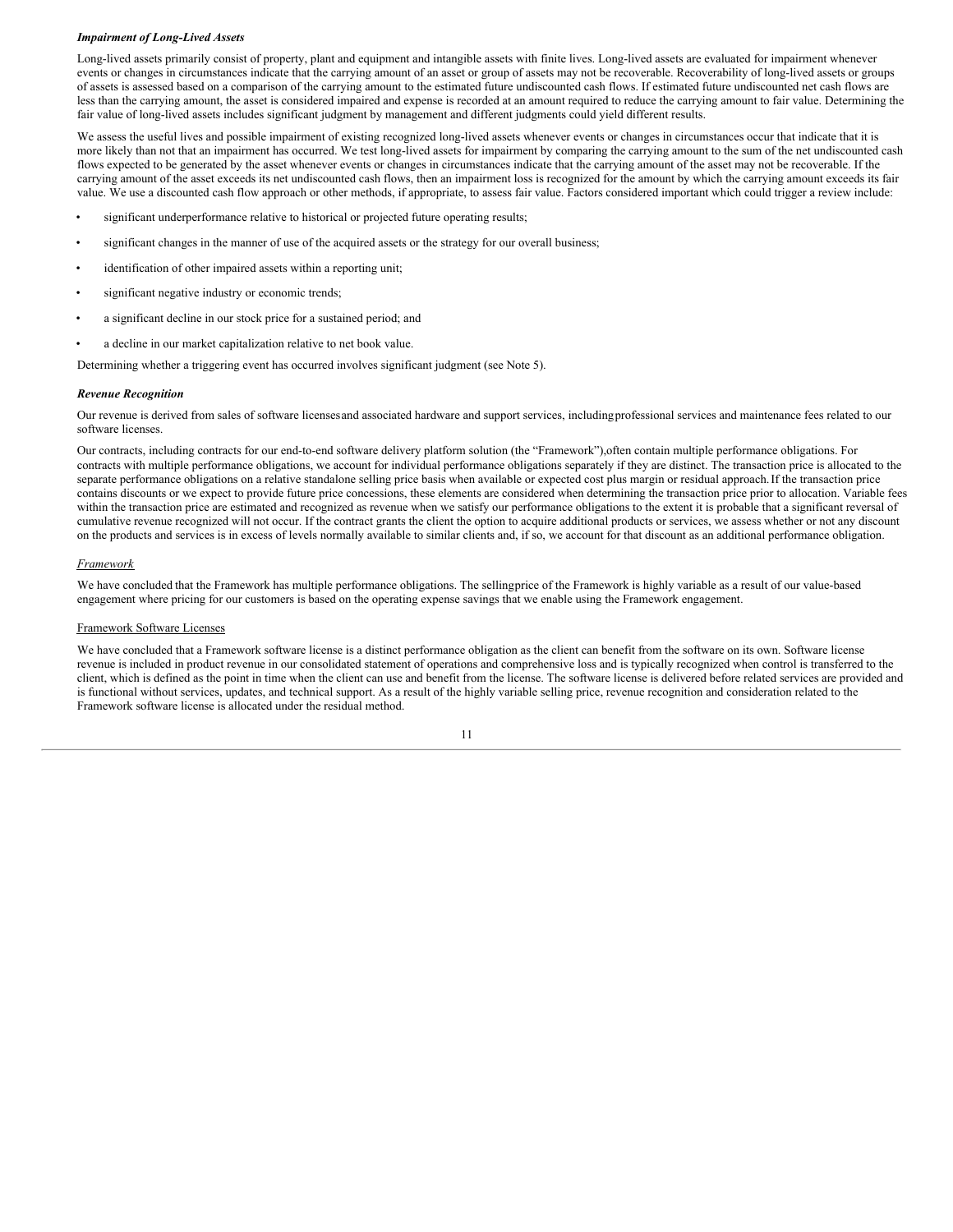#### Framework Hardware

We have concluded that Framework hardware, when included in a Framework contract, is a distinct performance obligation as the client can benefit from the product. Framework hardware revenue is included in product revenue in our consolidated statement of operations and comprehensive loss and is typically recognized when control is transferred to the customer, which is defined as the point in time when the client can use and benefit from the hardware. In situations where the hardware is distinct and it is delivered before services are provided and is functional without services, control is transferred upon delivery or acceptance by the customer.

#### Framework Support Services

We have concluded that Framework support services is a distinct performance obligation. Framework support services is included in services revenue in our consolidated statements of operations and comprehensive loss. Support services includes software upgrades on a when-and-if available basis, support, bug fixes or patches and general maintenance support. Framework support services is not sold on a standalone basis. The standalone selling price is determined using a cost-plus approach, and revenue is recognized ratably over the passage of the contractual term.

#### *Legacy Software Licenses*

We have concluded that a software license is a distinct performance obligation as the client can benefit from the software on its own. Software license revenue is included in product revenue in our consolidated statement of operations and comprehensive loss and is typically recognized when control is transferred to the client, which is defined as the point in time when the client can use and benefit from the license. The software license is delivered before related services are provided and is functional without services, updates, and technical support.

#### *Legacy Hardware*

We have concluded that hardware is a distinct performance obligation as the client can benefit from the product on its own. Hardware revenue is included in product revenue in our consolidated statement of operations and comprehensive loss and is typically recognized when control is transferred to the customer, which is defined as the point in time when the client can use and benefit from the hardware. In situations where the hardware is distinct and it is delivered before services are provided and is functional without services, control is transferred upon delivery or acceptance by the customer.

#### *Legacy Maintenance*

Historically, maintenance revenue, which is included in services revenue in our consolidated statements of operations and comprehensive loss, includes revenue from client support and related professional services. Client support includes software upgrades on a when-and-if available basis, telephone support, bug fixes or patches and general hardware maintenance support. Maintenance is priced as a percentage of the list price of the related software license and hardware. Historically, we determined the standalone selling price of maintenance based on this pricing relationship and observable data from standalone sales of maintenance.

We have identified three separate distinct performance obligations of maintenance:

- Software upgrades and updates;
- Technical support; and
- Hardware support.

These performance obligations are distinct within the contract and, although they are not sold separately, the components are not essential to the functionality of the other components. Each of the performance obligations included in maintenance revenue is a stand ready obligation that is recognized ratably over the passage of the contractual term for products sold on a standalone basis.

#### *Legacy Services*

Historically, our services revenue, excluding maintenance revenue, is comprised of software license implementation services, engineering services, training and reimbursable expenses. We have concluded that services are distinct performance obligations, with the exception of engineering services. Engineering services may be provided on a standalone basis or bundled with a license when we are providing custom development.

The standalone selling price for services in time and materials contracts is determined by observable prices in standalone services arrangements and recognized as revenue as the services are performed based on an input measure of hours incurred to total estimated hours.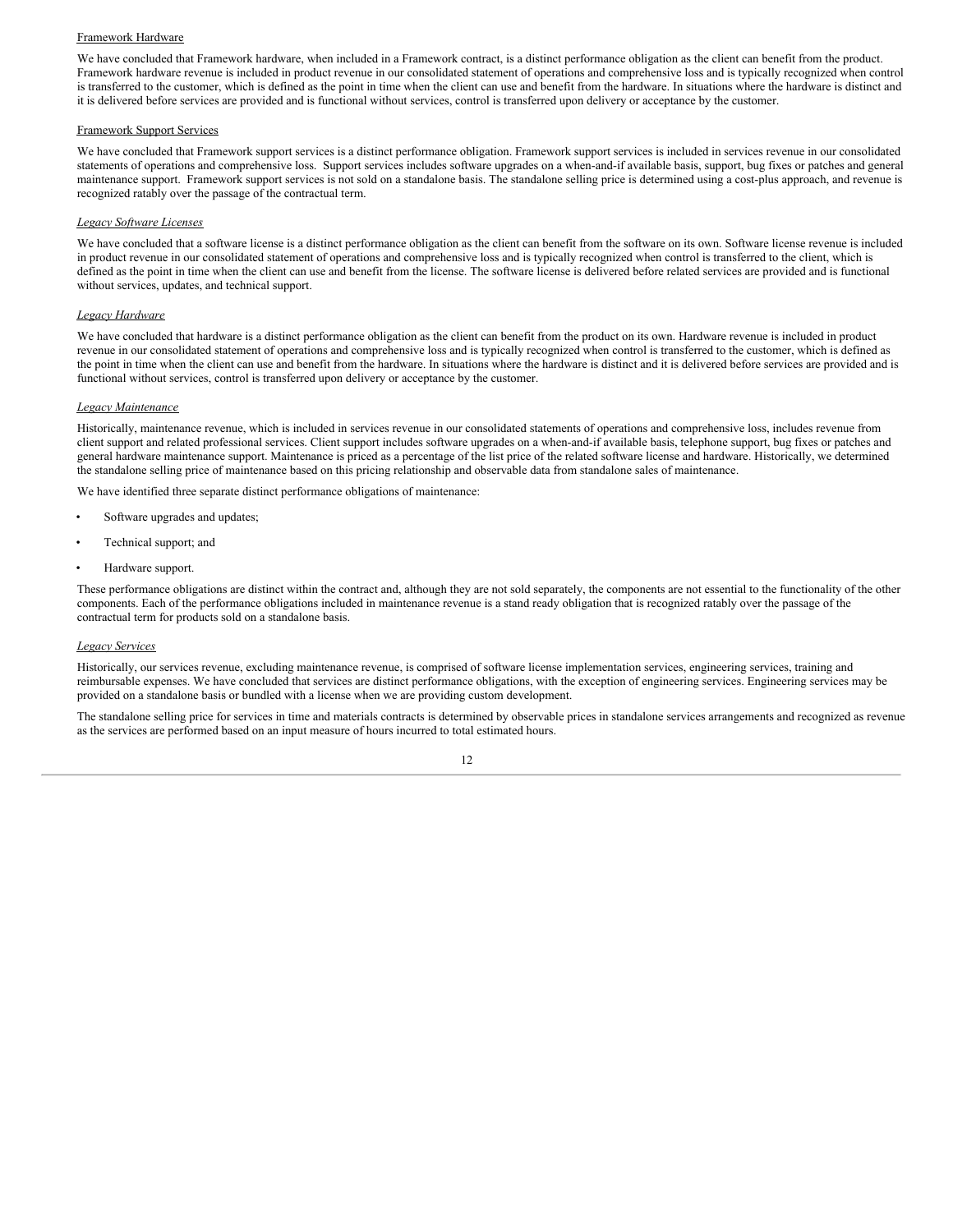We estimate the standalone selling price for fixed price services based on estimated hours adjusted for historical experience at time and material rates charged in standalone services arrangements. Revenue for fixed price services is recognized over time as the services are provided based on an input measure of hours incurred to total estimated hours.

#### *Contract Modifications*

We occasionally enter into amendments to previously executed contracts that constitute contract modifications. We assess each of these contract modifications to determine:

- If the additional products and services are distinct from the product and services in the original arrangement; and
- If the amount of consideration expected for the added products and services reflects the standalone selling price of those products and services.

A contract modification meeting both criteria is accounted for as a separate contract. A contract modification not meeting both criteria is considered a change to the original contract and is accounted for on either a prospective basis as a termination of the existing contract and the creation of a new contract or a cumulative catchup basis.

#### *Significant Judgments*

Our contracts with customers often include promises to transfer multiple products and services to a customer. Determining whether products and services are considered distinct performance obligations that should be accounted for separately versus together may require significant judgment. Once we determine the performance obligations, we determine the transaction price, which includes estimating the amount of variable consideration to be included in the transaction price, if any. We then allocate the transaction price to each performance obligation in the contract based on a relative standalone selling price method. The corresponding revenue is recognized as the related performance obligations are satisfied as discussed in the revenue categories above.

Judgment is required to determine the standalone selling price for each distinct performance obligation. We determine standalone selling price based on the price at which the performance obligation is sold separately. If the standalone selling price is not observable through past transactions, we estimate the standalone selling price, taking into account available information such as market conditions, and internally approved pricing guidelines related to the performance obligations. In instances where standalone selling price is not directly observable, such as when we do not sell the product or service separately, we determine the stand-alone selling price based on a cost-plus model as market and other observable inputs are seldom present based on the proprietary nature of our products and services.

Our contracts do not generally include a variable component to the transaction price. With certain statements of work, we explicitly state that we are to be reimbursed for reasonable travel and entertainment expenses incurred as part of the delivery of professional services. In the cases when we are entitled to collect all travel and entertainment expenses incurred, an estimate of the fulfillment costs is made at the onset of the contract in order to determine the transaction price. The revenue associated with travel and entertainment expenses is then recognized over time along with the professional services.

Some of our contracts have payment terms that differ from the timing of revenue recognition, which requires us to assess whether the transaction price for those contracts include a significant financing component. We have elected the practical expedient that permits an entity to not adjust for the effects of a significant financing component if we expect that at the contract inception, the period between when the entity transfers a promised good or service to a customer and when the customer pays for that good or service, will be one year or less. For those contracts in which the period exceeds the one-year threshold, this assessment, as well as the quantitative estimate of the financing component and its relative significance, requires judgment. We estimate the significant financing component provided to our customers with extended payment terms by determining the present value of the future payments by applying a discount rate that reflects the customer's creditworthiness.

#### *Contract Balances*

Contract assets consist of unbilled revenue, which is recognized as work progresses in accordance with agreed-upon contractualterms, either at periodic intervals or upon achievement of contractual milestones. Unbilled receivables expected to be billed and collected within one year are classified as current assets or long-term assets if expected to be billed and collected after one year. Contract liabilities consist of deferred revenue and customer deposits that arise when amounts are billed to or collected from customers in advance of revenue recognition.

#### *Costs to Obtain and Fulfill a Contract*

We recognize an asset for the incremental costs of obtaining a contract with a customer if we expect the benefit of those costs to be longer than one year. We have determined that commissions and special incentive payments ("Spiffs") for hardware and software maintenance and support and professional services paid under our sales incentive programs meet the requirements to be capitalized under Accounting Standards Codification ("ASC") 340-40. Costs to obtain a contract are amortized as selling and marketing expense over the expected period of benefit in a manner that is consistent with the transfer of the related goods or services to which the asset relates. The judgments made in determining the amount of costs incurred include whether the

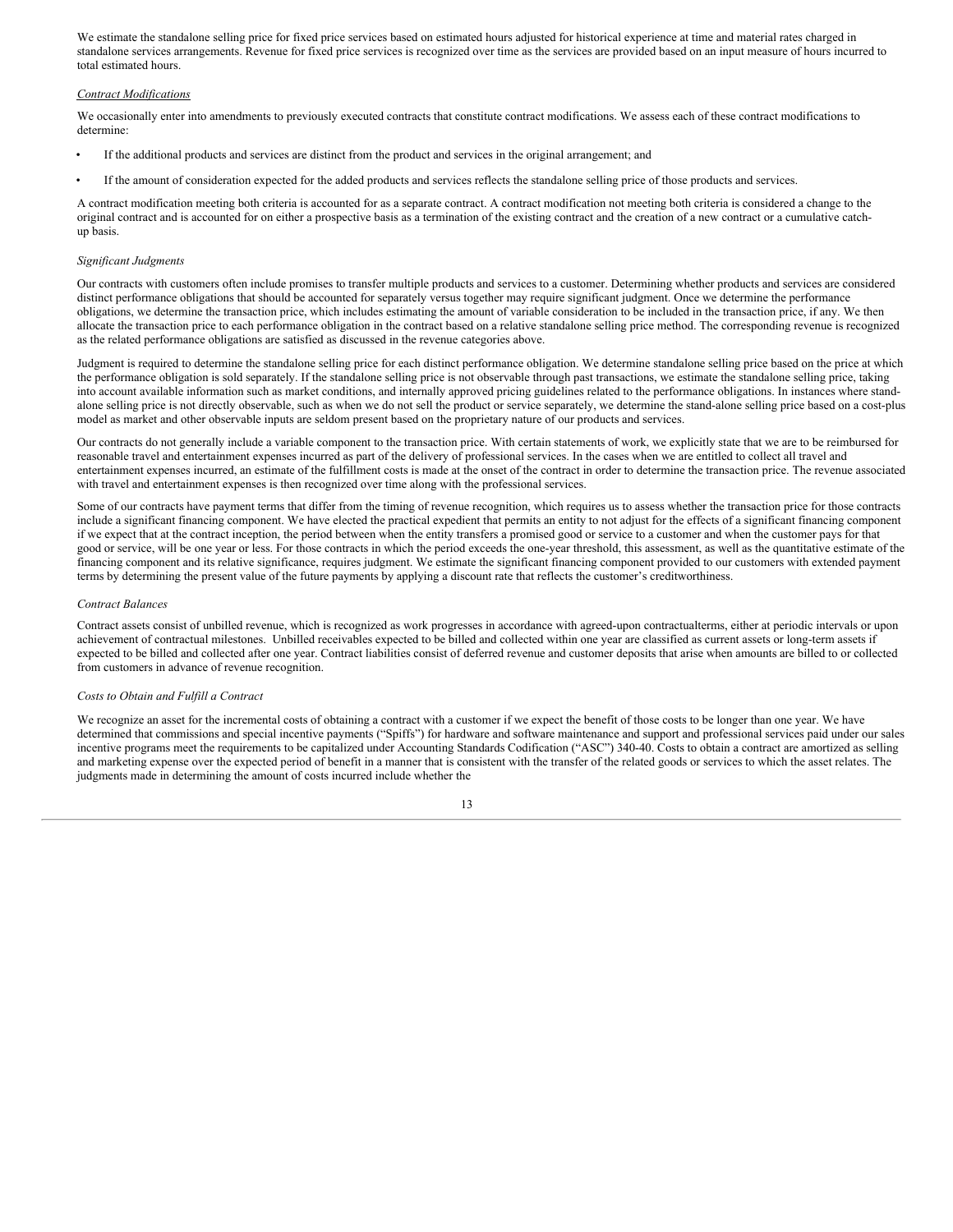commissions are in fact incremental and would not have occurred absent the customer contract and the estimate of the amortization period. The commissions and Spiffs related to professional services are amortized over time as work is completed. The commissions and Spiffs for hardware and software maintenance are amortized over the life of the contract. These costs are periodically reviewed for impairment. We determined thatno impairment of these assets existed as of October 31, 2020 or January 31, 2020. We have elected to apply the practical expedient and recognize the incremental costs of obtaining contracts as an expense when incurred if the amortization period of the assets that we otherwise would have recognized is one year or less. Total deferred capitalized commission costs were \$864 thousand as of October 31, 2020 compared to \$958 thousand as of January 31, 2020.Current deferred capitalized commission costs are included inprepaid expense and other current assetsin our consolidated balance sheets and non-current deferred capitalized commission costs are included in other assetsin our consolidated balance sheets. Capitalized commissions expensed during the nine months ended October 31, 2020 and 2019 included in the consolidated statement of operations and comprehensive loss were \$275 thousand and \$168 thousand, respectively.

We capitalize incremental costs incurred to fulfill our contracts that (i) relate directly to the contract, (ii) are expected to generate resources that will be used to satisfy our performance obligation under the contract, and (iii) are expected to be recovered through revenue generated under the contract. Contract fulfillment costs include direct labor for support services, software enhancements, reimbursable expenses and professional services for customized software development costs. The revenue associated with the support services, software enhancements and reimbursable expenses is recognized ratably over time; therefore, the associated costs are expensed as incurred. The professional services associated with the customized software are not recognized until completion. As such, the professional services costs are capitalized and recognized upon completion of the services.

#### *Leases*

We account for our leases in accordance with ASC 842,*Leases*. A contract is accounted for as a lease when we have the right to control the asset for a period of time while obtaining substantially all of the asset's economic benefits. We determine if an arrangement is a lease or contains an embedded lease at inception. For arrangements that meet the definition of a lease, we determine the initial classification and measurement of our right-of-use operating lease asset and corresponding liability at the lease commencement date. We determine the classification and measurement of a modified lease at the date it is modified. The lease term includes only renewal options that are reasonably assured to exercise. The present value of lease payments is typically determined by using the Company's estimated secured incremental borrowing rate for the associated lease term as interest rates implicit in the leases are not normally readily determinable. Management's policy is to utilize the practical expedient to not record leases with an original term of twelve months or less on our consolidated balance sheets. Lease payments are recognized in the consolidated statements of operations and comprehensive loss on a straight-line basis over the lease term.

Our existing leases are for facilities and equipment. None of our leases are with related parties.In addition to rent, office leases may require us to pay additional amounts for taxes, insurance, maintenance and other expenses, which are generally referred to as non-lease components. As a practical expedient, we account for the non-lease components together with the lease components as a single lease component for all of our leases. Only the fixed costs for leases are accounted for as a single lease component and recognized as part of a right-of-use asset and liability.

#### *Net (Loss) Income Per Share*

Basic net (loss) income per share is computed by dividing net (loss) income by the weighted average number of unrestricted common shares outstanding during the period. Diluted net (loss) income per share is computed by dividing net (loss) income by the sum of the weighted average number of unrestricted common shares outstanding during the period and the weighted average number of potential common shares from the assumed exercise of stock options and the vesting of shares of restricted and deferred common stock units using the "treasury stock" method when the effect is not anti-dilutive. In periods in which we report a net loss, diluted net loss per share is the same as basic net loss per share.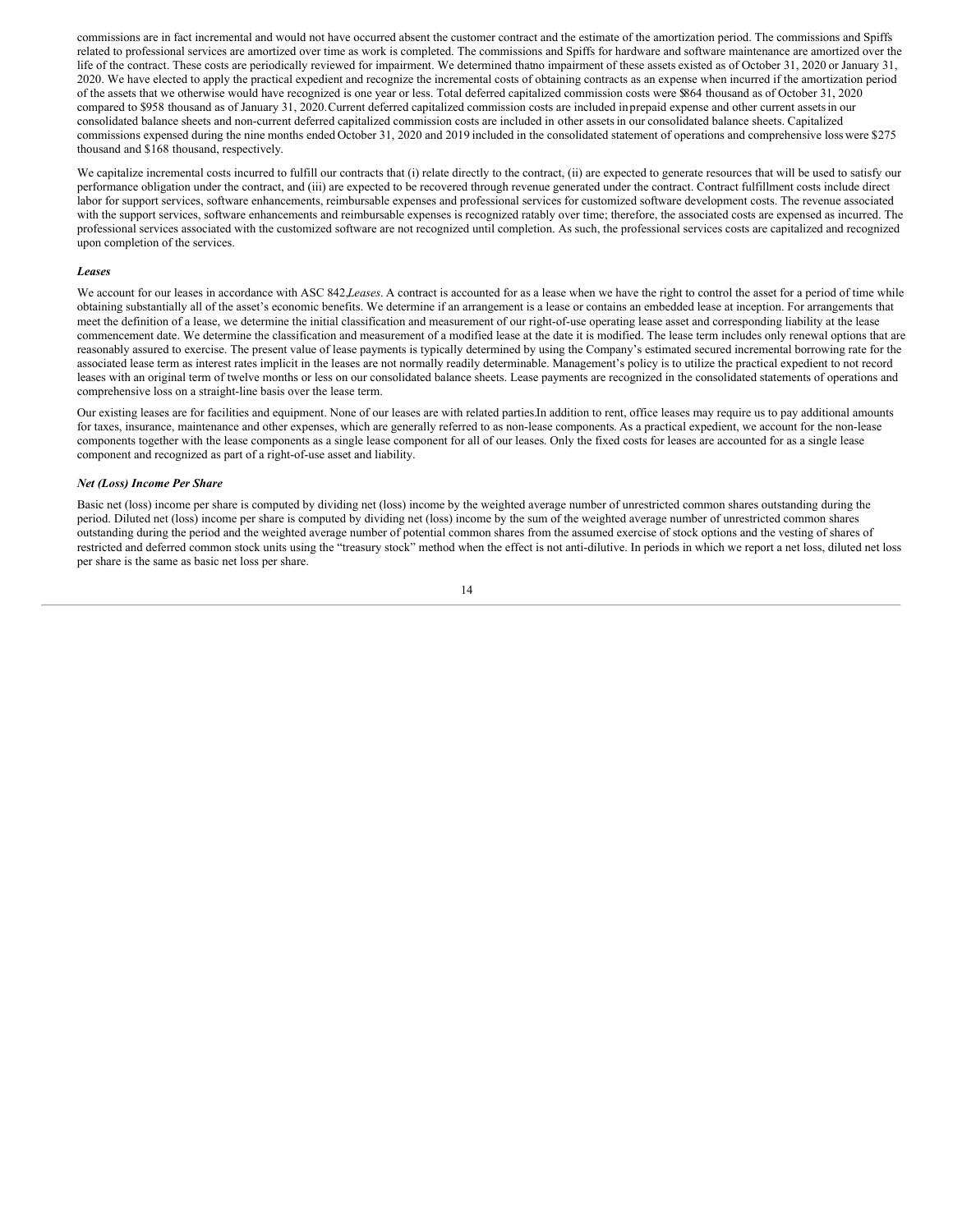The number of common shares used in the computation of diluted net (loss) income per share for the periods presented does not include the effect of the following potentially outstanding common shares because the effect would have been anti-dilutive:

|                         |                          | <b>For the Three Months</b><br>Ended October 31, |       |                        |  |  |  |
|-------------------------|--------------------------|--------------------------------------------------|-------|------------------------|--|--|--|
|                         | 2020                     | 2019                                             |       | 2019                   |  |  |  |
|                         |                          | (Amounts in thousands)                           |       | (Amounts in thousands) |  |  |  |
| Stock options           | 2,643                    | 1,011                                            | 1,072 | 2,820                  |  |  |  |
| Restricted stock units  | 341                      | $\overline{\phantom{a}}$                         | 58    | 130                    |  |  |  |
| Deferred stock units    | 313                      |                                                  | 82    | 201                    |  |  |  |
| Performance stock units | $\overline{\phantom{a}}$ | $\overline{\phantom{a}}$                         | _     | 112                    |  |  |  |
|                         | 3,297                    | 1,011                                            | 1.212 | 3,263                  |  |  |  |

#### *Recently Issued Accounting Pronouncement*

In June 2016, the Financial Accounting Standards Board issued Accounting Standards Update No. 2016-13,*Financial Instruments—Credit Losses (Topic 326)* ("ASU 2016-13"), which introduces a new methodology for accounting for credit losses on financial instruments, including available-for-sale debt securities and accounts receivable. The guidance establishes a new "expected loss model" that requires entities to estimate current expected credit losses on financial instruments by using all practical and relevant information. Any expected credit losses are to be reflected as allowances rather than reductions in the amortized cost of available-for-sale debt securities. ASU 2016-13 is effective in the first quarter of our fiscal 2024. We are currently evaluating if this guidance will have a material effect to our consolidated financial statements.

#### **3. Fair Value Measurements**

The following tables set forth our financial assets that were accounted for at fair value on a recurring basis. There were fair value measurements of our financial assets using level 3 inputs for the periods presented:

| Total       |    | Level 1                              |                        | Level 2                              |
|-------------|----|--------------------------------------|------------------------|--------------------------------------|
|             |    |                                      |                        |                                      |
|             |    |                                      |                        |                                      |
| \$<br>44    | \$ |                                      | \$                     | 44                                   |
|             |    |                                      |                        |                                      |
| 782         |    | 782                                  |                        |                                      |
| 252         |    |                                      |                        | 252                                  |
| 1,078       | S  | 782                                  | ъ                      | 296                                  |
|             |    |                                      |                        |                                      |
|             |    |                                      |                        |                                      |
|             |    | Fair Value at January 31, 2020 Using |                        |                                      |
| Total       |    | Level 1                              |                        | Level 2                              |
|             |    | (Amounts in thousands)               |                        |                                      |
|             |    |                                      |                        |                                      |
| \$<br>1,408 | S  | 1,408                                | \$                     |                                      |
|             |    |                                      |                        |                                      |
| 3,360       |    | 3,360                                |                        |                                      |
| 1,257       |    |                                      |                        | 1,257                                |
|             |    |                                      | (Amounts in thousands) | Fair Value at October 31, 2020 Using |

Cash equivalents include money market funds and U.S. treasury bills.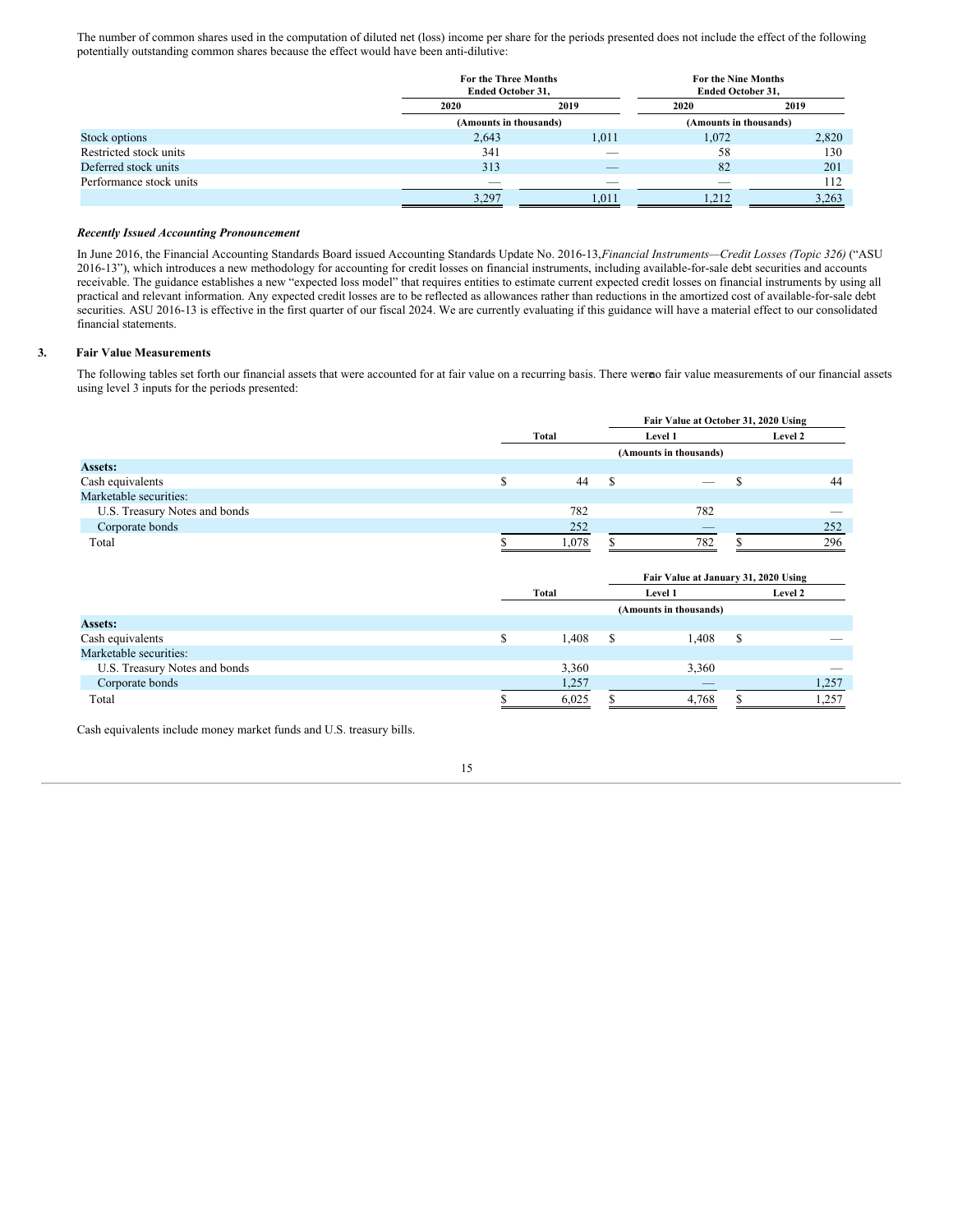|                               | As of October 31, 2020 |                   |  |                                     |    |                                             |  |                   |
|-------------------------------|------------------------|-------------------|--|-------------------------------------|----|---------------------------------------------|--|-------------------|
|                               |                        | Amortized<br>Cost |  | Gross<br><b>Unrealized</b><br>Gains |    | Gross<br><b>Unrealized</b><br><b>Losses</b> |  | <b>Fair Value</b> |
|                               |                        |                   |  | (Amounts in thousands)              |    |                                             |  |                   |
| U.S. Treasury Notes and bonds | Ф                      | 767               |  | 15                                  | Ъ. | $\qquad \qquad \overline{\qquad \qquad }$   |  | 782               |
| Corporate bonds               |                        | 251               |  |                                     |    | $\overline{\phantom{a}}$                    |  | 252               |
|                               |                        | 1,018             |  | 16                                  |    | $\overline{\phantom{a}}$                    |  | 1,034             |

|                               |    | As of January 31, 2020 |  |                                     |                               |                                 |  |                   |
|-------------------------------|----|------------------------|--|-------------------------------------|-------------------------------|---------------------------------|--|-------------------|
|                               |    | Amortized<br>Cost      |  | Gross<br><b>Unrealized</b><br>Gains | Gross<br>Unrealized<br>Losses |                                 |  | <b>Fair Value</b> |
|                               |    |                        |  | (Amounts in thousands)              |                               |                                 |  |                   |
| U.S. Treasury Notes and bonds | P. | 3,310                  |  | 50                                  |                               | $-$                             |  | 3,360             |
| Corporate Bonds               |    | 1,254                  |  |                                     |                               | $\sim$                          |  | 1,257             |
|                               |    | 4,564                  |  | 53                                  |                               | $\hspace{0.1mm}-\hspace{0.1mm}$ |  | 4,617             |

As of October 31, 2020, all marketable securities consisted of investments that mature within one year.

## **4. Consolidated Balance Sheet Detail**

## *Property and Equipment, Net*

Property and equipment, net consists of the following:

|                                                          | As of            |                        |                         |          |  |
|----------------------------------------------------------|------------------|------------------------|-------------------------|----------|--|
|                                                          | October 31, 2020 |                        | <b>January 31, 2020</b> |          |  |
|                                                          |                  | (Amounts in thousands) |                         |          |  |
| Computer equipment, software and demonstration equipment |                  | 9,767                  |                         | 9,695    |  |
| Service and spare components                             |                  |                        |                         | 1,158    |  |
| Office furniture and equipment                           |                  | 292                    |                         | 170      |  |
| Leasehold improvements                                   |                  | 272                    |                         | 154      |  |
|                                                          |                  | 10,331                 |                         | 11.177   |  |
| Less: Accumulated depreciation and amortization          |                  | (9,690)                |                         | (10,623) |  |
| Total property and equipment, net                        |                  | 641                    |                         | 554      |  |

# *Accrued Expenses*

Accrued expenses consist of the following:

|                                                    | As of            |                        |  |                         |  |
|----------------------------------------------------|------------------|------------------------|--|-------------------------|--|
|                                                    | October 31, 2020 |                        |  | <b>January 31, 2020</b> |  |
|                                                    |                  | (Amounts in thousands) |  |                         |  |
| Accrued employee compensation and benefits         |                  | 2,015                  |  | 3,236                   |  |
| Accrued professional fees                          |                  | 167                    |  | 928                     |  |
| Sales tax and VAT payable                          |                  | 282                    |  | 317                     |  |
| Accrued restructuring                              |                  |                        |  | 744                     |  |
| Current obligation - right of use operating leases |                  | 1,351                  |  | 722                     |  |
| Accrued third party hardware costs                 |                  |                        |  | 1,169                   |  |
| Accrued other                                      |                  | 813                    |  | 870                     |  |
| Total accrued expenses                             |                  | 4.628                  |  | 7,986                   |  |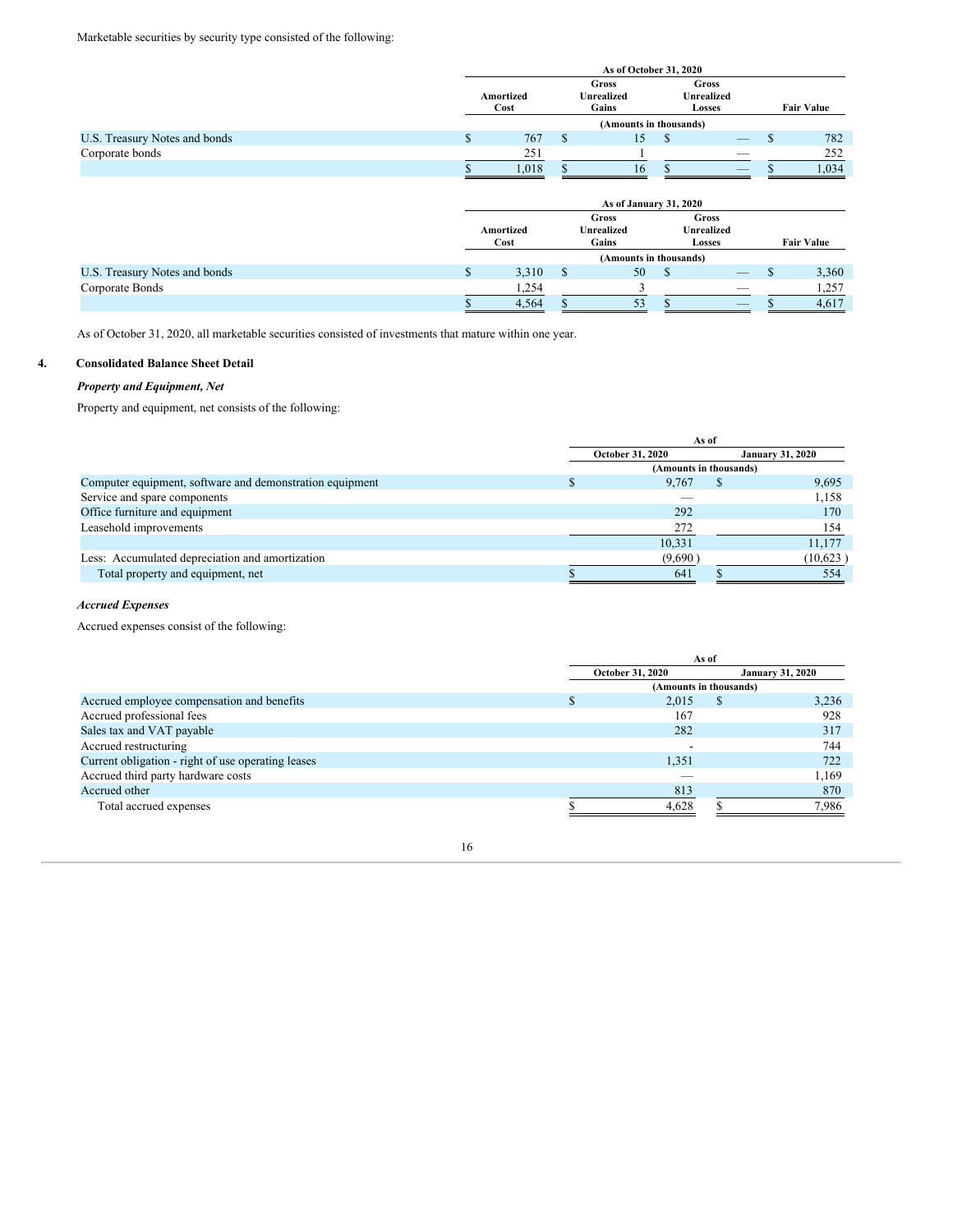#### **5**. **Goodwill and Intangible Assets**

Goodwill represents the difference between the purchase price and the estimated fair value of identifiable assets acquired and liabilities assumed. We are required to perform impairment tests related to our goodwill annually, which we perform during the third quarter of each fiscal year or if we identify certain events or circumstances that would more likely than not reduce the estimated fair value of the goodwill below its carrying amount. The following table represents the changes in goodwill since January 31, 2020:

|                                | Goodwill                  |
|--------------------------------|---------------------------|
|                                | (Amounts in<br>thousands) |
| Balance as of January 31, 2020 | 9.775                     |
| Translation adjustment         | 474                       |
| Balance as of October 31, 2020 | 10.249                    |

Intangible assets, net, consisted of the following at October 31, 2020:

|                                      | As of October 31, 2020 |       |  |                        |  |                           |  |            |
|--------------------------------------|------------------------|-------|--|------------------------|--|---------------------------|--|------------|
|                                      |                        |       |  | Accumulated            |  | Cumulative<br>Translation |  |            |
|                                      |                        | Gross |  | Amortization           |  | Adjustment                |  | <b>Net</b> |
|                                      |                        |       |  | (Amounts in thousands) |  |                           |  |            |
| Finite-lived intangible assets:      |                        |       |  |                        |  |                           |  |            |
| Acquired customer contracts          |                        | 2,205 |  | 1.273                  |  |                           |  | 944        |
| Acquired existing technology         |                        | 1,364 |  | 789                    |  |                           |  | 584        |
| Total finite-lived intangible assets |                        | 3,569 |  | 2,062                  |  |                           |  | .528       |

We recognized amortization expense of intangible assets in operating expense categories on the consolidated statement of operations and comprehensive loss as follows:

|                          | <b>For the Three Months</b><br><b>Ended October 31.</b> |  |      | <b>For the Nine Months</b><br><b>Ended October 31.</b> |     |      |     |
|--------------------------|---------------------------------------------------------|--|------|--------------------------------------------------------|-----|------|-----|
|                          | 2020<br>2019                                            |  | 2020 |                                                        |     | 2019 |     |
|                          | (Amounts in thousands)                                  |  |      | (Amounts in thousands)                                 |     |      |     |
| Selling and marketing    | 190                                                     |  | 185  |                                                        | 556 |      | 555 |
| Research and development | 118                                                     |  | 110  |                                                        | 335 |      | 338 |
|                          | 308                                                     |  | 295  |                                                        | 891 |      | 893 |

Future estimated amortization expense of acquired intangibles as of October 31, 2020 is as follows:

|                                        |   | <b>Estimated</b>          |
|----------------------------------------|---|---------------------------|
|                                        |   | Amortization              |
| For the Fiscal Years Ended January 31, |   | <b>Expense</b>            |
|                                        |   | (Amounts in<br>thousands) |
| 2021                                   | D | 306                       |
| 2022                                   |   | 1.222                     |
| Total                                  |   | 1,528                     |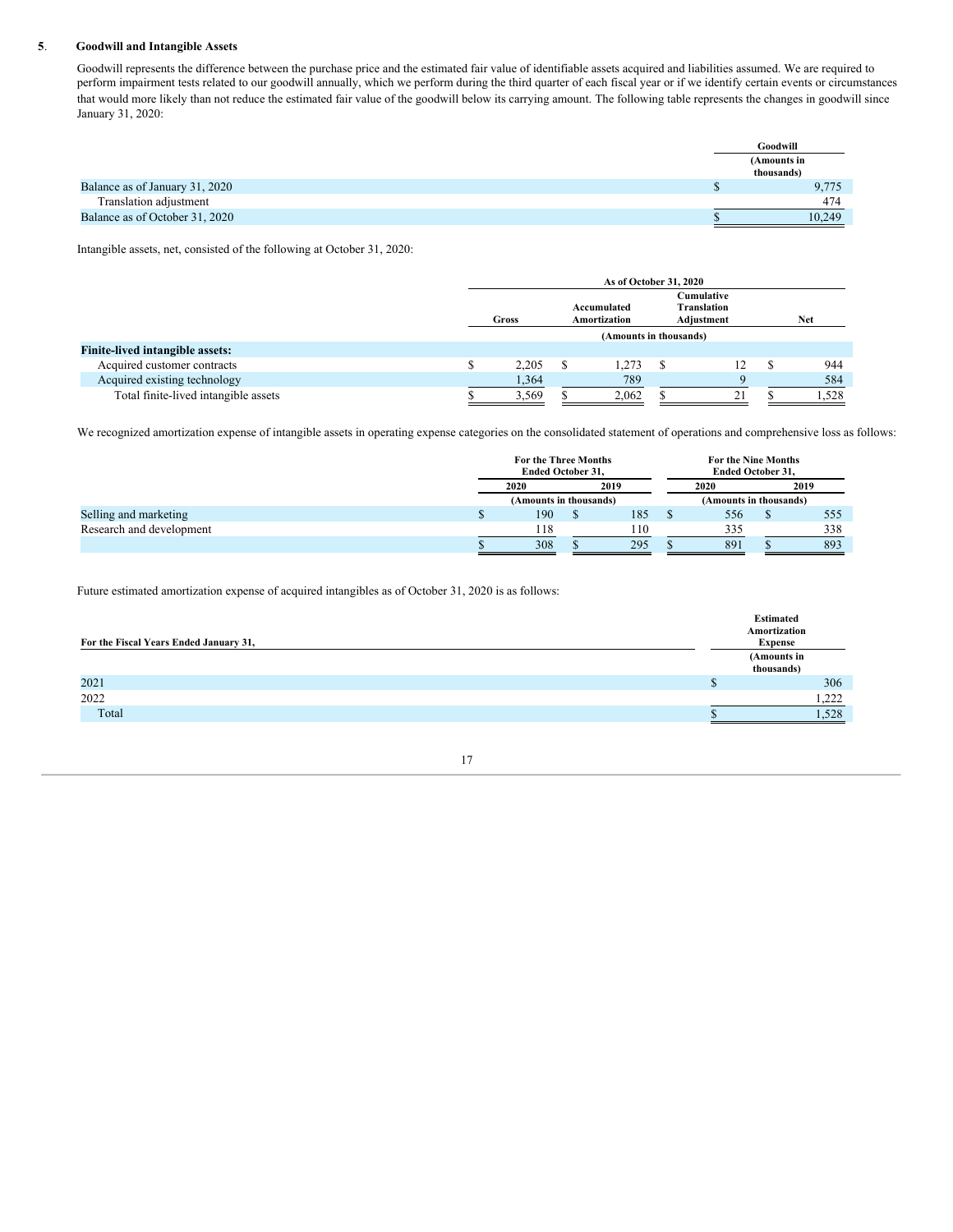#### **6. Commitments and Contingencies**

#### *Litigation*

Certain conditions may exist as of the date the consolidated financial statements are issued which may result in a loss to the Company, but which will only be resolved when one or more future events occur or fail to occur. We assess such contingent liabilities, and such assessment inherently involves an exercise of judgment. In assessing loss contingencies related to legal proceedings that are pending against us, or unasserted claims that may result in such proceedings, we evaluate the perceived merits of any legal proceedings or unasserted claims, as well as the perceived merits of the amount of relief sought or expected to be sought therein.

If the assessment of a contingency indicates that it is probable that a material loss has been incurred and the amount of the liability can be estimated, then the estimated liability would be accrued in our consolidated financial statements. If our assessment indicates that a potentially material loss contingency is not probable, but is reasonably possible, or is probable but cannot be estimated, then the nature of the contingent liability and an estimate of the range of possible losses, if determinable and material, would be disclosed. Loss contingencies considered remote are generally not disclosed, unless they involve guarantees, in which case the guarantees would be disclosed.

#### *Indemnification and Warranties*

We provide indemnification, to the extent permitted by law, to our officers, directors, employees and agents for liabilities arising from certain events or occurrences while the officer, director, employee or agent is, or was, serving at our request in such capacity. With respect to acquisitions, we provide indemnification to, or assume indemnification obligations for, the current and former directors, officers and employees of the acquired companies in accordance with the acquired companies' governing documents. As a matter of practice, we have maintained directors' and officers' liability insurance including coverage for directors and officers of acquired companies.

We enter into agreements in the ordinary course of business with customers, resellers, distributors, integrators and suppliers. Most of our historical agreements require us to defend and/or indemnify the other party against intellectual property infringement claims brought by a third-party with respect to our products. From time to time, we also indemnify customers and business partners for damages, losses and liabilities they may suffer or incur relating to personal injury, personal property damage, product liability, and environmental claims relating to the use of our products and services or resulting from the acts or omissions of us, our employees, authorized agents or subcontractors. From time to time, we have received requests from customers for indemnification of patent litigation claims. Management cannot reasonably estimate any potential losses, but these claims could result in material liability for us. There are no current pending legal proceedings, in the opinion of management that would have a material adverse effect on our financial position, results from operations and cash flows. There is no assurance that future legal proceedings arising from ordinary course of business or otherwise, will not have a material adverse effect on our financial position, results from operations or cash flows.

We warrant that our products, including software products, will substantially perform in accordance with our standard published specifications in effect at the time of delivery. In addition, we provide maintenance support to our customers and therefore allocate a portion of the product purchase price to the initial warranty period and recognize revenue on a straight-line basis over that warranty period related to both the warranty obligation and the maintenance support agreement. When we receive revenue for extended warranties beyond the standard duration, it is deferred and recognized on a straight-line basis over the contract period. Related costs are expensed as incurred.

#### **7. Operating Leases**

The Company has noncancelable operating leases for facilities and equipment expiring at various dates through 2025 and thereafter.

The components of lease expense are as follows:

|                                     | <b>For the Three Months</b><br>Ended<br><b>October 31, 2020</b> |  | For the Nine Months Ended<br><b>October 31, 2020</b> |  |
|-------------------------------------|-----------------------------------------------------------------|--|------------------------------------------------------|--|
|                                     | (Amounts in thousands)                                          |  |                                                      |  |
| Operating lease cost                | 344                                                             |  | 972                                                  |  |
| Short term lease (credit) cost, net | (10)                                                            |  | 30                                                   |  |
| Total lease cost                    | 334                                                             |  | 1.002                                                |  |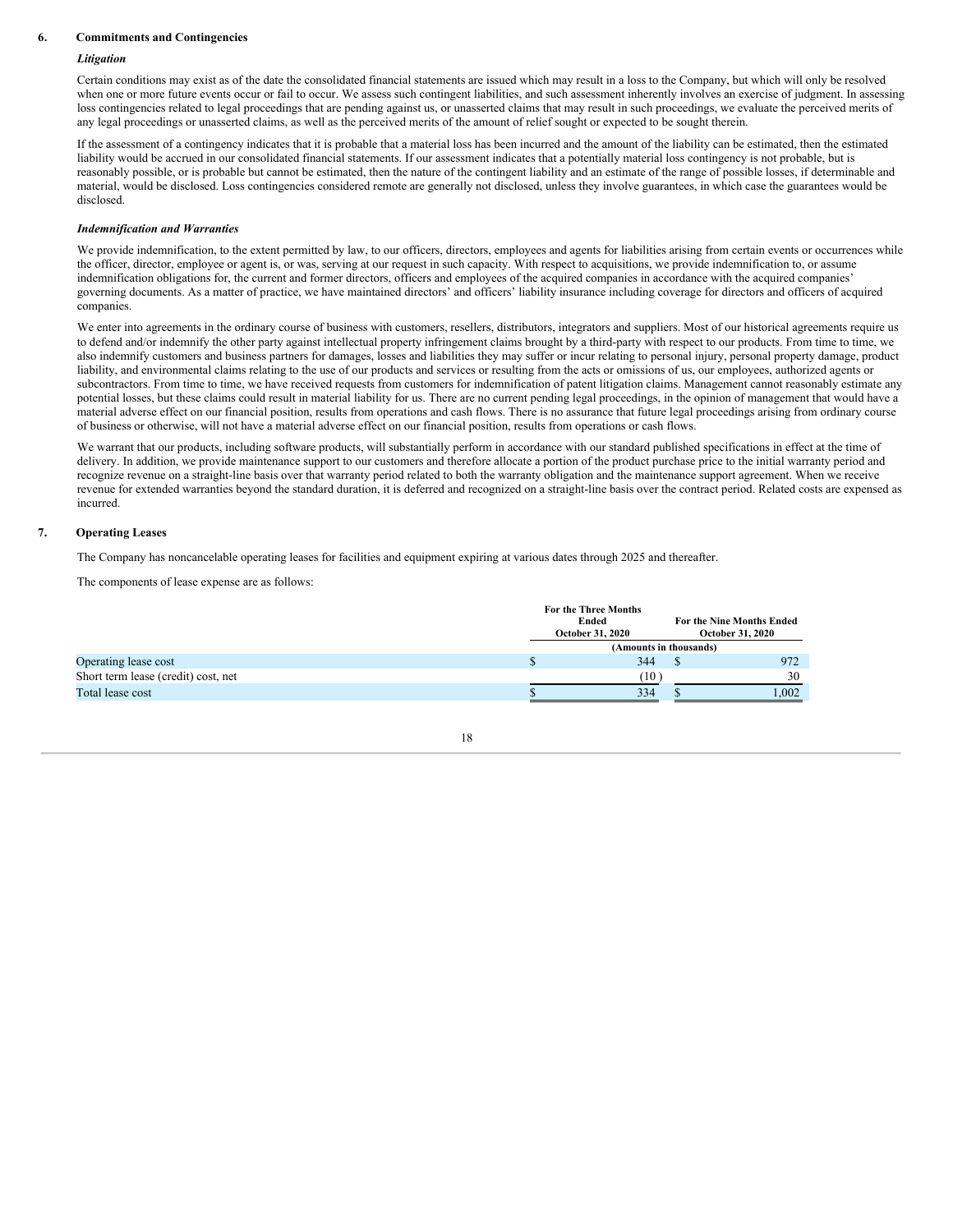Supplemental cash flow information related to the Company's operating leases was as follows:

|                                                                        | For the Three Months<br>Ended<br><b>October 31, 2020</b> |  | <b>For the Nine Months Ended</b><br><b>October 31, 2020</b> |  |  |
|------------------------------------------------------------------------|----------------------------------------------------------|--|-------------------------------------------------------------|--|--|
|                                                                        | (Amounts in thousands)                                   |  |                                                             |  |  |
| Cash paid for amounts included in the measurement of lease liabilities |                                                          |  |                                                             |  |  |
| Operating cash flows from operating leases                             | 263                                                      |  | 829                                                         |  |  |

Supplemental balance sheet information related to the Company's operating leases was as follows:

|                                               | <b>October 31, 2020</b> |                        | <b>January 31, 2020</b> |
|-----------------------------------------------|-------------------------|------------------------|-------------------------|
|                                               |                         | (Amounts in thousands) |                         |
| Operating lease right-of-use assets           |                         | 5.231                  | 4,860                   |
|                                               |                         |                        |                         |
| Current portion, operating lease liabilities  |                         | 1.351                  | 722                     |
| Operating lease liabilities, long term        |                         | 4,299                  | 4,348                   |
| Total operating lease liabilities             |                         | 5.650                  | 5.070                   |
|                                               |                         |                        |                         |
| Weighted average remaining lease term (years) |                         | 4.3                    |                         |
| Weighted average incremental borrowing rate   |                         | $5.0\%$                |                         |

The current portion, operating lease liabilities is included in the balance of accrued expenses at October 31, 2020. Rent payments for continuing operations were approximately \$0.3 million for the three months ended October 31, 2020 and \$0.8 million for the nine months ended October 31, 2020.Future minimum lease payments for operating leases, with initial or remaining terms in excess of one year at October 31, 2020, are as follows:

|                                        | Payments for<br><b>Operating Leases</b> |                        |  |  |  |
|----------------------------------------|-----------------------------------------|------------------------|--|--|--|
| For the fiscal years ended January 31, |                                         | (Amounts in thousands) |  |  |  |
| 2021                                   | \$                                      | 298                    |  |  |  |
| 2022                                   |                                         | 1,319                  |  |  |  |
| 2023                                   |                                         | 1,445                  |  |  |  |
| 2024                                   |                                         | 1,482                  |  |  |  |
| 2025                                   |                                         | 1,524                  |  |  |  |
| Thereafter                             |                                         | 59                     |  |  |  |
| Total lease payments                   |                                         | 6,127                  |  |  |  |
| Less interest                          |                                         | 477                    |  |  |  |
| Total operating lease liabilities      |                                         | 5,650                  |  |  |  |

#### **8. Severance and Restructuring Costs**

During the three and nine months ended October 31, 2020,we incurred severance and restructuring costs of \$0.1 million and \$1 million, respectively, primarily for employee-related termination benefits driven by the COVID-19 pandemic and the transfer of our technical support operations to our Poland location. In fiscal 2020, we continued to streamline our operations and closed our service organizations in Ireland and the Netherlands.

The following table shows the change in accrued restructuring balances since January 31, 2020 primarily related to our fiscal 2020 restructuring efforts, reported as a component of accrued expenses on the consolidated balance sheets:

|                                        | Employee-<br>Related<br><b>Benefits</b> |       |
|----------------------------------------|-----------------------------------------|-------|
|                                        | (Amounts in thousands)                  |       |
| Accrued balance as of January 31, 2020 |                                         | 744   |
| Restructuring charges incurred         |                                         |       |
| Cash payments                          |                                         | (737) |
| Other charges                          |                                         | 7Q    |
| Accrued balance as of October 31, 2020 |                                         |       |
|                                        |                                         |       |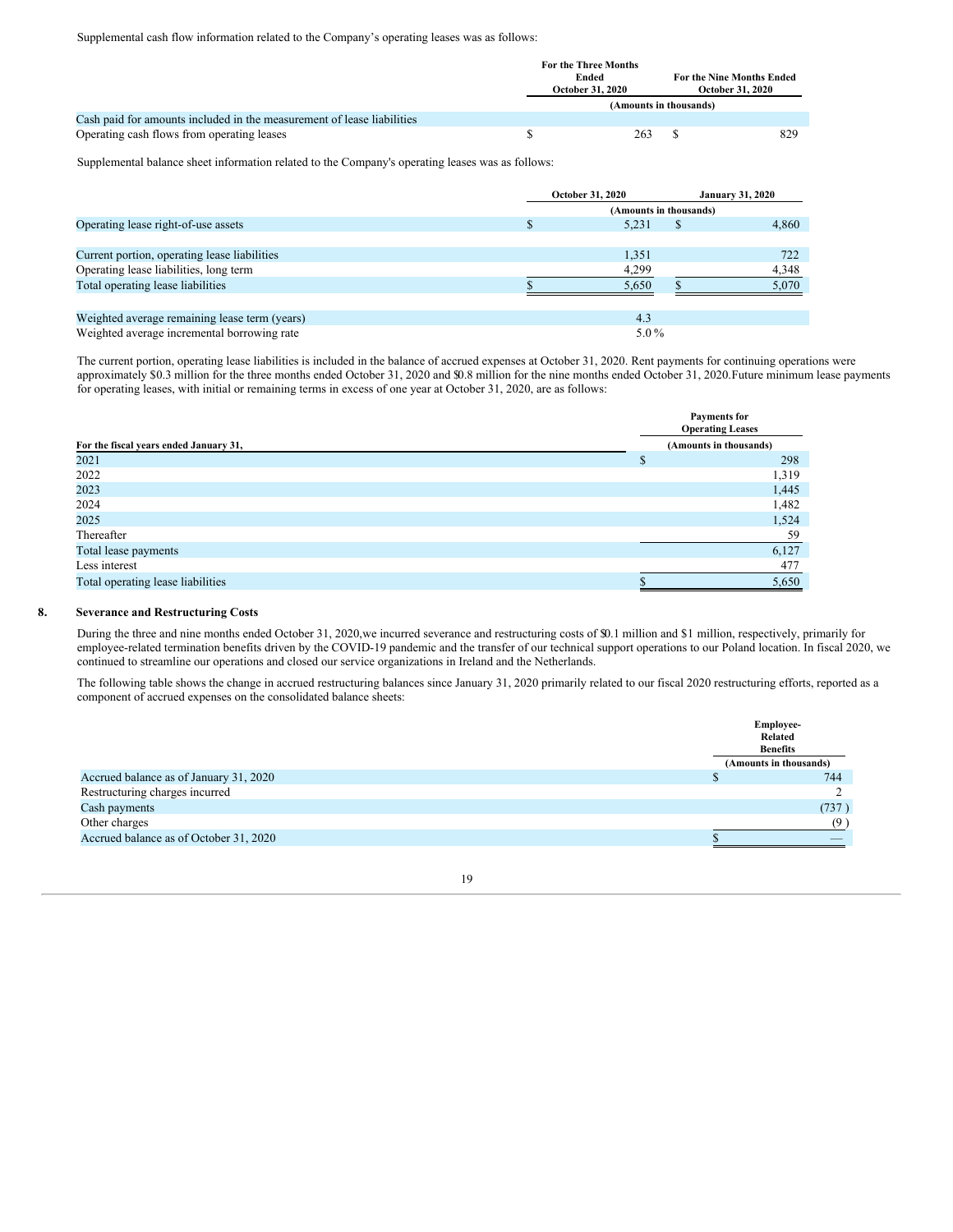#### **9. Stock-Based Compensation Expense**

#### *Equity Plans*

#### *2011 Compensation and Incentive Plan*

Our 2011 Compensation and Incentive Plan (the "2011 Plan") provides for the grant of incentive stock options, nonqualified stock options, restricted stock, restricted stock units ("RSUs"), deferred stock units ("DSUs"), performance stock units ("PSUs") and other equity based non-stock option awards as determined by the plan administrator to our officers, employees, consultants and directors. We may satisfy awards upon the exercise of stock options or the vesting of stock units with newly issued shares or treasury shares. The Board of Directors is responsible for the administration of the 2011 Plan and determining the terms of each award, award exercise price, the number of shares for which each award is granted and the rate at which each award vests. In certain instances, the Board of Directors may elect to modify the terms of an award. The number of shares authorized for issuance under the 2011 Plan is 9,300,000. Additionally, outstanding awards under the 2005 Equity Compensation and Incentive Plan that, since adoption of the 2011 Plan, expire, terminate, or are surrendered or canceled without having been fully exercised are available for issuance under the 2011 Plan. As of October 31, 2020, there were2,397,728 shares available for future grant.

Nonemployee members of the Board of Directors may elect to receive DSUs or stock options in lieu of RSUs. The number of units subject to the DSUs is determined as of the grant date and shall fully vest one year from the grant date. The shares underlying the DSUs are not vested and issued until the earlier of the director ceasing to be a member of the Board of Directors (provided such time is subsequent to the first day of the succeeding fiscal year) or immediately prior to a change in control.

Option awards may be granted to employees at an exercise price per share of not less than100% of the fair market value per common share on the date of the grant. Option awards granted under the 2011 Plan generally vest over a period of one to three years and expire ten years from the date of the grant.

We have a Long-Term Incentive Program, adopted in fiscal 2016, under which the named executive officers and other of our key employees may receive long-term equity-based incentive awards, which are intended to align the interests of our named executive officers and other key employees with the long-term interests of our stockholders and to emphasize and reinforce our focus on team success. Long-term equity-based incentive compensation awards are made in the form of stock options, RSUs and PSUs subject to vesting based in part on the extent to which employment continues.

#### *2015 Employee Stock Purchase Plan*

Under our 2015 Employee Stock Purchase Plan (the "ESPP"), six-month offering periods begin on October 1 and April 1 of each year during which eligible employees may elect to purchase shares of our common stock according to the terms of the offering. On each purchase date, eligible employees can purchase our stock at a price per share equal to 85% of the closing price of our common stock on the exercise date, but no less than par value. The maximum number of shares of our common stock authorized for sale under the ESPP is 1,150,000 shares, of which 1,075,024 remain available under the ESPP as of October 31, 2020. Under the ESPP,5,702 and 12,453 shares were purchased during the first nine months of fiscal 2021 and fiscal 2020, respectively. The Company has suspended the ESPP as of April 1, 2020 and is still evaluating when suspension will be lifted, if at all.

#### *Award Activity*

In the first nine months of fiscal 2021, we granted300,998 option awards, including PSU options, and 607,807 RSU awards, including DSUs and PSUs, with a combined fair value totaling \$1.5 million. In the first nine months of fiscal 2021, we canceled508,700 option awards and 148,839 RSU awards, including PSUs.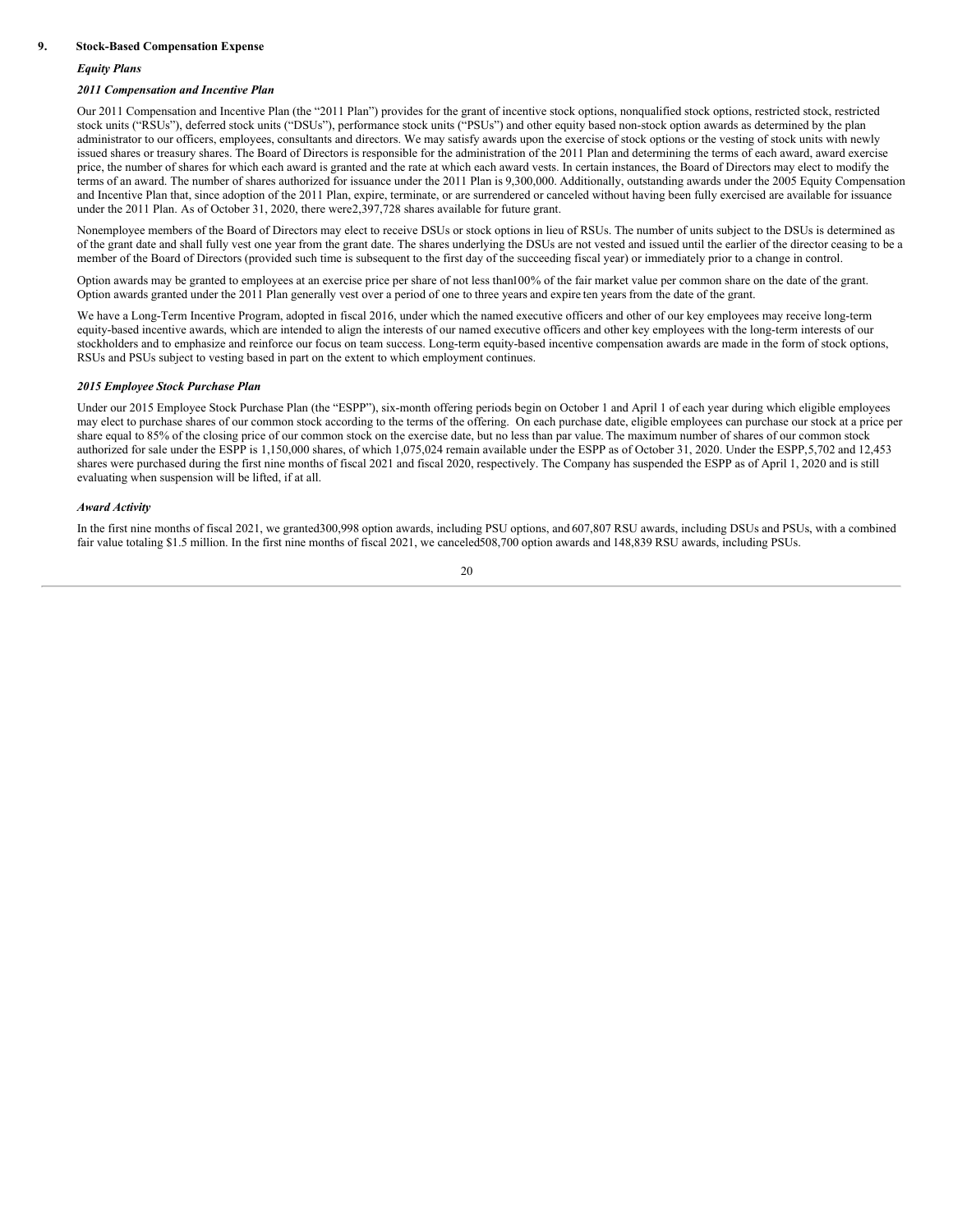#### *Stock-Based Compensation*

We recognized stock-based compensation expense within the accompanying consolidated statements of operations and comprehensive loss as follows:

|                            | <b>For the Three Months</b><br><b>Ended October 31.</b> |  |                        |  | For the Nine Months<br><b>Ended October 31.</b> |      |
|----------------------------|---------------------------------------------------------|--|------------------------|--|-------------------------------------------------|------|
|                            | 2019<br>2020                                            |  |                        |  | 2020                                            | 2019 |
|                            | (Amounts in thousands)                                  |  | (Amounts in thousands) |  |                                                 |      |
| Cost of revenue            | _                                                       |  | (21)                   |  | (8)                                             | (2)  |
| Research and development   | 80                                                      |  | 92                     |  | 215                                             | 242  |
| Sales and marketing        | 25                                                      |  | 101                    |  | 120                                             | 92   |
| General and administrative | 332                                                     |  | 185                    |  | 727                                             | 222  |
|                            | 43 <sup>′</sup>                                         |  | $35^{\circ}$           |  | 1.054                                           | 554  |

As of October 31, 2020, unrecognized stock-based compensation expense related to unvested stock options was approximately \$1.1 million, which is expected to be recognized over a weighted average period of 1.6 years. As of October 31, 2020, unrecognized stock-based compensation expense related to unvested RSUs and DSUs was \$1.0 million, which is expected to be recognized over a weighted average amortization period of 1.3 years. Additionally, as of October 31, 2020, unrecognized stockbased compensation expenses related to unvested PSUs was approximately \$0.2 million, which is expected to be recognized over a weighted average amortization period of 1.3 years.

#### **10. Revenues from Contracts with Customers**

#### *Disaggregated Revenue*

The following table shows our revenue disaggregated by revenue stream for the three and nine months ended October 31, 2020 and 2019:

|                       |    | <b>For the Three Months</b><br><b>Ended October 31.</b> |  |        |   | <b>For the Nine Months</b><br><b>Ended October 31.</b> |      |        |  |  |
|-----------------------|----|---------------------------------------------------------|--|--------|---|--------------------------------------------------------|------|--------|--|--|
|                       |    | 2019<br>2020                                            |  |        |   | 2020                                                   | 2019 |        |  |  |
|                       |    | (Amounts in thousands)                                  |  |        |   | (Amounts in thousands)                                 |      |        |  |  |
| Product               | ъ. | .048                                                    |  | 13.524 | S | 5.212                                                  |      | 26,671 |  |  |
| Professional services |    | 488                                                     |  | 1,124  |   | 1.112                                                  |      | 5,050  |  |  |
| Maintenance           |    | 3.430                                                   |  | 5,896  |   | 10.552                                                 |      | 16,120 |  |  |
| Total revenue         |    | 4.966                                                   |  | 20,544 |   | 16,876                                                 |      | 47,841 |  |  |

#### *Transaction Price Allocated to Future Performance Obligations*

The aggregate amount of transaction price that is allocated to performance obligations that have not yet been satisfied or are partially satisfied as of October 31, 2020 is \$24.6 million. This amount includes amounts billed for undelivered services that are included in deferred revenue.

#### **11. Segment Information and Geographic Information**

We have determined that we operate inone segment.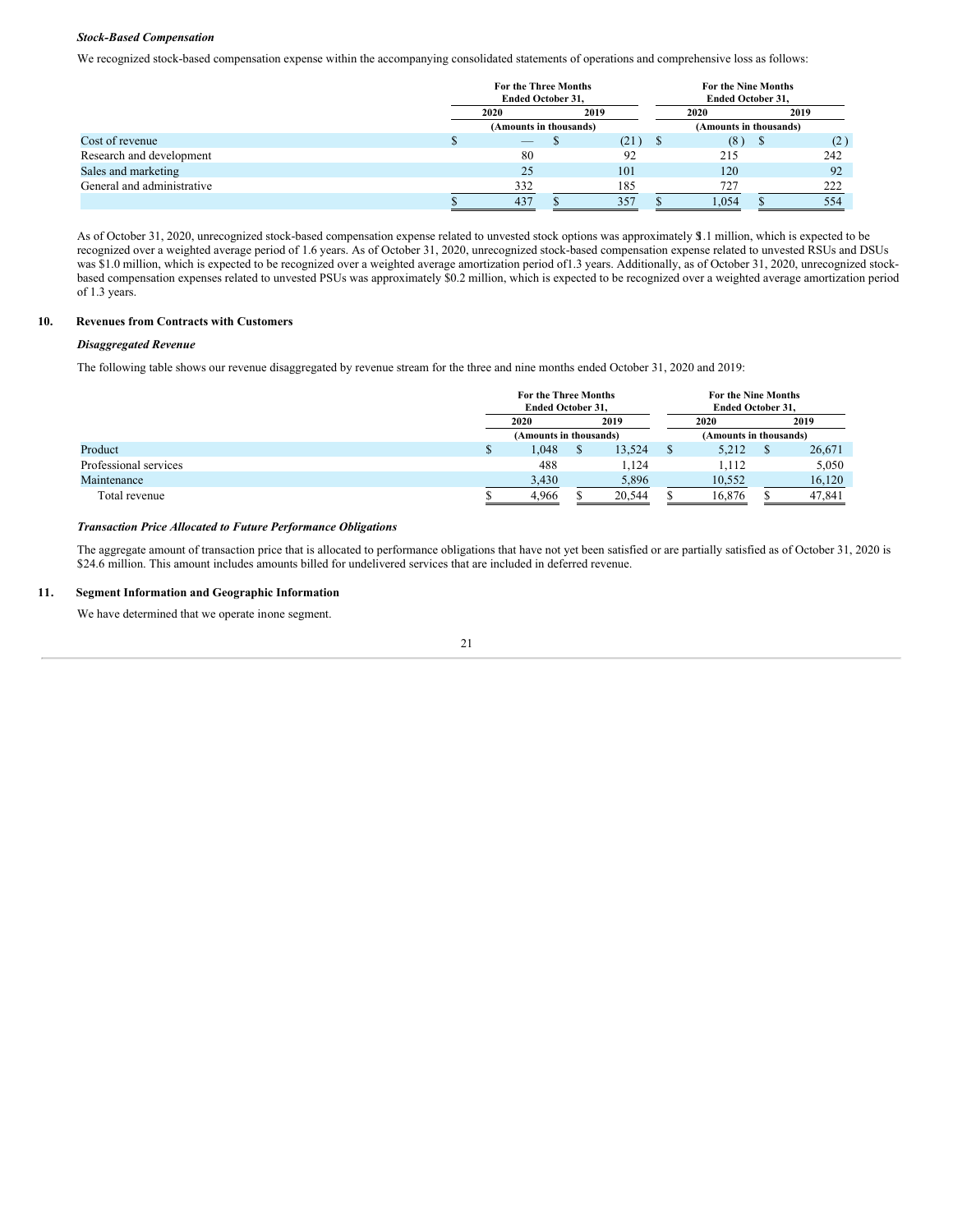#### *Geographic Information*

The following summarizes revenue by customers' geographic locations:

|                                             |                                                |       | <b>For the Three Months</b><br><b>Ended October 31.</b> |                                            |       |                                            |          |               |    |        |               |  |
|---------------------------------------------|------------------------------------------------|-------|---------------------------------------------------------|--------------------------------------------|-------|--------------------------------------------|----------|---------------|----|--------|---------------|--|
|                                             | $\frac{0}{0}$<br>2020<br>$\frac{0}{0}$<br>2019 |       |                                                         |                                            |       |                                            | 2020     | $\frac{0}{0}$ |    | 2019   | $\frac{0}{0}$ |  |
|                                             |                                                |       |                                                         | (Amounts in thousands, except percentages) |       | (Amounts in thousands, except percentages) |          |               |    |        |               |  |
| Revenue by customers' geographic locations: |                                                |       |                                                         |                                            |       |                                            |          |               |    |        |               |  |
| North America (1)                           | 2.038                                          | 41%   |                                                         | \$12,472                                   | 62%   |                                            | 7.934    | 47%           | S. | 28,128 | 59%           |  |
| Europe and Middle East                      | 2.007                                          | 40%   |                                                         | 6.870                                      | 33%   |                                            | 6,139    | 36%           |    | 12,564 | 26%           |  |
| Latin America                               | 726                                            | 15%   |                                                         | 907                                        | $4\%$ |                                            | 2.202    | 13%           |    | 6.086  | 13%           |  |
| Asia Pacific                                | 195                                            | $4\%$ |                                                         | 295                                        | $1\%$ |                                            | 601      | $4\%$         |    | 1,063  | 2%            |  |
| Total revenue                               | 4.966                                          |       |                                                         | 20,544                                     |       |                                            | \$16,876 |               |    | 47,841 |               |  |

(1) Includes total revenue for the United States for the periods shown as follows:

|                    | For the Three Months<br><b>Ended October 31.</b> |  |  |  | For the Nine Months<br><b>Ended October 31.</b> |    |        |
|--------------------|--------------------------------------------------|--|--|--|-------------------------------------------------|----|--------|
|                    | 2019<br>2020                                     |  |  |  | 2020                                            |    | 2019   |
|                    | (Amounts in thousands,<br>except percentages)    |  |  |  | (Amounts in thousands,<br>except percentages)   |    |        |
| <b>US Revenue</b>  | .408<br>10.425                                   |  |  |  | 5.413                                           | ۰D | 23,489 |
| % of total revenue | 28%<br>51%                                       |  |  |  | $32\%$                                          |    | 49%    |

The following summarizes long-lived assets by geographic locations:

|                                                | As of October 31,<br>2020 | $\frac{0}{0}$                              | As of January 31,<br>2020 | $\frac{6}{6}$ |
|------------------------------------------------|---------------------------|--------------------------------------------|---------------------------|---------------|
|                                                |                           | (Amounts in thousands, except percentages) |                           |               |
| Long-lived assets by geographic locations (1): |                           |                                            |                           |               |
| North America                                  | 11.442                    | 73%                                        | 13.293                    | 75%           |
| Europe and Middle East                         | 4.210                     | 27%                                        | 4.359                     | 25%           |
| Asia Pacific                                   | 31                        | $0\%$                                      |                           | 0%            |
| Total long-lived assets by geographic location | 15.683                    |                                            | 17,683                    |               |

(1) Excludes long-term marketable securities and goodwill.

#### **12. Income Taxes**

Each interim period is considered an integral part of the annual period and, accordingly, we measure our income tax expense using an estimated annual effective tax rate. A company is required, at the end of each interim reporting period, to make its best estimate of the annual effective tax rate for the full fiscal year and use that rate to provide for income taxes on a current year-to-date basis, as adjusted for discrete taxable events that occur during the interim period.

We recorded an income taxprovision of less than \$0.1 million and an income tax benefit of \$0.1 million for the three months ended October 31, 2020 and October 31, 2019, respectively. We recorded an income tax benefit of less than \$0.1 million and \$0.2 million for the nine months ended October 31, 2020 and October 31, 2019, respectively. The tax benefit for the nine months ended October 31, 2020includes a \$0.2 million tax benefit related to the reversal of tax reserves for uncertain tax positions due to the expiration of the Polish statute of limitations. Our effective tax rate in fiscal 2021 and in future periods may fluctuate on a quarterly basis as a result of changes in our jurisdictional forecasts where losses cannot be benefitted due to the existence of valuation allowances on our deferred tax assets, changes in actual results versus our estimates, or changes in tax laws, regulations, accounting principles or interpretations thereof.

We review all available evidence to evaluate the recovery of deferred tax assets, including the recent history of losses in all tax jurisdictions, as well as our ability to generate income in future periods. As of October 31, 2020, due to the uncertainty related to the ultimate use of certain deferred income tax assets, we have recorded a valuation allowance on certain deferred assets.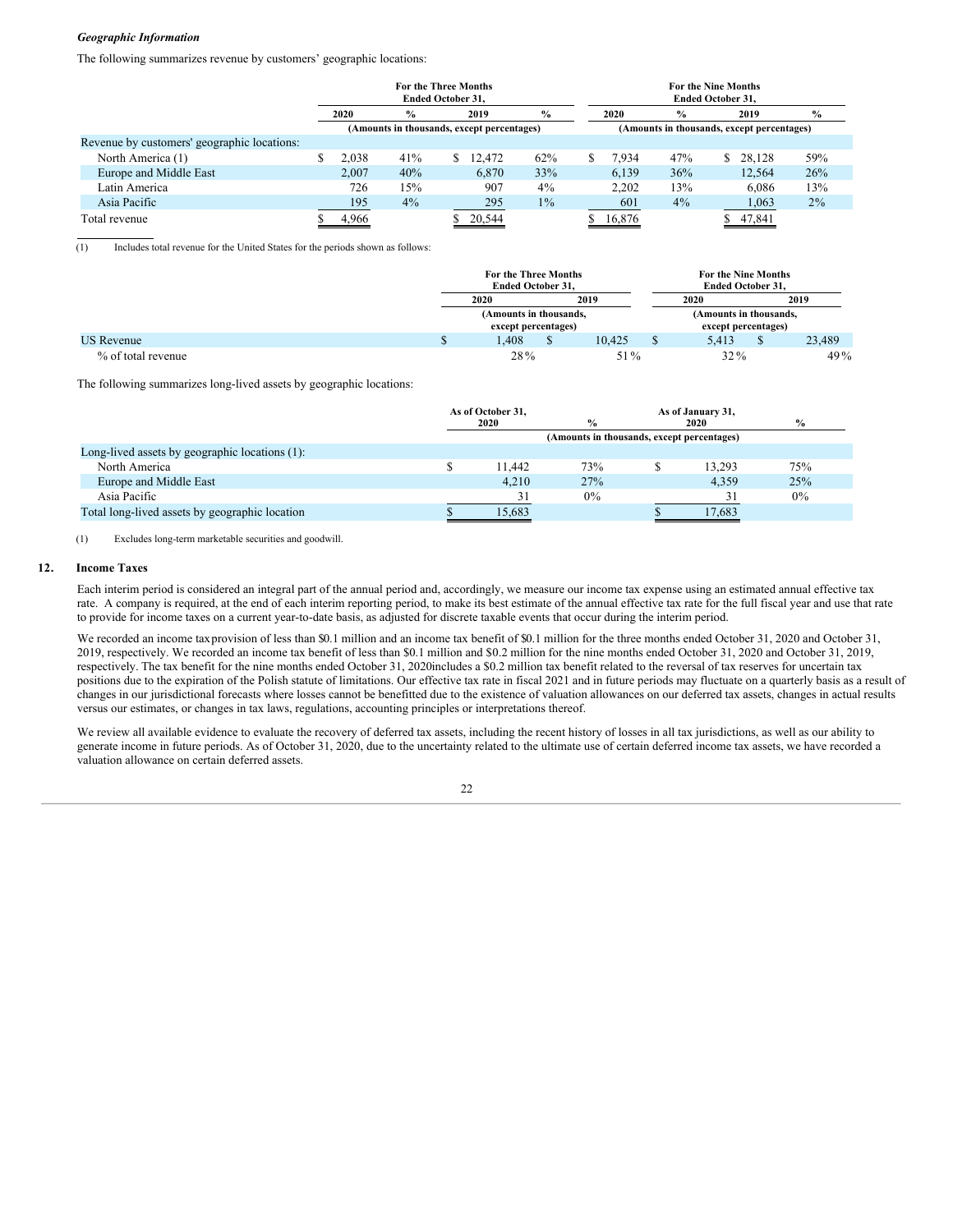We file income tax returns in the U.S. federal jurisdiction, various state jurisdictions and various foreign jurisdictions. We have closed out an audit with the Internal Revenue Service through fiscal 2013; however, the taxing authorities will still have the ability to review the propriety of certain tax attributes created in closed years if such tax attributes are utilized in an open tax year, such as our federal research and development credit carryovers.

On March 4, 2019, our Board of Directors approved and adopted a Tax Benefits Preservation Plan to potentially limit our ability to use net operating loss carryforwards and certain other tax attributes ("NOLs") to reduce our potential future federal income tax obligations. In connection with the Tax Benefits Preservation Plan, we declared a dividend of one preferred share purchase right for each share of our common stock issued and outstanding as ofMarch 15, 2019 to our stockholders of record on that date. The Tax Benefits Preservation Plan expires no later than March 4, 2022, and was approved by our stockholders at our 2019 annual meeting of stockholders on July 11, 2019.

In response to the COVID-19 pandemic, the CARES Act was signed into law in March 2020. The CARES Act includes several provisions that provide economic relief for individuals and businesses. Other than the acceleration of our AMT credit refund, the Company does not expect the CARES Act to result in a material impact on our income taxes.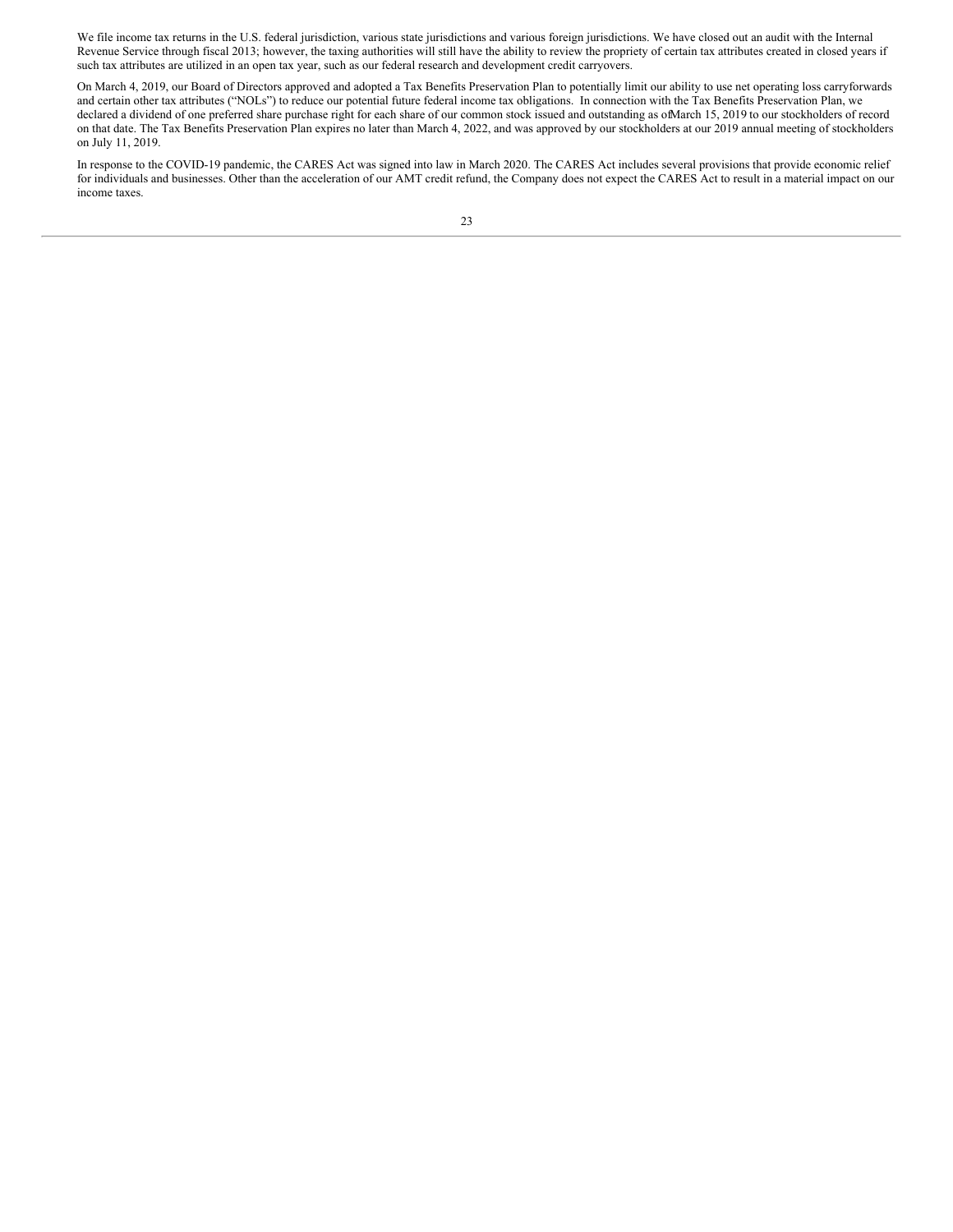#### **ITEM 2. Management's Discussion and Analysis of Financial Condition and Results of Operations**

#### <span id="page-24-0"></span>*Forward-Looking Statements*

This Form 10-Q contains or incorporates forward-looking statements within the meaning of the Private Securities Litigation Reform Act of 1995, and such statements involve risks and uncertainties. The following information should be read in conjunction with the unaudited consolidated financial information and the notes thereto included in this Form 10-Q. You should not place undue reliance on these forward-looking statements. Actual events or results may differ materially due to competitive factors and other factors referred to in Part I, Item 1A. "Risk Factors" in our Annual Report on Form 10-K (the "Form 10-K") for our fiscal year ended January 31, 2020 and elsewhere in this Form 10-Q. These factors may cause our actual results to differ materially from any forward-looking statement. These forward-looking statements are based on current expectations, estimates, forecasts and projections about the industry and markets in which we operate, and management's beliefs and assumptions. We undertake no obligation to publicly update or revise the statements in light of future developments. In addition, other written or oral statements that constitute forwardlooking statements may be made by us or on our behalf. Words such as "expect," "seek," "anticipate," "intend," "plan," "believe," "could," "estimate," "may," "target," "project," or variations of such words and similar expressions are intended to identify such forward-looking statements. These statements are not guarantees of future performance and involve certain risks, uncertainties, and assumptions that are difficult to predict.

#### **Business Overview**

SeaChange International, Inc. ("SeaChange," the "Company," "us," or "we"), a Delaware corporation founded on July 9, 1993, is an industry leader in the delivery of multiscreen, advertising and premium over the top ("OTT") video management solutions headquartered in Waltham, Massachusetts. Our software products and services facilitate the aggregation, licensing, management and distribution of video and advertising content for service providers, telecommunications companies, satellite operators and broadcasters. We sell our software products and services worldwide, primarily to service providers including: operators, such as Liberty Global, plc., Altice NV, Cox Communications, Inc. and Rogers Communications, Inc.; telecommunications companies, such as Verizon Communications, Inc., AT&T, Inc. and Frontier Communications Corporation; satellite operators such as Direct TV and Dish Network Corporation; and broadcasters.

Our software products and services are designed to empower video providers to create, manage and monetize the increasingly personalized, highly engaging experiences that viewers demand. Using our products and services, we believe customers can increase revenue by offering services such as video-on-demand ("VOD") programming on a variety of consumer devices, including televisions, mobile telephones ("smart phones"), personal computers ("PCs"), tablets and OTT streaming players. Our solutions enable service providers to offer other interactive television services that allow subscribers to receive personalized services and interact with their video devices, thereby enhancing their viewing experience. Our products also allow our customers to insert advertising into broadcast and VOD content.

SeaChange serves an exciting global marketplace where multiscreen viewing is increasing, consumer device options are evolving rapidly, and viewing habits are shifting. The primary driver of our business is enabling the delivery of video assets in the changing multiscreen television environment. Through strategic collaborations, we have expanded our capabilities, products and services to address the delivery of content to devices other than television set-top boxes, namely PCs, tablets, smart phones and OTT streaming players. We believe that our strategy of expanding into adjacent product lines will also position us to further support and maintain our existing service provider customer base. Providing our customers with more scalable software platforms enables them to further reduce their infrastructure costs, improve reliability and expand service offerings to their customers. Additionally, we believe we are well positioned to capitalize on new customers entering the multiscreen marketplace and increasingly serve adjacent markets. Our core technologies provide a foundation for software products and services that can be deployed in next generation video delivery systems capable of increased levels of subscriber activity across multiple devices.

We have historically sold and licensed our products and services on a standalone basis. Commencing February 2019, we adopted a value-based selling approach as part of which we offer our customers the ability to license all of our product and services, including specified upgrades, for a fixed period of time for a fixed price which we refer to as Framework deals.

We initiated restructuring efforts in fiscal 2020 to improve operations and optimize our cost structure. In October 2019, we continued to streamline our operations and closed our service organizations in Ireland and the Netherlands resulting in annualized cost savings of approximately \$6.0 million. We will also realize cost savings in fiscal 2021 related to the reduction in headcount driven by COVID-19.

On February 28, 2019, we entered into a Cooperation Agreement with TAR Holdings LLC and Karen Singer (together, "TAR Holdings"). As of the date of the Cooperation Agreement, TAR Holdings beneficially owned approximately 20.6% of our outstanding common stock. Pursuant to the Cooperation Agreement, we agreed to set the size of the Board of Directors of the Company (the "Board") at eight members, appoint Robert Pons to the Board as a Class II Director, and appoint Jeffrey Tuder to the Board as a Class III Director. Mr. Pons and Mr. Tuder were accordingly appointed to our Board upon execution of the Cooperation Agreement on February 28, 2019. On August 8, 2019, we amended the Cooperation Agreement to permit TAR Holdings, together with its affiliates, to own up to 25% of our securities.

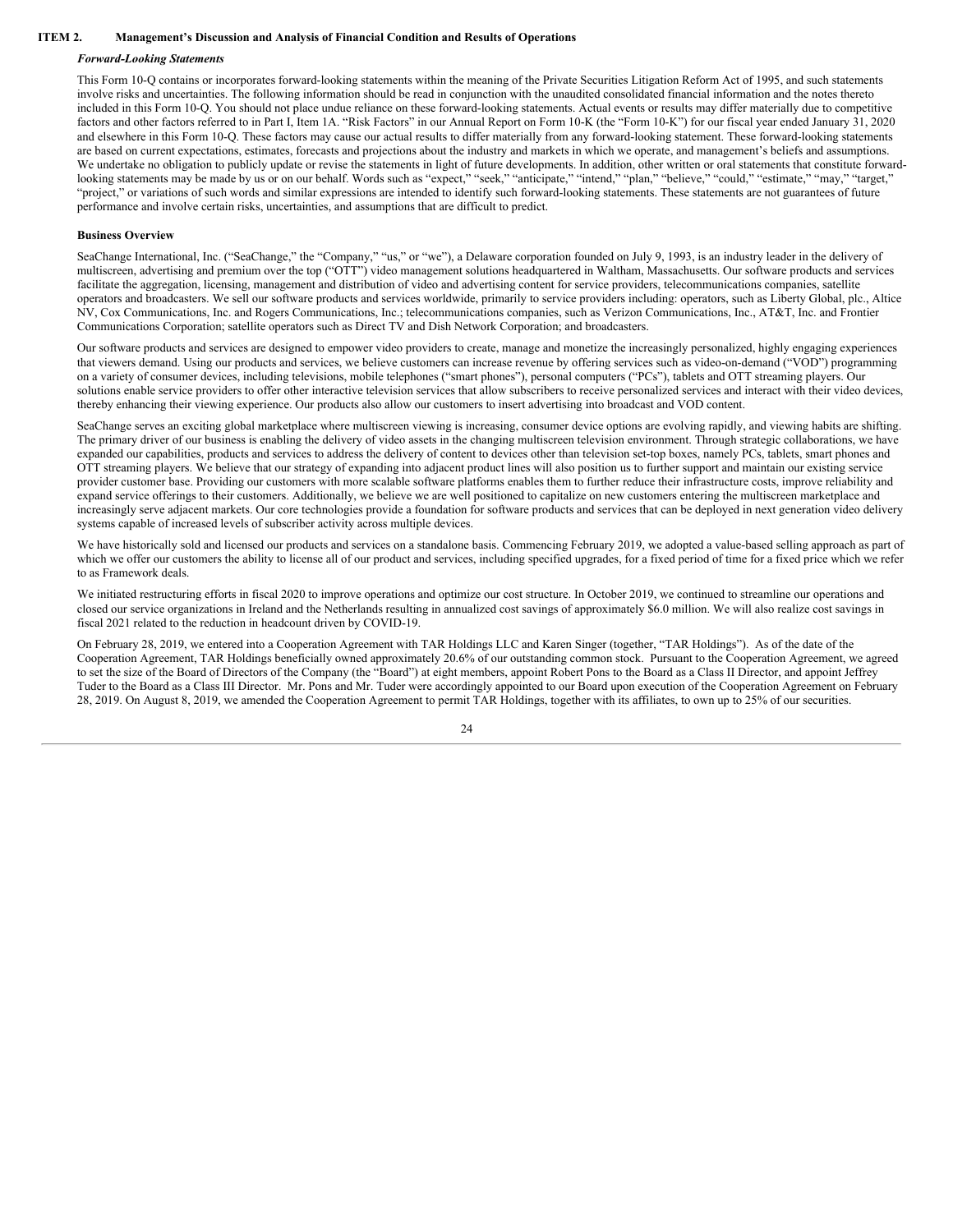On March 4, 2019, our Board approved and adopted a Tax Benefits Preservation Plan to deter acquisitions of our common stock that would potentially limit our ability to use net operating loss carryforwards and certain other tax attributes ("NOLs") to reduce our potential future federal income tax obligations, which was subsequently approved by our stockholders at our 2019 annual meeting of stockholders. In connection with the Tax Benefits Preservation Plan, we declared a dividend of one preferred share purchase right for each share of our common stock issued and outstanding as of March 15, 2019 to our stockholders of record on that date. The Tax Benefits Preservation Plan expires no later than March 4, 2022. On August 8, 2019, we amended the Tax Benefits Preservation Plan to permit TAR Holdings, together with its affiliates, to own up to 25% of our securities.

In the first quarter of fiscal 2021, we experienced a ransomware attack on our information technology system. While such attack did not have a material adverse effect on our business operation, it caused a temporary disruption. We worked with data privacy counsel and third-party forensics specialists to investigate the ransomware incident. Based on our investigation, we provided notice of the incident to individuals and regulatory authorities pursuant to applicable statutes and regulations.

#### **Results of Operations**

The following discussion summarizes the key factors our management believes are necessary for an understanding of our consolidated financial statements.

#### *Revenue and Gross Profit*

The components of our total revenue and gross profit are described in the following table:

|                             | <b>For the Three Months</b><br><b>Ended October 31,</b> |          | Change                                        |               | <b>For the Nine Months</b><br><b>Ended October 31,</b> |   |        | Change |           |               |
|-----------------------------|---------------------------------------------------------|----------|-----------------------------------------------|---------------|--------------------------------------------------------|---|--------|--------|-----------|---------------|
|                             | 2020                                                    | 2019     | $\frac{0}{0}$                                 |               | 2020                                                   |   | 2019   |        |           | $\frac{0}{0}$ |
|                             |                                                         |          | (Amounts in thousands, except for percentage) |               |                                                        |   |        |        |           |               |
|                             |                                                         | data)    |                                               |               | (Amounts in thousands, except for percentage data)     |   |        |        |           |               |
| Revenue:                    |                                                         |          |                                               |               |                                                        |   |        |        |           |               |
| Product                     | 1.048<br>S.                                             | \$13,524 | \$(12, 476)                                   | $(92.3\%)$ \$ | 5,212                                                  | S | 26,671 | S      | (21, 459) | $(80.5\%)$    |
| Service                     | 3,918                                                   | 7,020    | (3,102)                                       | $(44.2\%)$    | 11,664                                                 |   | 21,170 |        | (9,506)   | $(44.9\%)$    |
| Total revenue               | 4,966                                                   | 20,544   | (15,578)                                      | $(75.8\%)$    | 16,876                                                 |   | 47,841 |        | (30, 965) | $(64.7\%)$    |
| Cost of product revenue     | 435                                                     | 466      | (31)                                          | $(6.7\%)$     | 2,803                                                  |   | 4,414  |        | (1,611)   | $(36.5\%)$    |
| Cost of service revenue     | 1,755                                                   | 4,386    | (2,631)                                       | $(60.0\%)$    | 6,974                                                  |   | 13,939 |        | (6,965)   | $(50.0\%)$    |
| Total cost of revenue       | 2,190                                                   | 4,852    | (2,662)                                       | $(54.9\%)$    | 9,777                                                  |   | 18,353 |        | (8,576)   | $(46.7\%)$    |
| Gross profit                | 2,776                                                   | \$15,692 | \$(12,916)                                    | $(82.3\%)$ \$ | 7,099                                                  |   | 29,488 |        | (22, 389) | $(75.9\%)$    |
| Gross product profit margin | 58.5%                                                   | $96.6\%$ |                                               | $(38.1\%)$    | $46.2\%$                                               |   | 83.5%  |        |           | $(37.2\%)$    |
| Gross service profit margin | 55.2%                                                   | $37.5\%$ |                                               | $17.7\%$      | $40.2\%$                                               |   | 34.2%  |        |           | $6.1\%$       |
| Gross profit margin         | 55.9%                                                   | 76.4%    |                                               | $(20.5\%)$    | 42.1%                                                  |   | 61.6%  |        |           | $(19.6\%)$    |

One customer accounted for 29% of total revenue for the three months ended October 31, 2020 and one customer accounted for 21% of total revenue for the nine months ended October 31, 2020. Two customers accounted for 13% each of total revenue for the three months ended October 31, 2019 and no one customer accounted for 10% or more of total revenue for the nine months ended October 31, 2019. See Part I Item I, Note 2, *"Significant Accounting Policies,"* to this Form 10-Q for more information.

International revenue accounted for 72% and 49% of total revenue in the three months ended October 31, 2020 and 2019, respectively. International revenue accounted for 68% and 51% for the nine months ended October 31, 2020 and 2019, respectively. The increase in international sales as a percentage of total revenue in the three and nine months ended October 31, 2020 as compared to the three and nine months ended October 31, 2019 is primarily due to a decrease in U.S. revenue generated.

#### *Product Revenue*

Product revenue decreased by \$12.5 million and \$21.5 million for the three and nine months ended October 31, 2020, respectively, as compared to the three and nine months ended October 31, 2019. The decrease for the three and nine months ended October 31, 2020 was primarily due to the COVID-19 pandemic as our customers and prospective customers held off on making new technology investments and deployment decisions in favor of supporting their existing operations and infrastructure through the on-going uncertainty, resulting in lower sales.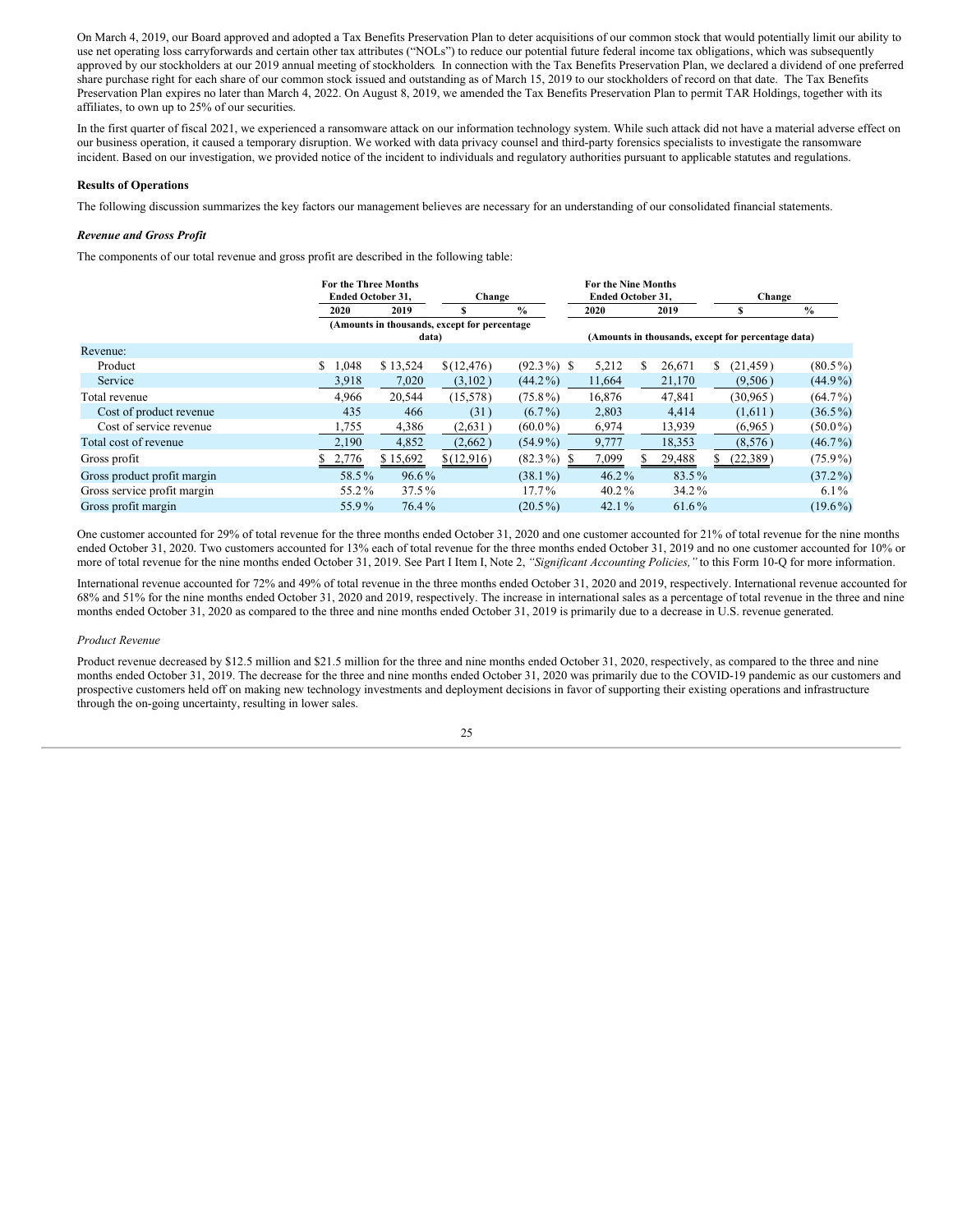#### *Service Revenue*

Service revenue decreased by \$3.1 million and \$9.5 million for the three and nine months ended October 31, 2020, respectively, as compared to the three and nine months ended October 31, 2019. The decrease for the three and nine months ended October 31, 2020 was primarily due to a decrease in our legacy professional service revenue related to our individual product sales and upgrades and a reduction to maintenance and support revenue provided on post warranty contracts as customers continue to provide their own solutions and legacy products are decommissioned.

#### *Gross Profit and Margin*

Cost of revenue consists primarily of the cost of resold third-party products and services, purchased components and subassemblies, labor and overhead relating to the assembly, testing and implementation and ongoing maintenance of complete systems.

Our gross profit margin decreased by 21% and 20% for the three and nine months ended October 31, 2020, respectively, as compared to the three and nine months ended October 31, 2019 primarily due to lower revenue generated as a result of the COVID-19 pandemic. Product profit margin decreased by 38% and 37% for the three and nine months ended October 31, 2020, respectively, as compared to the three and nine months ended October 31, 2019 primarily due to lower revenue generated as a result of the COVID-19 pandemic. Service profit margins increased by 18% and 6% for the three and nine months ended October 31, 2020, respectively, as compared to the three and nine months ended October 31, 2019 primarily due to a reduction in headcount driven by the COVID-19 pandemic while still recognizing legacy revenue.

#### *Operating Expenses*

#### *Research and Development*

Research and development expenses consist of salaries and related costs, including stock-based compensation, for personnel in software development and engineering functions as well as contract labor costs, depreciation of development and test equipment and an allocation of related facility expenses. The following table provides information regarding the change in research and development expenses during the periods presented:

|                                   |          | <b>For the Three Months</b><br><b>Ended October 31.</b> | Change                                        |               | For the Nine Months<br><b>Ended October 31.</b> |          | Change |                                                    |               |
|-----------------------------------|----------|---------------------------------------------------------|-----------------------------------------------|---------------|-------------------------------------------------|----------|--------|----------------------------------------------------|---------------|
|                                   | 2020     | 2019                                                    |                                               | $\frac{0}{0}$ | 2020                                            | 2019     |        |                                                    | $\frac{0}{0}$ |
|                                   |          |                                                         | (Amounts in thousands, except for percentage) |               |                                                 |          |        |                                                    |               |
|                                   |          | data)                                                   |                                               |               |                                                 |          |        | (Amounts in thousands, except for percentage data) |               |
| Research and development expenses | \$3.024  | 4.033                                                   | \$(1.009)                                     | $(25.0\%)$ \$ | 10.550                                          | 2.060    |        | (1.510)                                            | $(12.5\%)$    |
| % of total revenue                | $60.9\%$ | $19.6\%$                                                |                                               |               | 62.5%                                           | $25.2\%$ |        |                                                    |               |

Research and development expenses decreased by \$1.0 million and \$1.5 million for the three and nine months ended October 31, 2020, respectively, as compared to the three and nine months ended October 31, 2019 primarily due to a decrease in labor costs associated with the lower headcount resulting from the cost-savings efforts implemented as part of our restructuring program in the second half of fiscal 2020 as well as a reduction in headcount implemented in the first half of fiscal 2021 driven by the COVID-19 pandemic.

#### *Selling and Marketing*

Selling and marketing expenses consist of salaries and related costs, including stock-based compensation, for personnel engaged in selling and marketing functions, as well as commissions, travel expenses, certain promotional expenses and an allocation of related facility expenses. The following table provides information regarding the change in selling and marketing expenses during the periods presented:

|                                | <b>For the Three Months</b><br><b>Ended October 31.</b> |                                                        | Change    |               | For the Nine Months<br><b>Ended October 31.</b> |          | Change |                                                    |               |  |
|--------------------------------|---------------------------------------------------------|--------------------------------------------------------|-----------|---------------|-------------------------------------------------|----------|--------|----------------------------------------------------|---------------|--|
|                                | 2020                                                    | 2019                                                   |           | $\frac{6}{9}$ | 2020                                            | 2019     |        |                                                    | $\frac{0}{0}$ |  |
|                                |                                                         | (Amounts in thousands, except for percentage)<br>data) |           |               |                                                 |          |        | (Amounts in thousands, except for percentage data) |               |  |
| Selling and marketing expenses | 1.636                                                   | 3.859                                                  | \$(2.223) | $(57.6\%)$ \$ | 5.490                                           | 9.674    |        | (4.184)                                            | $(43.2\%)$    |  |
| % of total revenue             | 32.9%                                                   | 18.8%                                                  |           |               | $32.5\%$                                        | $20.2\%$ |        |                                                    |               |  |

Selling and marketing expenses decreased by \$2.2 million and \$4.2 million for the three and nine months ended October 31, 2020, respectively, as compared to the three and nine months ended October 31, 2019 primarily due to a decrease in labor costs

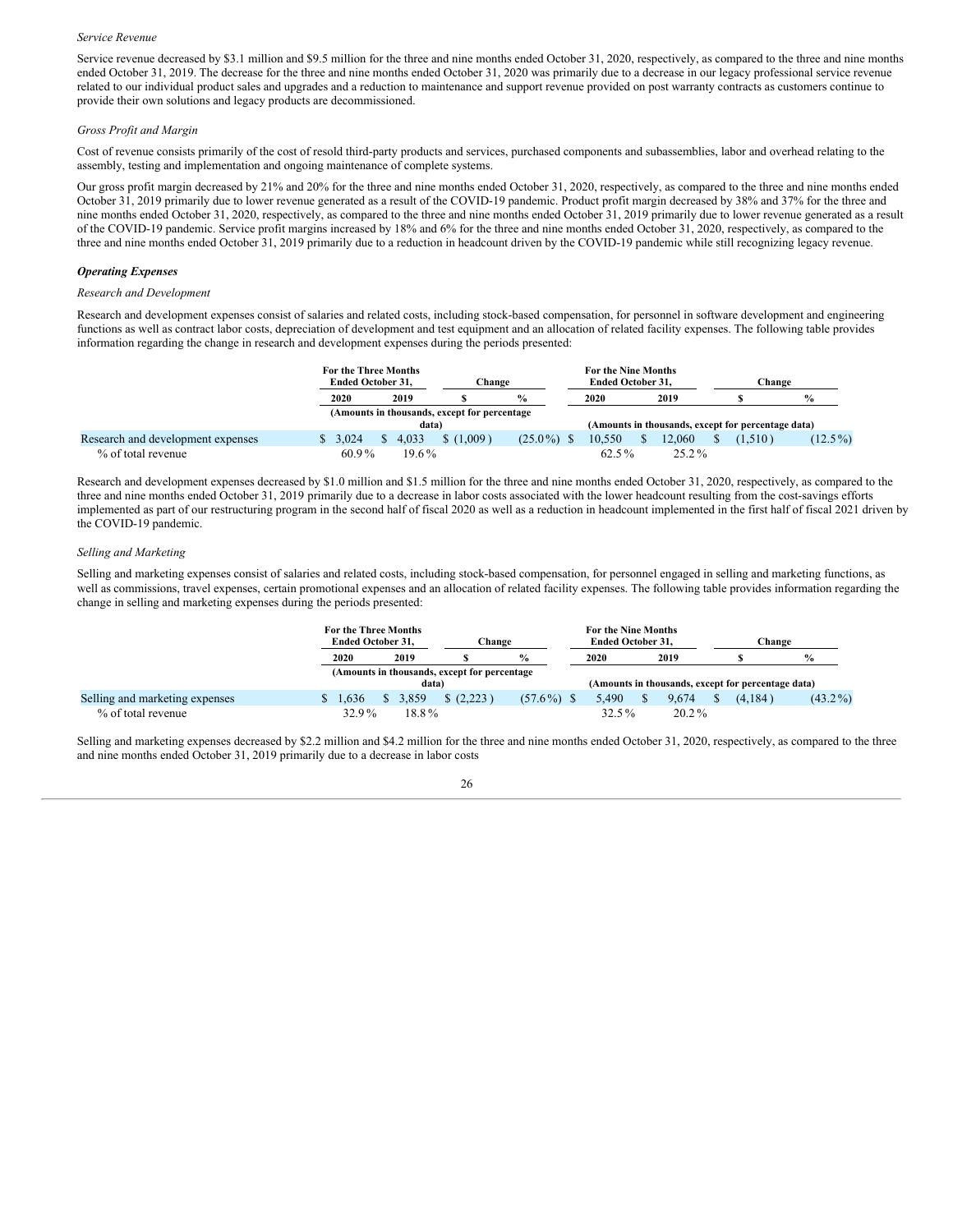associated with lower headcount from the cost-saving efforts implemented as part of our restructuring program inthe second half offiscal 2020 as well as a reduction in headcount implemented in the first half of fiscal 2021 driven by the COVID-19 pandemicand a decrease in travel and tradeshow related expenses, also driven by the COVID-19 pandemic.

#### *General and Administrative*

General and administrative expenses consist of salaries and related costs, including stock-based compensation, for personnel in executive, finance, legal, human resources, information technology and administrative functions, as well as legal and accounting services, insurance premiums and an allocation of related facilities expenses. The following table provides information regarding the change in general and administrative expenses during the periods presented:

|                                     |         | <b>For the Three Months</b><br><b>Ended October 31.</b> |       | Change                                       |               | <b>For the Nine Months</b><br><b>Ended October 31.</b> |       | Change                                             |               |
|-------------------------------------|---------|---------------------------------------------------------|-------|----------------------------------------------|---------------|--------------------------------------------------------|-------|----------------------------------------------------|---------------|
|                                     | 2020    | 2019                                                    |       | $\frac{6}{6}$                                |               | 2020                                                   | 2019  |                                                    | $\frac{0}{0}$ |
|                                     |         |                                                         |       | (Amounts in thousands, except for percentage |               |                                                        |       |                                                    |               |
|                                     |         |                                                         | data) |                                              |               |                                                        |       | (Amounts in thousands, except for percentage data) |               |
| General and administrative expenses | \$2.636 | 3.265                                                   |       | (629)                                        | $(19.3\%)$ \$ | 7.057                                                  | .664  | (4.607)                                            | $(39.5\%)$    |
| % of total revenue                  | 53.1%   | 15.9%                                                   |       |                                              |               | 41.8%                                                  | 24.4% |                                                    |               |

General and administrative expenses decreased by \$0.6 million for the three months ended October 31, 2020 as compared to the three months ended October 31, 2019 primarily due to a \$0.3 million reduction in salaries and compensation driven by the COVID-19 pandemic, a \$0.2 million decrease in outside services, a \$0.1 million decrease in bad debt expense, and reduction in other general expenditures. General and administrative expenses decreased by \$4.6 million for the nine months ended October 31, 2020 as compared to the nine months ended October 31, 2019 primarily due to a \$0.9 million reduction in salaries and compensation driven by the COVID-19 pandemic, a \$2.2 million reduction in the use of outside services, a \$0.7 million reduction to bad debt expense, and a reduction in other general expenditures.

#### *Severance and Restructuring Costs*

Severance costs consist of employee-related severance charges not related to a restructuring plan. Restructuring costs consist of charges related to restructuring including employee-related severance charges, remaining lease obligations and termination costs, and the disposal of equipment.

|                                   | <b>For the Three Months</b><br><b>Ended October 31,</b> |          | Change                                       |               | For the Nine Months<br><b>Ended October 31.</b> |         | Change                                             |               |  |
|-----------------------------------|---------------------------------------------------------|----------|----------------------------------------------|---------------|-------------------------------------------------|---------|----------------------------------------------------|---------------|--|
|                                   | 2020                                                    | 2019     |                                              | $\frac{0}{0}$ | 2020                                            | 2019    |                                                    | $\frac{0}{0}$ |  |
|                                   |                                                         | data)    | (Amounts in thousands, except for percentage |               |                                                 |         | (Amounts in thousands, except for percentage data) |               |  |
| Severance and restructuring costs |                                                         | 2.282    | \$(2.229)                                    | $(97.7\%)$ \$ | .082                                            | 3.152   | (2.070)                                            | $(65.7\%)$    |  |
| % of total revenue                | $.1\%$                                                  | $11.1\%$ |                                              |               | $6.4\%$                                         | $6.6\%$ |                                                    |               |  |

Severance and restructuring costs decreased by \$2.2 million and \$2.1 million for the three and nine months ended October 31, 2020, respectively, as compared to the three and nine months ended October 31, 2019 primarily due to the cost-saving efforts implemented as part of our restructuring program in fiscal 2020. Severance and restructuring costs incurred in fiscal 2021 primarily consisted of termination costs related to a reduction in headcount driven by the COVID-19 pandemic.

#### *Other Expense, Net*

The table below provides detail regarding our other expense, net:

|                                     | <b>For the Three Months</b><br><b>Ended October 31.</b> |  |        | Change                                       |               | <b>For the Nine Months</b><br><b>Ended October 31.</b> |                                                    | Change |               |
|-------------------------------------|---------------------------------------------------------|--|--------|----------------------------------------------|---------------|--------------------------------------------------------|----------------------------------------------------|--------|---------------|
|                                     | 2020                                                    |  | 2019   |                                              | $\frac{0}{0}$ | 2020                                                   | 2019                                               |        | $\frac{0}{0}$ |
|                                     |                                                         |  |        | (Amounts in thousands, except for percentage |               |                                                        |                                                    |        |               |
|                                     |                                                         |  | data)  |                                              |               |                                                        | (Amounts in thousands, except for percentage data) |        |               |
| Interest income, net                | 121                                                     |  | 67     | 54                                           | $80.6\%$      | 353                                                    | 240                                                | 113    | $47.1\%$      |
| Foreign exchange (loss) gain, net   | (687)                                                   |  |        | (704)                                        | $(4141.2\%)$  | (778)                                                  | (2,064)                                            | 1,286  | $(62.3\%)$    |
| Miscellaneous income (expense), net | 67                                                      |  | (245)  | 312                                          | $(127.3\%)$   | 91                                                     | (206)                                              | 297    | $(144.2\%)$   |
|                                     | (499                                                    |  | (161 ) | (338)                                        |               | 334                                                    | (2,030)                                            | .696   |               |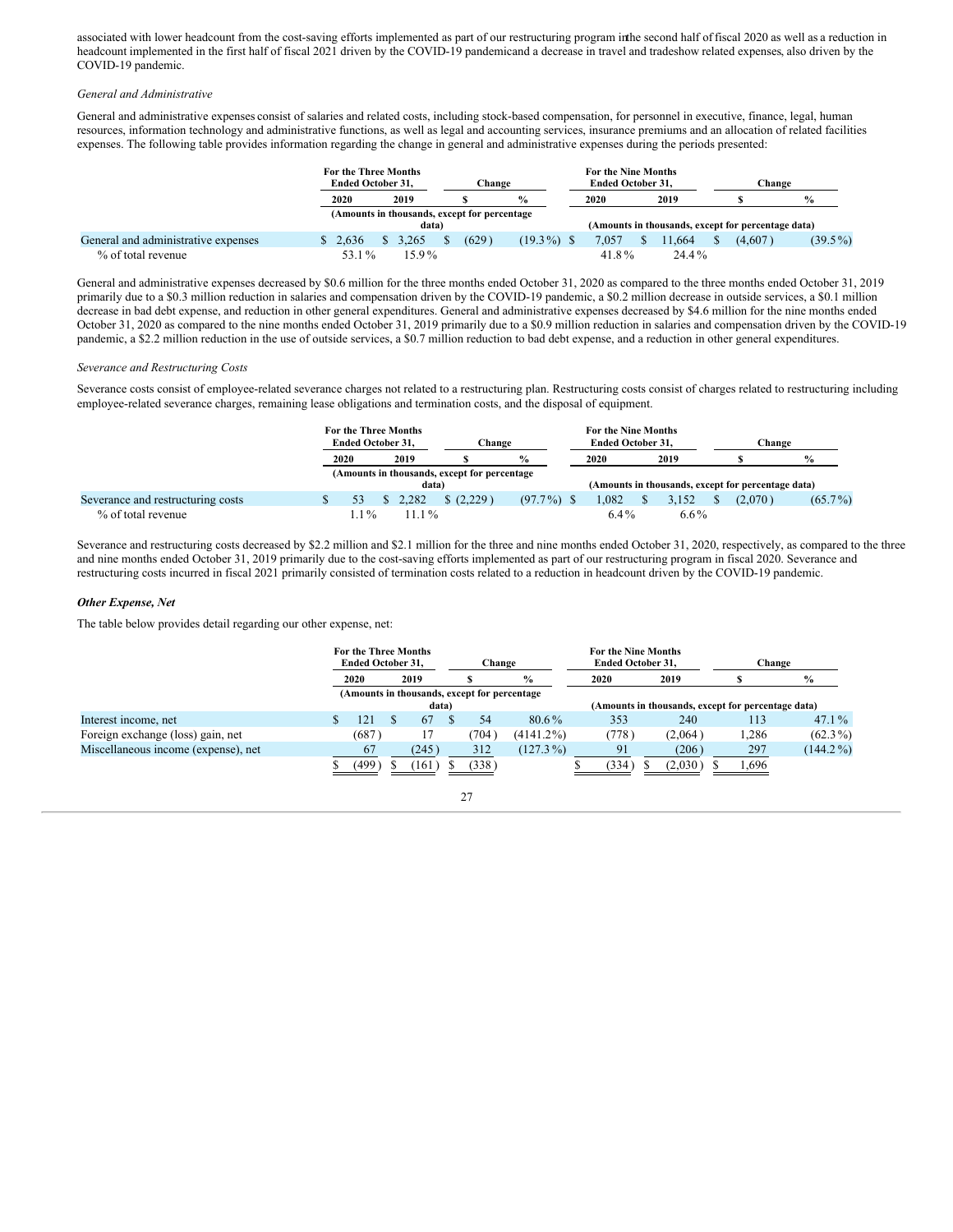The principal components of other expense, net were interest income, net of \$0.1 million and foreign exchange loss, net of \$0.7 million for the three months ended October 31, 2020 and interest income, net of \$0.1 million and miscellaneous expense, net of \$0.2 million for the three months ended October 31, 2019. The principal components of other income (expense), net were interest income, net of \$0.4 million and foreign exchange loss, net of \$0.8 million for the nine months ended October 31, 2020 and interest income, net of \$0.2 million, foreign exchange loss, net of \$2.1 million, and miscellaneous expense, net of \$0.2 for the nine months endedOctober 31, 2019. Our foreign exchange gain (loss), net is primarily due to the revaluation of intercompany notes.

#### *Income Tax Provision (Benefit)*

We recorded an income tax provision of less than \$0.1 million and an income tax benefit of \$0.1 million for the three months ended October 31, 2020 and October 31, 2019, respectively. We recorded an income tax benefit of less than \$0.1 million and \$0.2 million for the nine months ended October 31, 2020 and October 31, 2019, respectively. The tax benefit for the nine months endedOctober 31, 2020 includes a \$0.2 million tax benefit related to the reversal of tax reserves for uncertain tax positions due to the expiration of the Polish statute of limitations. Our effective tax rate in fiscal 2021 and in future periods may fluctuate on a quarterly basis as a result of changes in our jurisdictional forecasts where losses cannot be benefitted due to the existence of valuation allowances on our deferred tax assets, changes in actual results versus our estimates, or changes in tax laws, regulations, accounting principles or interpretations thereof.

We review all available evidence to evaluate the recovery of deferred tax assets, including the recent history of losses in all tax jurisdictions, as well as our ability to generate income in future periods. As of October 31, 2020, due to the uncertainty related to the ultimate use of certain deferred income tax assets, we have recorded a valuation allowance on certain deferred assets.

We file income tax returns in the U.S. federal jurisdiction, various state jurisdictions, and various foreign jurisdictions. We have closed out an audit with the Internal Revenue Service through fiscal 2013. We are no longer subject to U.S. federal examinations before fiscal 2015. However, the taxing authorities will still have the ability to review the propriety of certain tax attributes created in closed years if such tax attributes are utilized in an open tax year, such as our federal research and development credit carryovers.

#### **Liquidity and Capital Resources**

The following table includes key line items of our consolidated statements of cash flows:

|                                                            | <b>For the Nine Months</b><br><b>Ended October 31.</b> |  |           |  |
|------------------------------------------------------------|--------------------------------------------------------|--|-----------|--|
|                                                            | 2020<br>2019                                           |  |           |  |
|                                                            | (Amounts in thousands)                                 |  |           |  |
| Net cash used in operating activities                      | (9,321)                                                |  | (13,020)  |  |
| Net cash provided by (used in) investing activities        | 3,265                                                  |  | (1,599)   |  |
| Net cash provided by (used in) financing activities        | 2.470                                                  |  | (76)      |  |
| Effect of exchange rate changes on cash, cash equivalents  |                                                        |  |           |  |
| and restricted cash                                        | (587                                                   |  | 265       |  |
| Net decrease in cash, cash equivalents and restricted cash | (4, 173)                                               |  | (14, 430) |  |

Historically, we have financed our operations and capital expenditures primarily with our cash and investments. Our cash, cash equivalents, and restricted cash and marketable securities totaled \$6.2 million at October 31, 2020.

In fiscal 2020, we closed our Ireland and Netherlands service organizations in the continued streamlining of our operations resulting in annualized cost savings of approximately \$6.0 million. In the first and second quarters of fiscal 2021, we reduced our headcount across all departments in response to the COVID-19 pandemic, which will result in approximately \$7.6 million of annualized cost savings. Additionally, in the second quarter of fiscal 2021 we transferred our technical support services to our Poland location.

We believe that existing cash and investments and cash expected to be provided by future operating activities, augmented by the plans highlighte above, are adequate to satisfy our working capital, capital expenditure requirements and other contractual obligations for at least the next 12 months.

If our expectations are incorrect, we may need to raise additional funds to fund our operations or take advantage of unanticipated strategic opportunities in order to strengthen our financial position. In the future, we may enter into other arrangements for potential investments in, or acquisitions of, complementary businesses, services or technologies, which could require us to seek additional equity or debt financing. If adequate funds are not available or are not available on acceptable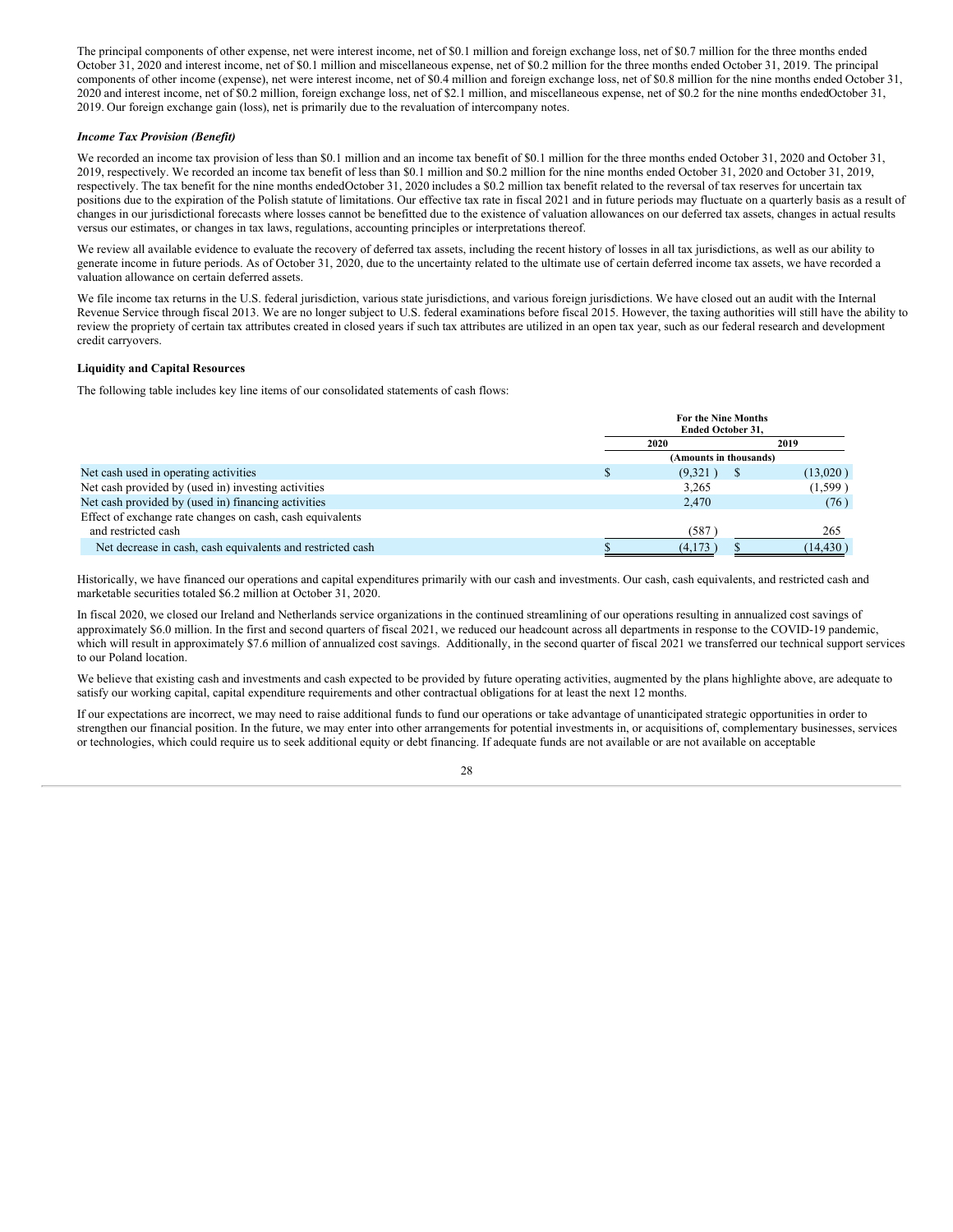terms, we may not be able to take advantage of market opportunities, to develop new products or to otherwise respond to competitive pressures.

On June 4, 2019, the Board authorized a share repurchase program, which expired on June 4, 2020, of up to \$5.0 million of then outstanding shares of the Company. Under the share repurchase program, the Company was authorized to repurchase outstanding shares of common stock in accordance with applicable laws both on the open market, including under trading plans established pursuant to Rule 10b5-1 under the Securities Exchange Act of 1934 (the "Exchange Act"), as amended, and in privately negotiated transactions. There was no stock repurchase activity in the third quarter of fiscal 2021.

#### *Continued Nasdaq Listing*

On October 30, 2020, the Company received a deficiency letter from the Nasdaq Listing Qualifications Department (the "Staff") of The Nasdaq Stock Market LLC ("Nasdaq") notifying the Company that, for the 30 consecutive business days prior to such date, the closing bid price for the Company's common stock was below the minimum \$1.00 per share required for continued listing on The Nasdaq Global Select Market pursuant to Nasdaq Listing Rule 5450(a)(1) (the "Minimum Bid Price Requirement"). The Nasdaq deficiency letter had no immediate effect on the listing of the Company's common stock, and the common stock will continue to trade on The Nasdaq Global Select Market under the symbol "SEAC" at this time.

In accordance with Nasdaq Listing Rule 5810(c)(3)(A), the Company has 180 calendar days from the receipt of the letter, or until April 27, 2021, to regain compliance with the Minimum Bid Price Requirement. If at any time before April 27, 2021, the bid price of the Company's common stock closes at \$1.00 per share or more for a minimum of 10 consecutive business days, the Staff will provide written confirmation that the Company has achieved compliance.

If the Company does not regain compliance with the Minimum Bid Price Requirement by April 27, 2021, the Company may be afforded a second 180 calendar day period to regain compliance. To qualify, the Company would be required to transfer to The Nasdaq Capital Market, to meet the continued listing requirement for market value of publicly held shares and all other initial listing standards for The Nasdaq Capital Market, except for the Minimum Bid Price Requirement. In addition, the Company would be required to notify Nasdaq of its intent to cure the deficiency during the second compliance period. Following a transfer to The Nasdaq Capital Market, the Company will be afforded the second 180 calendar day period to regain compliance, unless it does not appear to Nasdaq that it is possible for the Company to cure the deficiency. If the Company does not regain compliance with the Minimum Bid Price Requirement by the end of the compliance period (or the second compliance period, if applicable), the Company's common stock will become subject to delisting. In the event that the Company receives notice that its common stock is being delisted, the Nasdaq listing rules permit the Company to appeal a delisting determination by the Staff to a hearings panel.

The Company is monitoring the closing bid price of its common stock and may, if appropriate, consider available options to regain compliance with the Minimum Bid Price Requirement, including initiating a reverse stock split. However, there can be no assurance that the Company will be able to regain compliance with the Minimum Bid Price Requirement or will otherwise be in compliance with other Nasdaq Listing Rules.

#### *Net cash used in operating activities*

Net cash used in operating activities was \$9.3 million for the nine months ended October 31, 2020. Net cash used in operating activities was primarily the result of our net loss of \$17.4 million, a \$1.1 million non-cash expense for stock-based compensation, a \$1.1 million non-cash expense for depreciation and amortization, a \$1.5 million non-cash foreign currency transaction loss, and changes in working capital, which include a \$7.1 million decrease in accounts receivable and a \$4.3 million decrease in unbilled receivables, a \$0.5 million decrease in prepaid expenses and other current assets and other assets, a \$1.3 million decrease in accounts payable, a \$3.9 million decrease in accrued expenses and other liabilities, and a \$2.4 million decrease in deferred revenue.

Net cash used in operating activities was \$13.0 million for the nine months endedOctober 31, 2019. Net cash used in operating activities was primarily the result of our net loss of \$8.9 million, a \$1.4 million non-cash foreign currency transaction loss, and changes in working capital, which include a \$5.6 million decrease in accounts receivable and a \$11.2 million increase in unbilled receivables, a \$1.1 million decrease in accounts payable and a \$3.0 million decrease in deferred revenue.

#### *Net cash provided by (used in) investing activities*

Net cash provided by investing activities was \$3.3 million for the nine months ended October 31, 2020 and was primarily due to the proceeds from the sales and maturities of marketable securities partially offset by purchases of property and equipment. Net cash used in investing activities was \$1.6 million for the nine months ended October 31, 2019 and was primarily due to cash paid for the acquisition of Xstream A/S in February 2019 and purchases of property and equipment partially offset by the net proceeds from the sales and maturities of marketable securities.

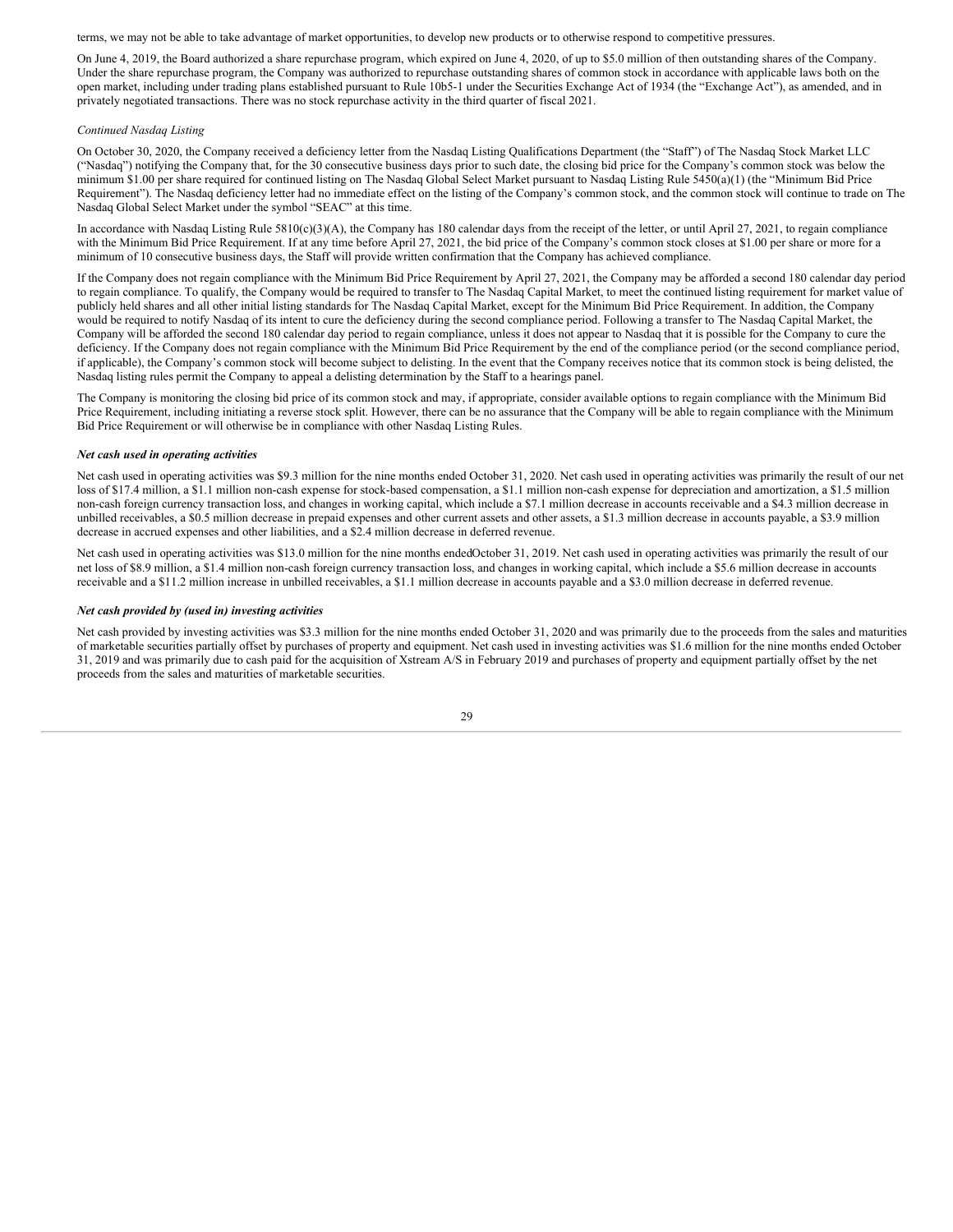#### *Net cash provided by (used in) financing activities*

Net cash provided by financing activities was \$2.5 million for the nine months ended October 31, 2020 due to the \$2.4 million in proceeds from the Paycheck Protection Program ("PPP") and \$0.1 million from the issuance of common stock related to option exercises and purchases through the Company's Employee Stock Purchase Plan partially offset by \$0.1 million in payments to the taxing authorities in connection with shares directly withheld from employees. Net cash used in financing activities was \$0.1 million for the nine months ended October 31, 2019 due to the repurchases of common stock partially offset by proceeds from the issuance of common stock.

#### *Impact of COVID-19 Pandemic*

In the first quarter of fiscal 2021, concerns related to the spread of COVID-19 began to create global business disruptions as well as disruptions in our operations and to create potential negative impacts on our revenues and other financial results. COVID-19 was declared a pandemic by the World Health Organization on March 11, 2020. The extent to which COVID-19 will impact our financial condition or results of operations is currently uncertain and depends on factors including the impact on our customers, partners, and vendors and on the operation of the global markets in general. Due to our business model, the effect of COVID-19 on our results of operations may also not be fully reflected for some time.

We are currently conducting business with substantial modifications to employee travel, employee work locations, virtualization or cancellation of customer and employee events, and remote sales, implementation, and support activities, among other modifications. These decisions may delay or reduce sales and harm productivity and collaboration. We have observed other companies and governments making similar alterations to their normal business operations, and in general, the markets are experiencing a significant level of uncertainty at the current time. Virtualization of our team's sales activities could foreclose future business opportunities, particularly as our customers limit spending, which could negatively impact the willingness of our customers to enter into or renew contracts with us. The pandemic has impacted our ability to complete certain implementations, negatively impacting our ability to recognize revenue, and could also negatively impact the payment of accounts receivable and collections. We continue to realize our on-going cost optimization efforts in response to the impact of the pandemic. We may take further actions that alter our business operations as the situation evolves. As a result, the ultimate impact of the COVID-19 pandemic and the effects of the operational alterations we have made in response on our business, financial condition, liquidity, and financial results cannot be predicted at this time.

On March 27, 2020, President Trump signed into law the Coronavirus Aid, Relief and Economic Security Act (the "CARES Act"). The CARES Act, among other things, includes provisions relating to refundable payroll tax credits, deferment of employer side social security payments, net operating loss carryback periods, alternative minimum tax credit refunds, modifications to the net interest deduction limitations and technical corrections to tax depreciation methods for qualified improvement property. We continue to examine the impact that the CARES Act may have on our business, including the extent of our PPP loan forgiveness eligibility.

#### The Paycheck Protection Program

On May 5, 2020, the Company entered into a promissory note (the "Note") with Silicon Valley Bank (the "Lender") evidencing an unsecured loan in an aggregate principal amount of \$2,412,890 pursuant to the PPP under the CARES Act administered by the U.S. Small Business Administration ("SBA").

Interest accrues on the Note at a fixed rate of one percent (1%) per annum, with the payment of the first six months of interest and principal deferred. The Note has an initial term of two years, is unsecured and is guaranteed by the SBA. The Company may apply to the Lender for forgiveness of the Note, with the amount which may be forgiven equal to the sum of qualifying expenses, including payroll costs, covered rent obligations, and covered utility payments incurred by the Company during the twenty-four week period beginning on May 7, 2020, calculated in accordance with the terms of the CARES Act.

Subject to any forgiveness under the PPP, the Note will mature on May 5, 2022. Beginning on the seven-month anniversary of the date of the Note, the Company is required to make 18 monthly payments of principal and interest. The Note may be prepaid at any time prior to maturity with no prepayment penalties. The Note provides for customary events of default including, among others, those relating to breaches of the Company's obligations under the Note, including a failure to make payments, any bankruptcy or similar proceedings involving the Company, and certain material effects on the Company's ability to repay the Note. The Note may be accelerated upon the occurrence of an event of default.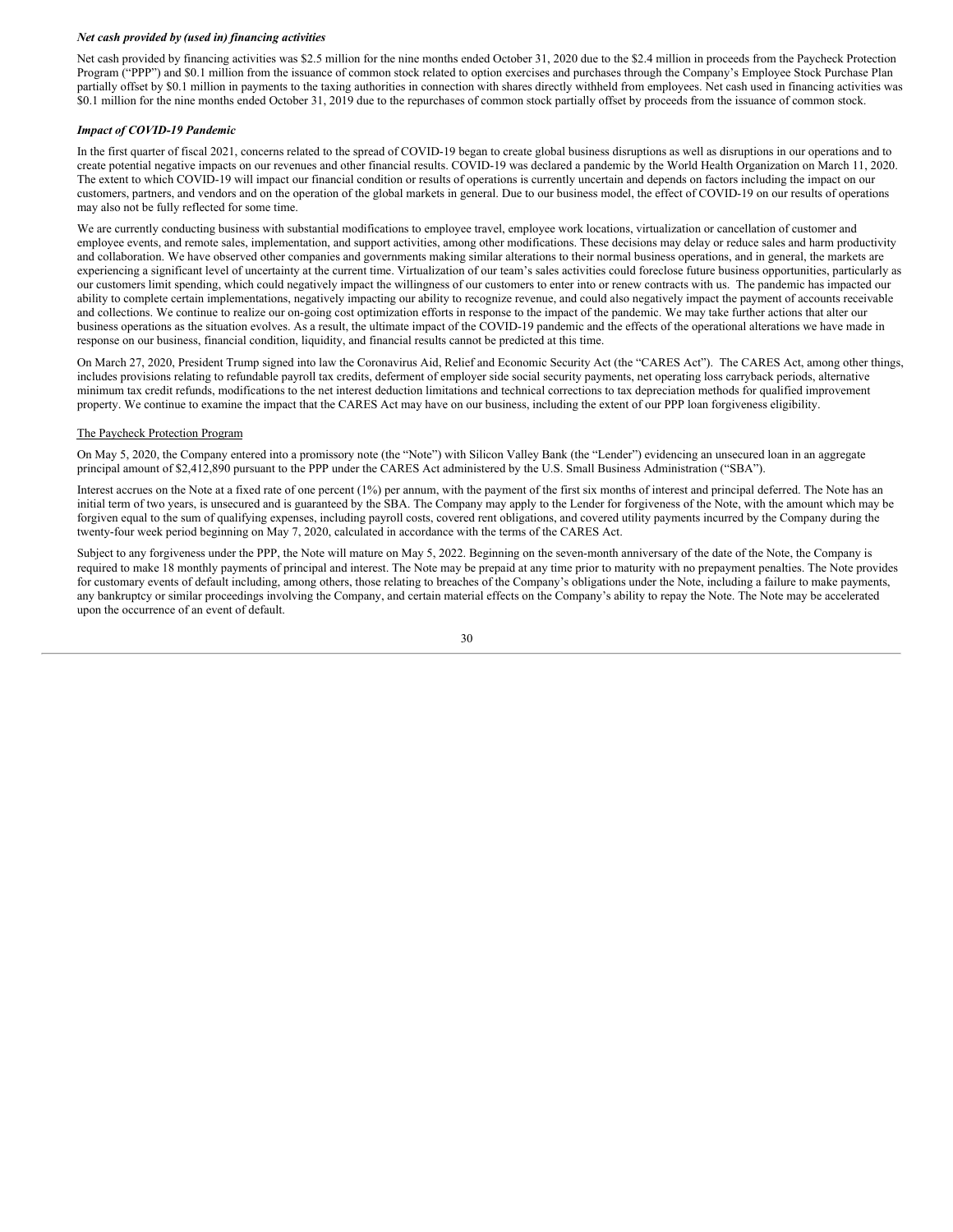#### **Critical Accounting Policies and Significant Judgments and Estimates**

We prepare our consolidated financial statements in accordance with accounting principles generally accepted in the United States of America. The preparation of consolidated financial statements also requires us to make estimates and assumptions that affect the reported amounts of assets, liabilities, revenues, costs and expenses and related disclosures. We base our estimates on historical experience and on various other assumptions that we believe to be reasonable under the circumstances. Actual results could differ significantly from the estimates made by our management.

There have been no material changes to our critical accounting policies and estimates from those disclosed in our financial statements and the related notes and other financial information included in our Form 10-K on file with the Securities and Exchange Commission (the "SEC").

#### **Off-Balance Sheet Arrangements**

We did not have during the periods presented, and we do not currently have, any off-balance sheet arrangements, as defined in the rules and regulations of the SEC.

#### **Recently Issued Accounting Pronouncements**

A description of recently issued accounting pronouncements that may potentially impact our financial position and results of operations is disclosed in Note 2 to our unaudited consolidated financial statements included in this Quarterly Report on Form 10-Q.

#### **ITEM 3. Quantitative and Qualitative Disclosures About Market Risk**

<span id="page-31-0"></span>We are a smaller reporting company, as defined in Rule 12b-2 under the Securities Exchange Act of 1934, as amended, for this reporting period and are not required to provide the information required under this item.

#### **ITEM 4. Controls and Procedures**

<span id="page-31-1"></span>*Evaluation of disclosure controls and procedures.* We maintain "disclosure controls and procedures," as defined in Rules 13a‑15(e) and 15d‑15(e) under the Exchange Act, that are designed to ensure that information required to be disclosed in the reports that we file or submit under the Exchange Act is (1) recorded, processed, summarized and reported, within the time periods specified in the SEC's rules and forms and (2) accumulated and communicated to our management, including our principal executive officer and chief financial officer, to allow timely decisions regarding required disclosure. Management recognizes that any controls and procedures, no matter how well designed and operated, can provide only reasonable assurance of achieving their objectives and management necessarily applies its judgment in evaluating the cost-benefit relationship of possible controls and procedures.

Based on the evaluation of our disclosure controls and procedures as of October 31, 2020, our chief executive officer and chief financial officer concluded that, as of that date, our disclosure controls and procedures were effective.

*Changes in internal control over financial reporting.*There were no changes in our internal controls over financial reporting during the three months ended October 31, 2020 that have materially affected, or are reasonably likely to materially affect, our internal controls over financial reporting. We have not experienced any material impact to our internal controls over financial reporting despite the fact that most of our employees are working remotely due to the COVID-19 pandemic. We are continually monitoring and assessing the COVID-19 situation on our internal controls to minimize the impact on their design and operating effectiveness.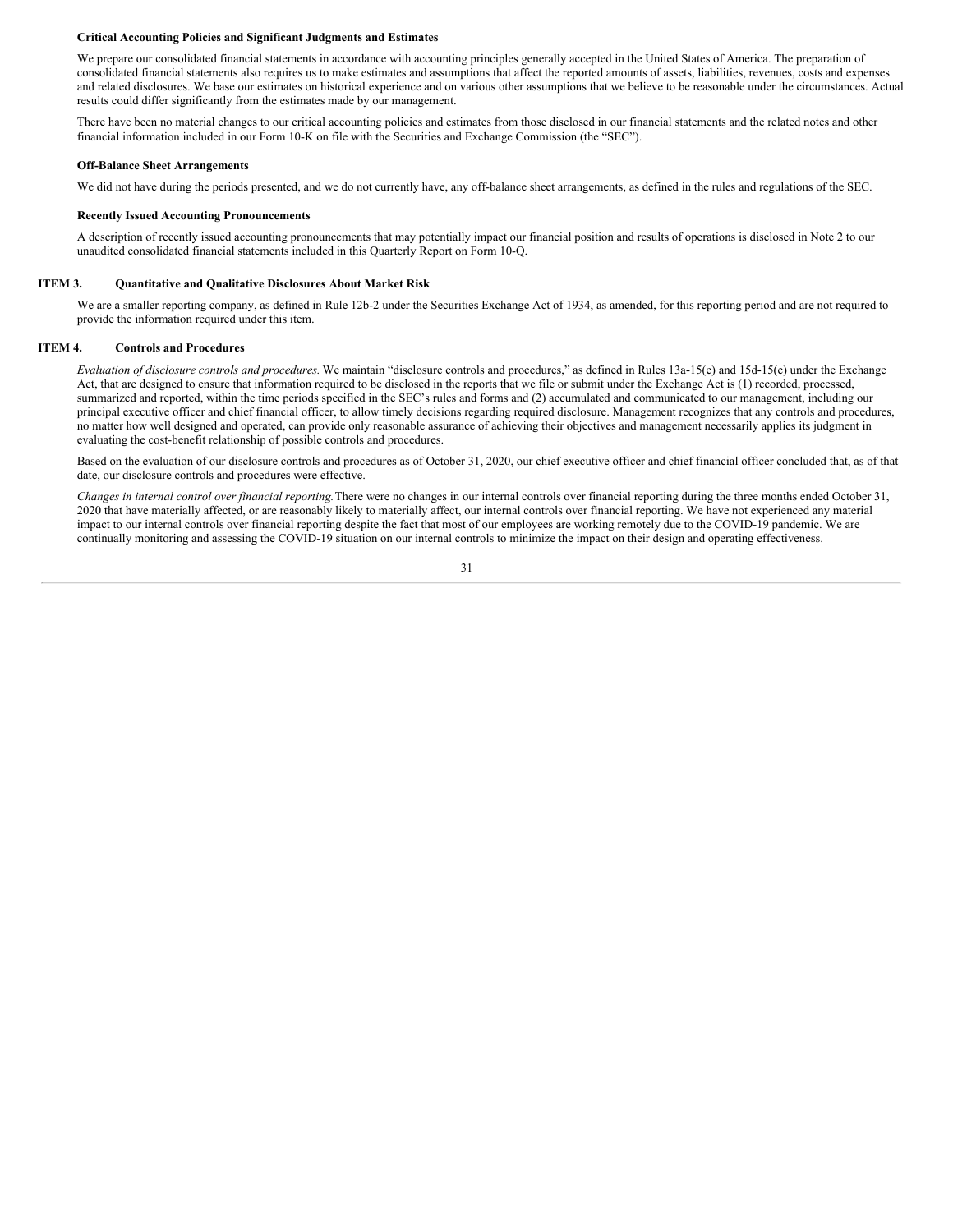#### <span id="page-32-0"></span>**PART II. OTHER INFORMATION**

#### **ITEM 1. Legal Proceedings**

<span id="page-32-1"></span>We enter into agreements in the ordinary course of business with customers, resellers, distributors, integrators and suppliers. Most of our historical agreements require us to defend and/or indemnify the other party against intellectual property infringement claims brought by a third party with respect to our products. From time to time, we also indemnify customers and business partners for damages, losses and liabilities they may suffer or incur relating to personal injury, personal property damage, product liability, and environmental claims relating to the use of our products and services or resulting from the acts or omissions of us, our employees, authorized agents or subcontractors. Management cannot reasonably estimate any potential losses, but these claims could result in material liability for us (see Note 6).

#### **ITEM 1A. Risk Factors**

<span id="page-32-2"></span>In addition to other information set forth in this Form 10-Q, you should carefully consider the risk factors discussed in Part I, "Item 1A. Risk Factors" in our Form 10-K for the fiscal year ended January 31, 2020, which could materially affect our business, financial conditions, and results of operations. The risks described in our Form 10- K are not the only risks that we face. Additional risks and uncertainties not currently known to us or that we currently deem to be immaterial also may materially adversely affect our business, financial condition or future results. There have been no material changes in our risk factors from those disclosed in the Form 10-K, except as set forth below:

#### Our failure to meet the continued listing requirements of the Nasdaq Global Market could result in a delisting of our common stock, which could negatively impact *the market price and liquidity of our common stock and our ability to access the capital markets.*

On October 30, 2020, the Company received a deficiency letter from the Staff of Nasdaq notifying the Company that, for the 30 consecutive business days prior to such date, the closing bid price for the Company's common stock was below the minimum \$1.00 per share required for continued listing on The Nasdaq Global Select Market pursuant to the Minimum Bid Price Requirement. The Nasdaq deficiency letter had no immediate effect on the listing of the Company's common stock, and the common stock will continue to trade on The Nasdaq Global Select Market under the symbol "SEAC" at this time.

In accordance with Nasdaq Listing Rule 5810(c)(3)(A), the Company has 180 calendar days from receipt of the letter, or until April 27, 2021, to regain compliance with the Minimum Bid Price Requirement. If at any time before April 27, 2021, the bid price of the Company's common stock closes at \$1.00 per share or more for a minimum of 10 consecutive business days, the Staff will provide written confirmation that the Company has achieved compliance.

If the Company does not regain compliance with the Minimum Bid Price Requirement by April 27, 2021, the Company may be afforded a second 180 calendar day period to regain compliance. To qualify, the Company would be required to transfer to The Nasdaq Capital Market, to meet the continued listing requirement for market value of publicly held shares and all other initial listing standards for The Nasdaq Capital Market, except for the Minimum Bid Price Requirement. In addition, the Company would be required to notify Nasdaq of its intent to cure the deficiency during the second compliance period. Following a transfer to The Nasdaq Capital Market, the Company will be afforded the second 180 calendar day period to regain compliance, unless it does not appear to Nasdaq that it is possible for the Company to cure the deficiency. If the Company does not regain compliance with the Minimum Bid Price Requirement by the end of the compliance period (or the second compliance period, if applicable), the Company's common stock will become subject to delisting. In the event that the Company receives notice that its common stock is being delisted, the Nasdaq listing rules permit the Company to appeal a delisting determination by the Staff to a hearings panel.

The Company is monitoring the closing bid price of its common stock and may, if appropriate, consider available options to regain compliance with the Minimum Bid Price Requirement, including initiating a reverse stock split. However, there can be no assurance that the Company will be able to regain compliance with the Minimum Bid Price Requirement or will otherwise be in compliance with other Nasdaq Listing Rules.

#### **ITEM 5. Other Information**

<span id="page-32-3"></span>None.

## **ITEM 6. Exhibits**

# <span id="page-32-4"></span>(a) Exhibits

The following list of exhibits includes exhibits submitted with this Form 10-Q as filed with the SEC and those incorporated by reference to other filings.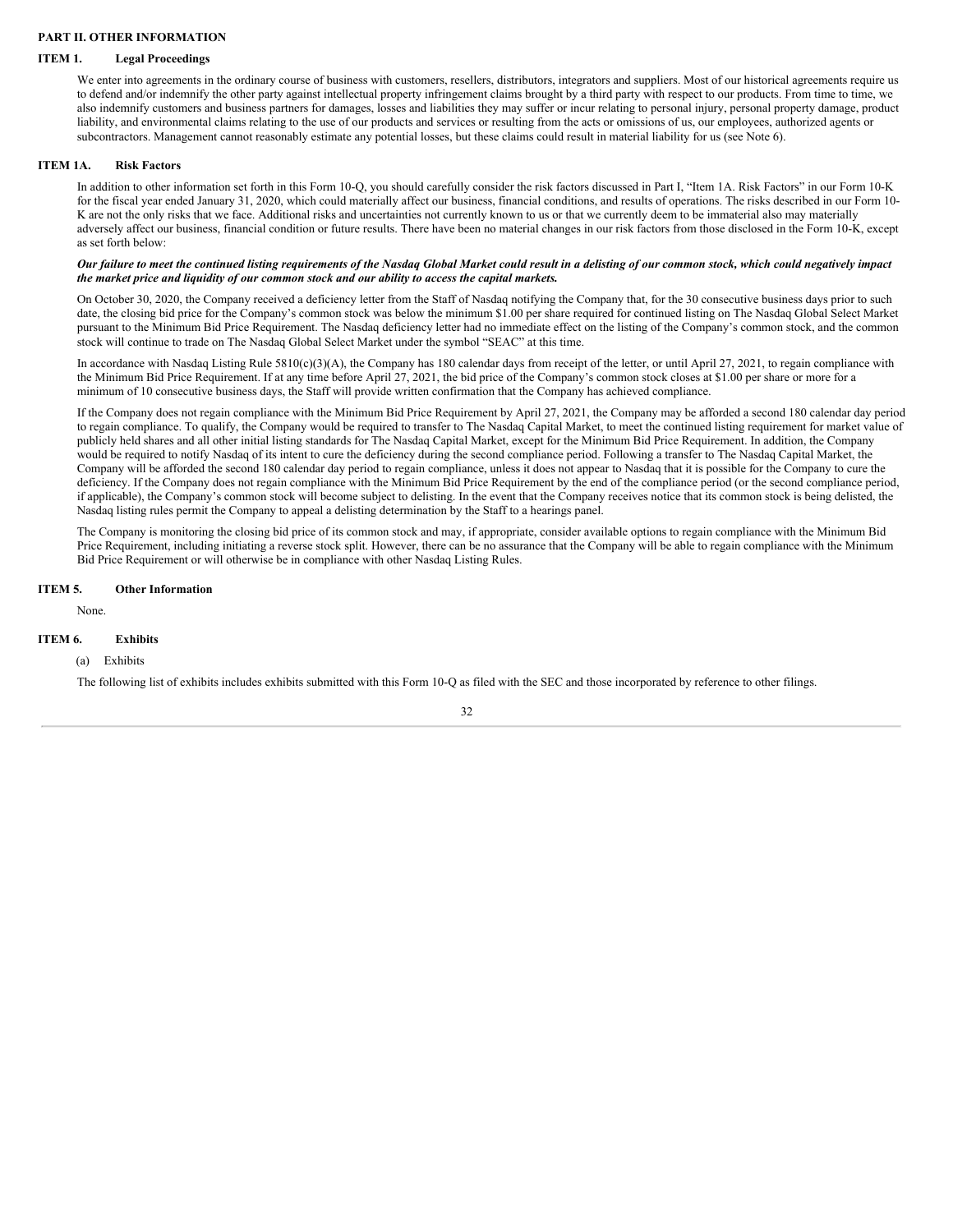#### **Index to Exhibits**

÷

|   | No.            | <b>Description</b>                                                                                                                                                                                                                                                                                                                                       |
|---|----------------|----------------------------------------------------------------------------------------------------------------------------------------------------------------------------------------------------------------------------------------------------------------------------------------------------------------------------------------------------------|
|   | 3.1            | Amended and Restated Certificate of Incorporation of the Company (see Exhibit 3.3 to the Company's Registration Statement on Form S-1 previously filed<br>on October 4, 1996 with the Commission and incorporated herein by reference).                                                                                                                  |
|   | 3.2            | Certificate of Amendment, filed May 25, 2000 with the Secretary of State in the State of Delaware, to the Amended and Restate Certificate of Incorporation<br>of the Company (filed as Exhibit 4.1 to the Company's Quarterly Report on Form 10-Q previously filed on December 15, 2000 with the Commission and<br>incorporated herein by reference).    |
|   | 3.3            | Certificate of Designations, Preferences and Rights of Series A Participating Preferred Stock of the Company, filed March 5, 2019 with the Secretary of<br>State in the State of Delaware (filed as Exhibit 3.1 to the Company's Current Report on Form 8-K previously filed March 5, 2019 with the Commission and<br>incorporated herein by reference). |
|   | 3.4            | Amended and Restated By-laws of the Company (filed as Exhibit 3.1 to the Company's Current Report on Form 8-K previously filed on December 6, 2016<br>with the Commission and incorporated herein by reference).                                                                                                                                         |
|   | $31.1*$        | Certification Pursuant to Rule 13a-14(a) of the Exchange Act, as Adopted Pursuant to Section 302 of the Sarbanes-Oxley Act of 2002.                                                                                                                                                                                                                      |
|   | $31.2*$        | Certification Pursuant to Rule 13a-14(a) of the Exchange Act, as Adopted Pursuant to Section 302 of the Sarbanes-Oxley Act of 2002.                                                                                                                                                                                                                      |
|   | $32.1*$        | Certification Pursuant to 18 U.S.C. Section 1350, as Adopted Pursuant to Section 906 of the Sarbanes-Oxley Act of 2002.                                                                                                                                                                                                                                  |
|   | $32.2*$        | Certification Pursuant to 18 U.S.C. Section 1350, as Adopted Pursuant to Section 906 of the Sarbanes-Oxley Act of 2002.                                                                                                                                                                                                                                  |
|   | 101.INS        | Inline XBRL Instance Document. The instance document does not appear in the interactive data file because its XBRL tags are embedded within the inline<br>XBRL document.                                                                                                                                                                                 |
|   | 101.SCH        | Inline XBRL Taxonomy Extension Schema Document.                                                                                                                                                                                                                                                                                                          |
|   | 101.CAL        | Inline XBRL Taxonomy Extension Calculation Linkbase Document.                                                                                                                                                                                                                                                                                            |
|   | 101.DEF        | Inline XBRL Taxonomy Extension Definition Linkbase Document.                                                                                                                                                                                                                                                                                             |
|   | 101.LAB        | Inline XBRL Taxonomy Extension Label Linkbase Document.                                                                                                                                                                                                                                                                                                  |
|   | 101.PRE        | Inline XBRL Taxonomy Extension Presentation Linkbase Document.                                                                                                                                                                                                                                                                                           |
|   | 104            | Cover Page Interactive Data File (formatted as Inline XBRL and contained in Exhibit 101 filed herewith).                                                                                                                                                                                                                                                 |
| * | Filed herewith |                                                                                                                                                                                                                                                                                                                                                          |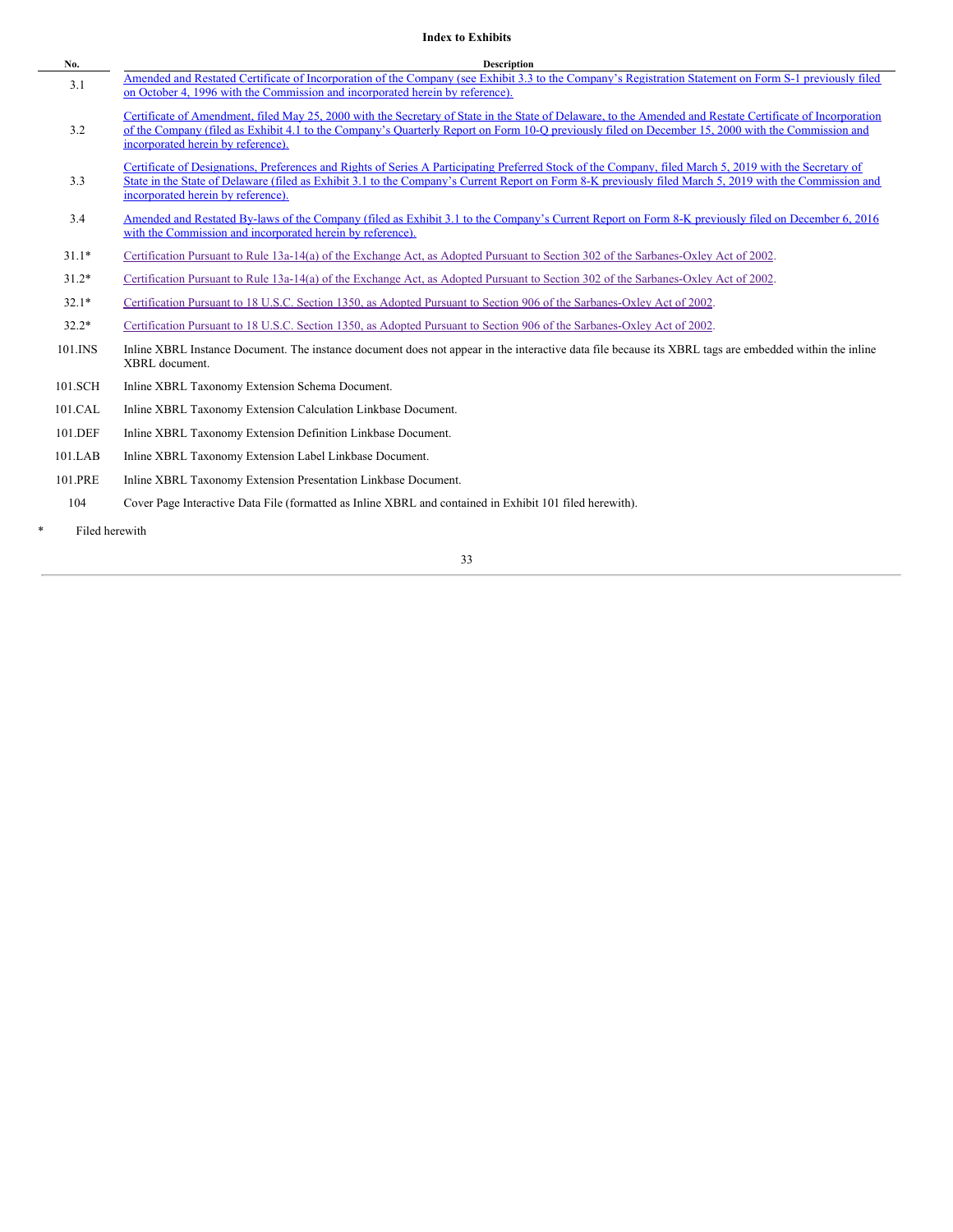#### **SIGNATURES**

<span id="page-34-0"></span>Pursuant to the requirements of the Securities Exchange Act of 1934, SeaChange International, Inc. has duly caused this report to be signed on its behalf by the undersigned, thereunto duly authorized.

Dated: December 10, 2020

# **SEACHANGE INTERNATIONAL, INC.**

by: /s/ YOSSI ALONI

Yossi Aloni *Chief Executive Of icer*

by: /s/ MICHAEL PRINN

Michael Prinn *Chief Financial Of icer, Senior Vice President and Treasurer*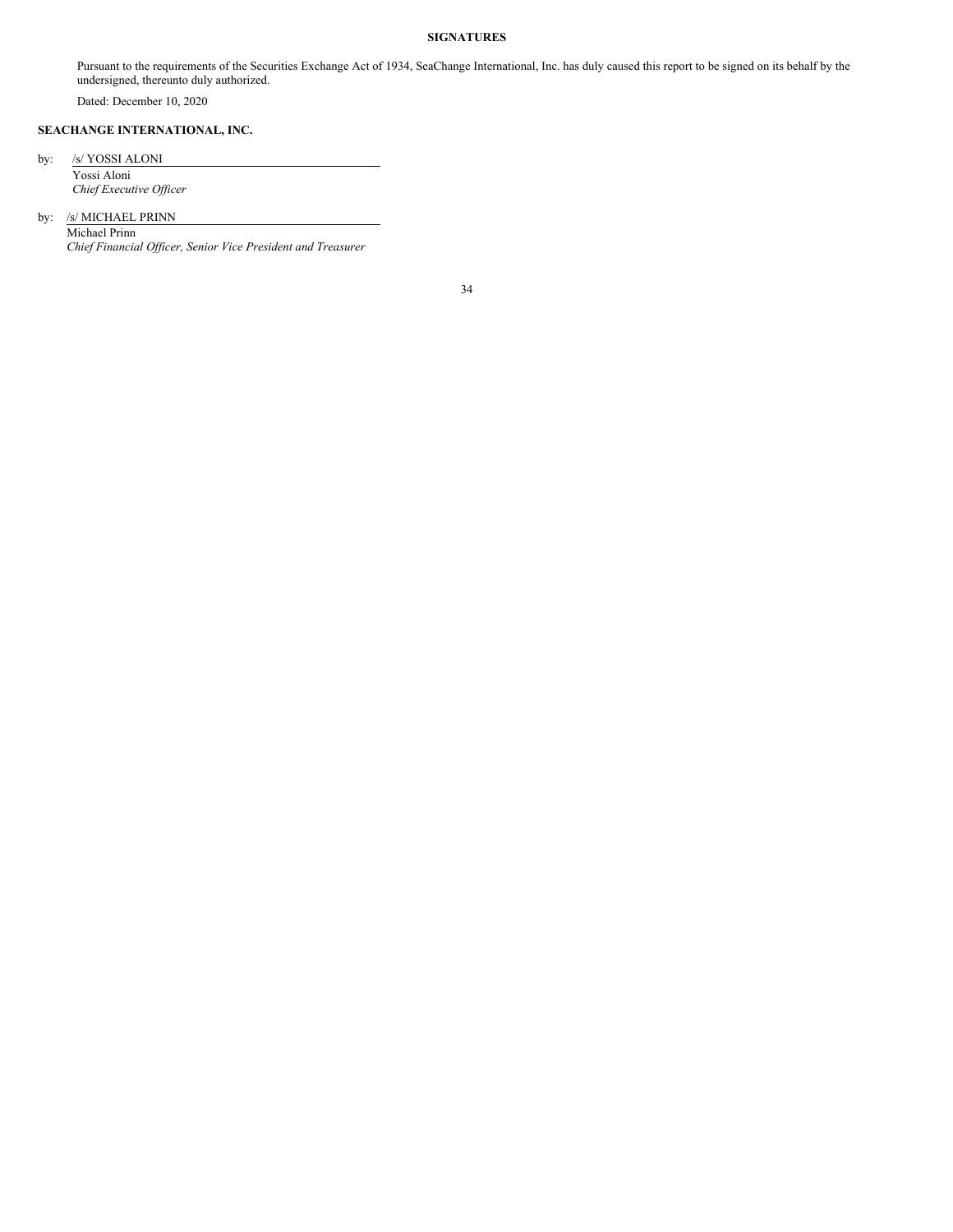#### **CERTIFICATION**

<span id="page-35-0"></span>I, Yossi Aloni, certify that:

- 1. I have reviewed this quarterly report on Form 10-Q of SeaChange International, Inc.;
- 2. Based on my knowledge, this report does not contain any untrue statement of a material fact or omit to state a material fact necessary to make the statements made, in light of the circumstances under which such statements were made, not misleading with respect to the period covered by this report;
- 3. Based on my knowledge, the financial statements, and other financial information included in this report, fairly present in all material respects the financial condition, results of operations and cash flows of the registrant as of, and for, the periods presented in this report;
- 4. The registrant's other certifying officer and I are responsible for establishing and maintaining disclosure controls and procedures (as defined in Exchange Act Rules 13a-15(e) and 15d-15(e)) and internal control over financial reporting (as defined in Exchange Act Rules 13a – 15(f) and 15d – 15(f)) for the registrant and have:
	- (a) Designed such disclosure controls and procedures, or caused such disclosure controls and procedures to be designed under our supervision, to ensure that material information relating to the registrant, including its consolidated subsidiaries, is made known to us by others within those entities, particularly during the period in which this report is being prepared;
	- (b) Designed such internal control over financial reporting, or caused such internal control over financial reporting to be designed under our supervision, to provide reasonable assurance regarding the reliability of financial reporting and the preparation of financial statements for external purposes in accordance with generally accepted accounting principles;
	- (c) Evaluated the effectiveness of the registrant's disclosure controls and procedures and presented in this report our conclusions about the effectiveness of the disclosure controls and procedures, as of the end of the period covered by this report based on such evaluation; and
	- (d) Disclosed in this report any change in the registrant's internal control over financial reporting that occurred during the registrant's most recent fiscal quarter (the registrant's fourth fiscal quarter in the case of an annual report) that has materially affected, or is reasonably likely to materially affect, the registrant's internal control over financial reporting; and
- 5. The registrant's other certifying officer and I have disclosed, based on our most recent evaluation of internal control over financial reporting, to the registrant's auditors and the audit committee of the registrant's board of directors (or persons performing the equivalent functions):
	- (a) All significant deficiencies and material weaknesses in the design or operation of internal control over financial reporting which are reasonably likely to adversely affect the registrant's ability to record, process, summarize and report financial information; and
	- (b) Any fraud, whether or not material, that involves management or other employees who have a significant role in the registrant's internal control over financial reporting.

Date: December 10, 2020

By:  $\frac{1}{s}$  YOSSI ALONI

Yossi Aloni *Chief Executive Of icer (Principal Executive Of icer)*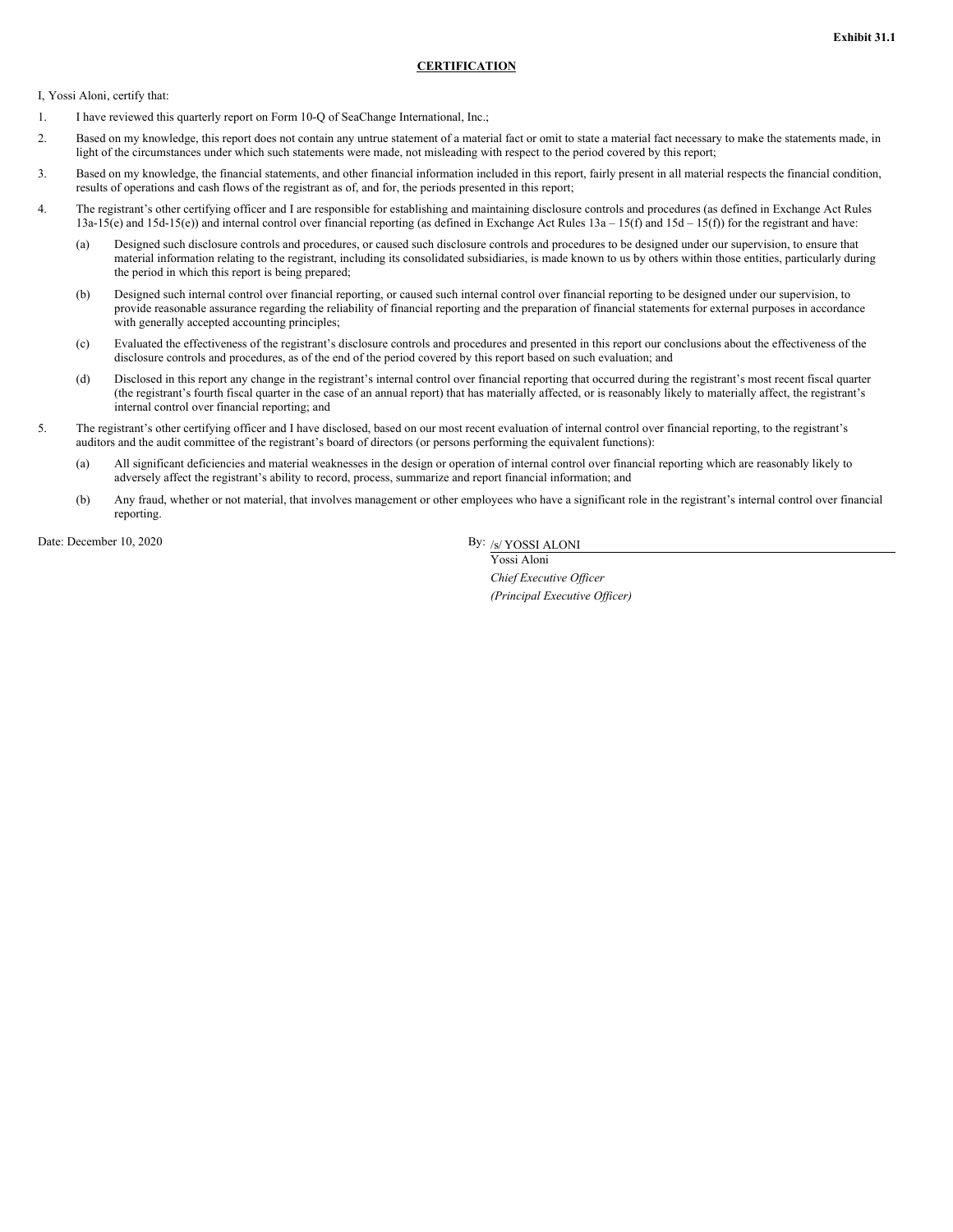#### **CERTIFICATION**

<span id="page-36-0"></span>I, Michael D. Prinn, certify that:

- 1. I have reviewed this quarterly report on Form 10-Q of SeaChange International, Inc.;
- 2. Based on my knowledge, this report does not contain any untrue statement of a material fact or omit to state a material fact necessary to make the statements made, in light of the circumstances under which such statements were made, not misleading with respect to the period covered by this report;
- 3. Based on my knowledge, the financial statements, and other financial information included in this report, fairly present in all material respects the financial condition, results of operations and cash flows of the registrant as of, and for, the periods presented in this report;
- 4. The registrant's other certifying officer and I are responsible for establishing and maintaining disclosure controls and procedures (as defined in Exchange Act Rules 13a-15(e) and 15d-15(e)) and internal control over financial reporting (as defined in Exchange Act Rules 13a – 15(f) and 15d – 15(f)) for the registrant and have:
	- (a) Designed such disclosure controls and procedures, or caused such disclosure controls and procedures to be designed under our supervision, to ensure that material information relating to the registrant, including its consolidated subsidiaries, is made known to us by others within those entities, particularly during the period in which this report is being prepared;
	- (b) Designed such internal control over financial reporting, or caused such internal control over financial reporting to be designed under our supervision, to provide reasonable assurance regarding the reliability of financial reporting and the preparation of financial statements for external purposes in accordance with generally accepted accounting principles;
	- (c) Evaluated the effectiveness of the registrant's disclosure controls and procedures and presented in this report our conclusions about the effectiveness of the disclosure controls and procedures, as of the end of the period covered by this report based on such evaluation; and
	- (d) Disclosed in this report any change in the registrant's internal control over financial reporting that occurred during the registrant's most recent fiscal quarter (the registrant's fourth fiscal quarter in the case of an annual report) that has materially affected, or is reasonably likely to materially affect, the registrant's internal control over financial reporting; and
- 5. The registrant's other certifying officer and I have disclosed, based on our most recent evaluation of internal control over financial reporting, to the registrant's auditors and the audit committee of the registrant's board of directors (or persons performing the equivalent functions):
	- (a) All significant deficiencies and material weaknesses in the design or operation of internal control over financial reporting which are reasonably likely to adversely affect the registrant's ability to record, process, summarize and report financial information; and
	- (b) Any fraud, whether or not material, that involves management or other employees who have a significant role in the registrant's internal control over financial reporting.

Date: December 10, 2020

By: /s/ MICHAEL D. PRINN Michael D. Prinn

> *Chief Financial Of icer, Senior Vice President and Treasurer (Principal Financial and Accounting Of icer)*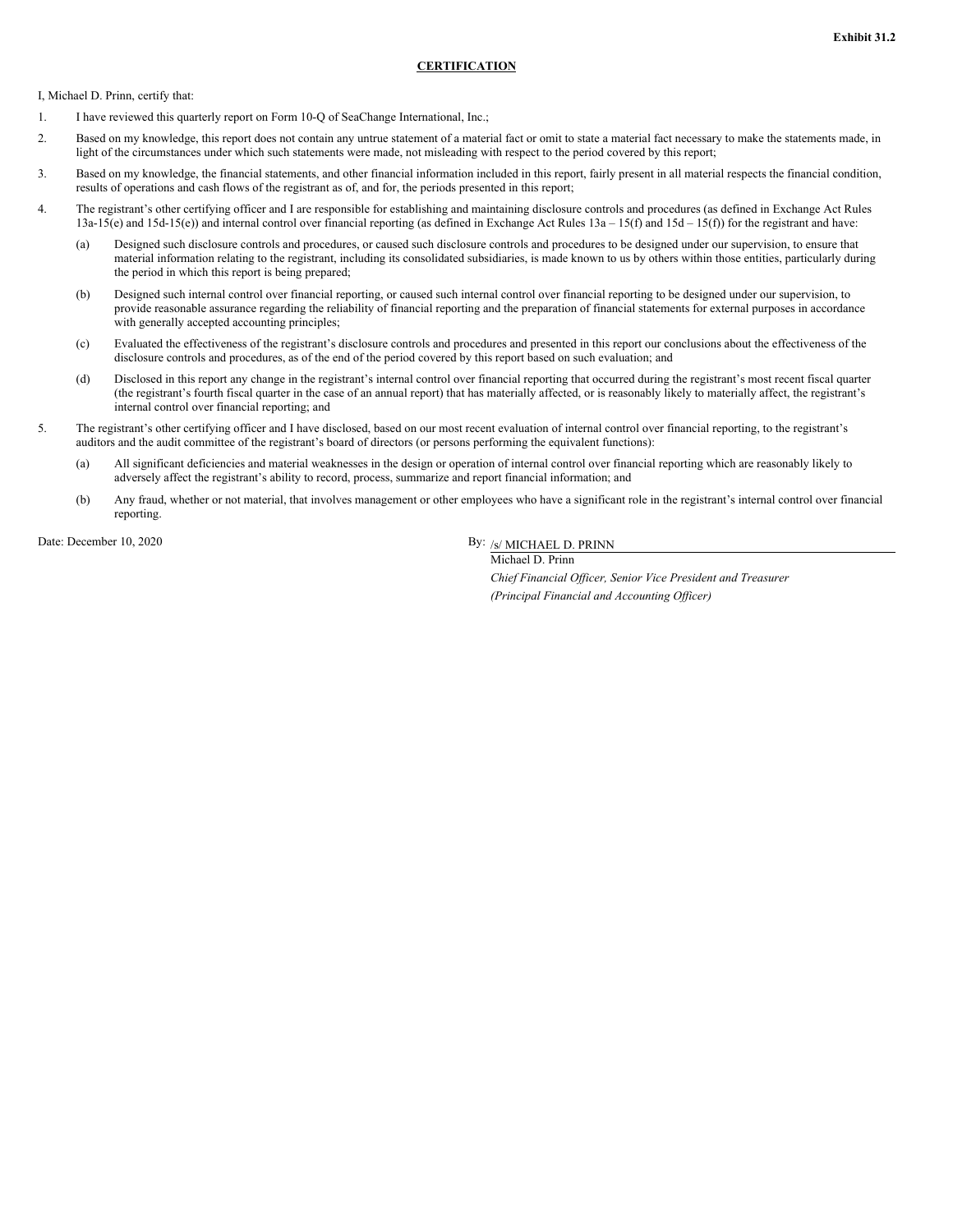#### **CERTIFICATION PURSUANT TO 18 U.S.C. SECTION 1350, AS ADOPTED PURSUANT TO SECTION 906 OF THE SARBANES-OXLEY ACT OF 2002**

<span id="page-37-0"></span>In connection with the Quarterly Report of SeaChange International, Inc. (the "*Company*") on Form 10-Q for the period ending October 31, 2020 as filed with the Securities and Exchange Commission on the date hereof (the "*Report*"), I, Yossi Aloni, Chief Executive Officer of the Company, certify, pursuant to 18 U.S.C. § 1350, as adopted pursuant to § 906 of the Sarbanes-Oxley Act of 2002, that to my knowledge:

(1) The Report fully complies with the requirements of Section 13(a) or 15(d) of the Securities Exchange Act of 1934, as amended; and

(2) The information contained in the Report fairly presents, in all material respects, the financial condition and results of operations of the Company.

Date: December 10, 2020 /s/ YOSSI ALONI

Yossi Aloni *Chief Executive Of icer (Principal Executive Of icer)*